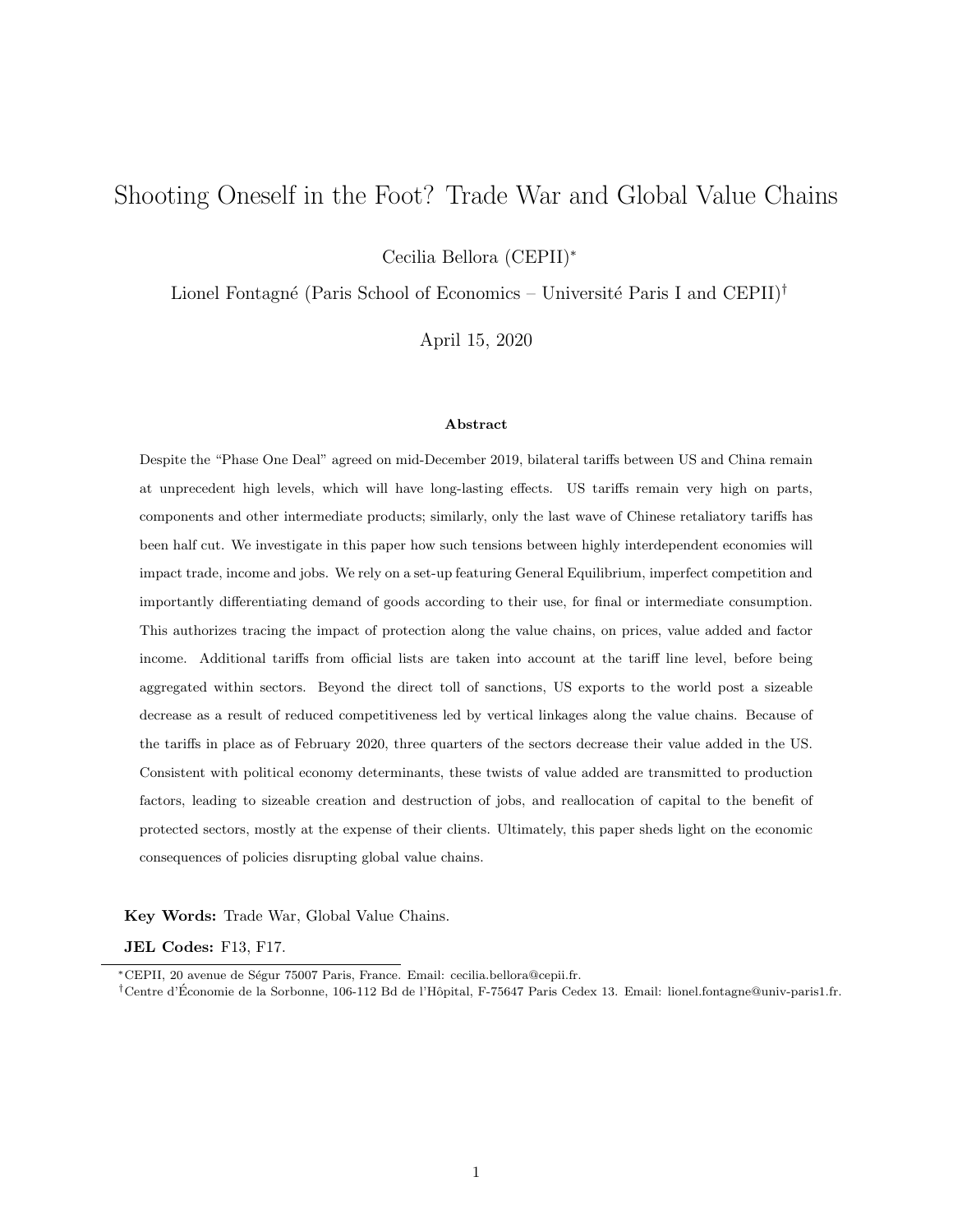### Introduction

The "Phase One Deal" agreed on mid-December 2019 did not reduce the additional tariffs implemented since the beginning of 2018 but established a new normal consisting in sizeable trade frictions. These frictions between highly interdependent economies will have long lasting effects. China committed to kind of "managed trade" consisting in an extra USD 200 billion imports from the US by the end of 2021 – a target that will hardly be reached as a consequence of the sanitary crisis – and to avoid resorting to competitive devaluations. What the phase one provides is accordingly a pause in the escalation, with US additional tariffs expected in December 20[1](#page-1-0)9 cancelled as well as the induced Chinese retaliatory tariffs.<sup>1</sup> The last US tariffs, set at  $15\%$  on USD 100 bn USD imports of Chinese goods have been halved, but the 25% tariffs on 250 bn USD Chinese exports have been maintained. Interestingly, the confirmed US tariffs are concentrated on parts, components and other intermediate products and the deal enshrines high bilateral tariffs as a new normal. For sure, managed trade – would Chinese commitments be effective – is better than a further escalation, but it will leave everyone worse off (but the US and Mexico) due to trade diversion [\(Freund, Maliszewska, Matoo and Ruta, 2020\)](#page-28-0).

We focus on this episode of trade war and examine the consequences on trade, sectoral value added, jobs and welfare of this durable return to protectionism. This quasi-natural experiment has initiated in-depth economic analysis of the effects on trade and welfare for the US economy [\(Amiti, Redding and Weinstein, 2019](#page-27-0)a, [2020,](#page-27-1) [Fajgelbaum, Goldberg, Kennedy and Khandelwal, 2020\)](#page-27-2); on the pass-through of tariffs into prices [\(Cavallo,](#page-27-3) [Gopinath, Neiman and Tang, 2019\)](#page-27-3); and on consumption at the county level [\(Waugh, 2019\)](#page-28-1).

Interestingly, this return to protectionism is taking place in a world economy characterized by Global Value Chains (GVCs). Fragmented production should discourage tariffs on imports of final goods embarking previously exported domestic value added, and on imports of intermediate goods entering into the domestic production process [\(Koopman, Tsigas, Riker and Powers, 2013,](#page-28-2) [Blanchard, Bown and Johnson, 2016,](#page-27-4) [Bown, Erbahar and](#page-27-5) [Zanardi, 2020\)](#page-27-5).<sup>[2](#page-1-1)</sup> Is it how US and China proceeded, or did the two countries engage in a tariff escalation detrimental to their own value added and hence factor income?<sup>[3](#page-1-2)</sup> To answer these questions requires combining the most detailed information on protection measures (in order to spot the final versus intermediate use of imports) with a consistent modeling of trade and value added, both at the sectoral and global levels.

The new tariffs have indeed a direct impact on the targeted products and countries, but GVCs, along with

<span id="page-1-0"></span><sup>&</sup>lt;sup>1</sup>There is no commitment to reduce Chinese tariffs in the Phase One Deal, although China started reducing its retaliatory tariffs. By the end of December 2019, China exempted 660 million USD exports of chemical products from announced retaliatory tariffs, while retaliatory tariffs imposed on US exports in September 2019 were cut in half in February 2020.

<span id="page-1-1"></span><sup>2</sup>Using an augmented political economy model of trade policy, [Blanchard et al.](#page-27-4) [\(2016\)](#page-27-4) show that GVC linkages modify countries' incentives to impose import protection. Tariffs should be decreasing in the domestic content of foreign-produced final goods and in the imported content of domestic production of final goods. Using data on temporary protection for 14 major traders over the period 1995-2009 they confirm that the importance of GVCs is curbing the use of protection, especially against China. [Bown et al.](#page-27-5) [\(2020\)](#page-27-5) show a causal effect of GVC integration (bilateral industry-specific domestic value-added growth) on the removal of duties over 1995-2013.

<span id="page-1-2"></span> $3$ [Bown](#page-27-6) [\(2018\)](#page-27-6) provides evidence that, even before the recent escalation, temporary trade barriers have moved away from final goods towards intermediate goods, starting from 2010, following a pattern contrary to the ubiquitous tariff escalation.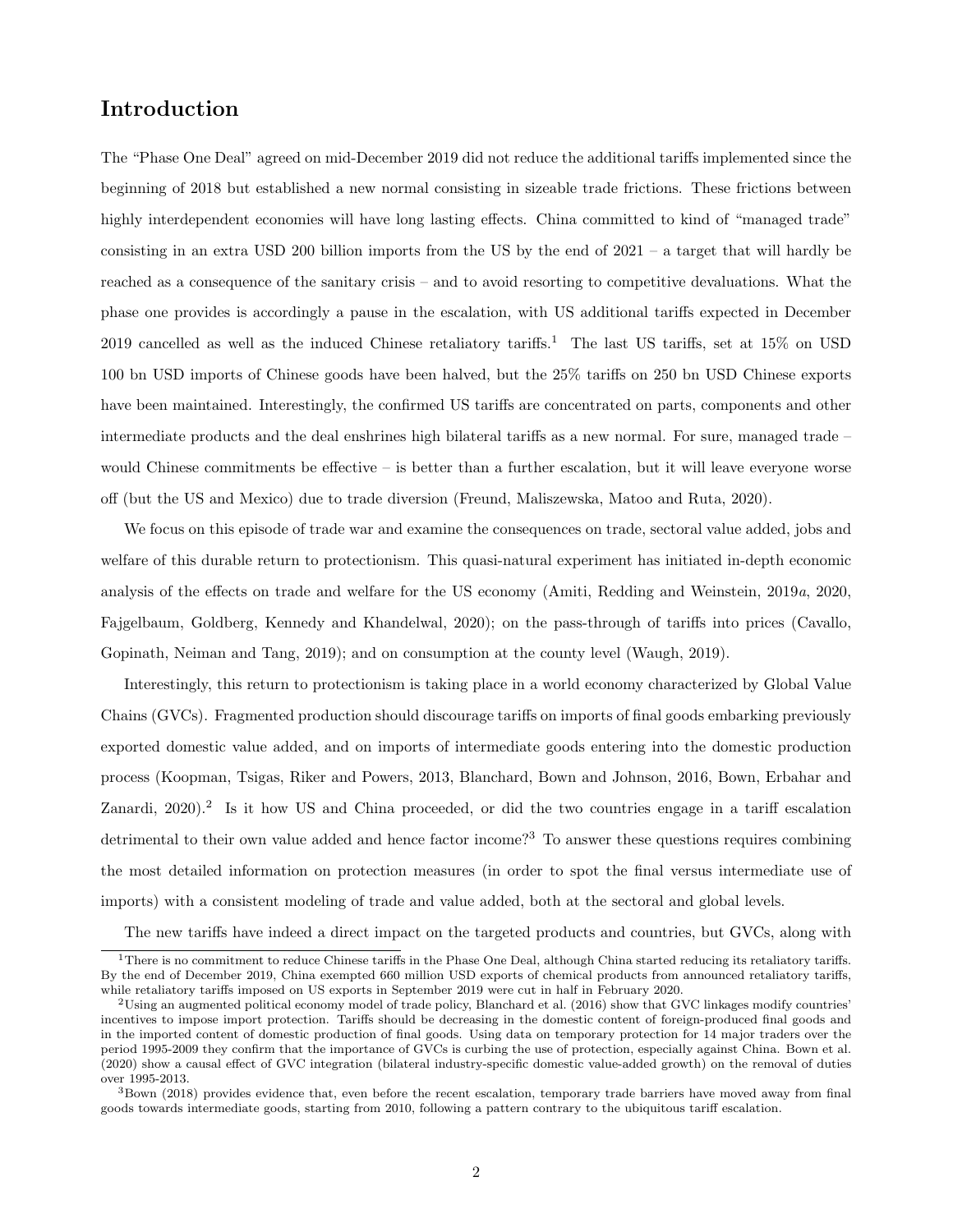General Equilibrium effects, trigger additional consequences worth investigating. From the US perspective, exports of final and intermediate goods are directly affected by Chinese retaliation. But US exports also suffer a loss of competitiveness on all markets (including the domestic one), as production costs increase in industries using taxed imported goods as inputs. Using micro level data, [Handley, Kamal and Monarch](#page-28-3) [\(2019\)](#page-28-3) show that the induced drop in US exports is equivalent to a 2% tariff imposed on US exports. By the same token, restricting Chinese exports to the US market that contain previously exported US intermediate inputs also hurts the US value added. We should expect from these mechanisms an overall negative impact of US tariffs on US value added in numerous sectors, either directly or indirectly. And since value added is split among production factors, such as skilled and unskilled labor, capital or land owners, the final outcome of this trade war has indeed resonance in terms of political economy. These are the effects that will be tackled in this paper.

As said, we are not the first to look at the impacts of the measures introduced since 2018 or, more generally, of a broader trade war. [Amiti et al.](#page-27-0) [\(2019](#page-27-0)a) address the impact of the US–China trade war on prices and welfare, taking stock of the disruption of GVCs. As opposed to most of the exercises in the literature, they use detailed (at the 10-digit level of the US Harmonized Tariff Schedule) information on unit values (tariff-inclusive "prices") at the US border. Most of the cost of the war is shown to fall on US consumers due to almost full pass-trough of the tariffs by foreign exporters and reduced competition on the US market. The magnitude of the price effect in the US is estimated to be one percentage point. [Fajgelbaum et al.](#page-27-2) [\(2020\)](#page-27-2) also rely on detailed trade data and compute trade elasticities used in supply-side model of the US economy.[4](#page-2-0)

Structural gravity and new quantitative trade models have also been mobilized to assess the consequences of a trade war. [Berthou, Jardet, Siena and Szczerbowicz](#page-27-7) [\(2018\)](#page-27-7) and [Vicard](#page-28-4) [\(2018\)](#page-28-4) focus more on a stylized trade war scenario inspired from [Ossa](#page-28-5) [\(2014\)](#page-28-5) or [Nicita, Olarreaga and Silva](#page-28-6) [\(2018\)](#page-28-6) and provide impacts by country but not by sector. [Felbermayr and Steininger](#page-27-8) [\(2019\)](#page-27-8) rely on an input-output gravity approach  $\dot{a}$  la [Caliendo and Parro](#page-27-9) [\(2015\)](#page-27-9) to assess the static economic impact of the trade war between the US and China on the two countries and on the EU as well. They show that China loses but the US as well, while the impact of this bilateral trade war is slightly favourable to Europe. However, their exercise neither takes into account US tariffs on EU and subsequent European retaliations, nor the specific treatment of the countries that negotiated Voluntary Exports Restraints (VERs) in the US in the Steel and Aluminum case (e.g. Korea).

A last strand of literature is relying on Computable General Equilibrium modelling. [Freund, Ferrantino,](#page-28-7) [Maliszewska and Ruta](#page-28-7) [\(2018\)](#page-28-7) propose an impact assessment of the first round of tariff increases between the US and China under the Section 301. Balistreri, Böhringer and Rutherford [\(2018\)](#page-27-10) use the most detailed available information on the measures, i.e. the official tariff lists, compounded by [Li, Balistreri, Zhang et al.](#page-28-8) [\(2018\)](#page-28-8), in their simulations. They assess their impacts using three alternative model structures and focus their presentation

<span id="page-2-0"></span><sup>4</sup> International organizations also performed impact assessments in general equilibrium, e.g. [Caceres, Cerdeiro and Mano](#page-27-11) [\(2019\)](#page-27-11), [Bekkers and Teh](#page-27-12) [\(2019\)](#page-27-12).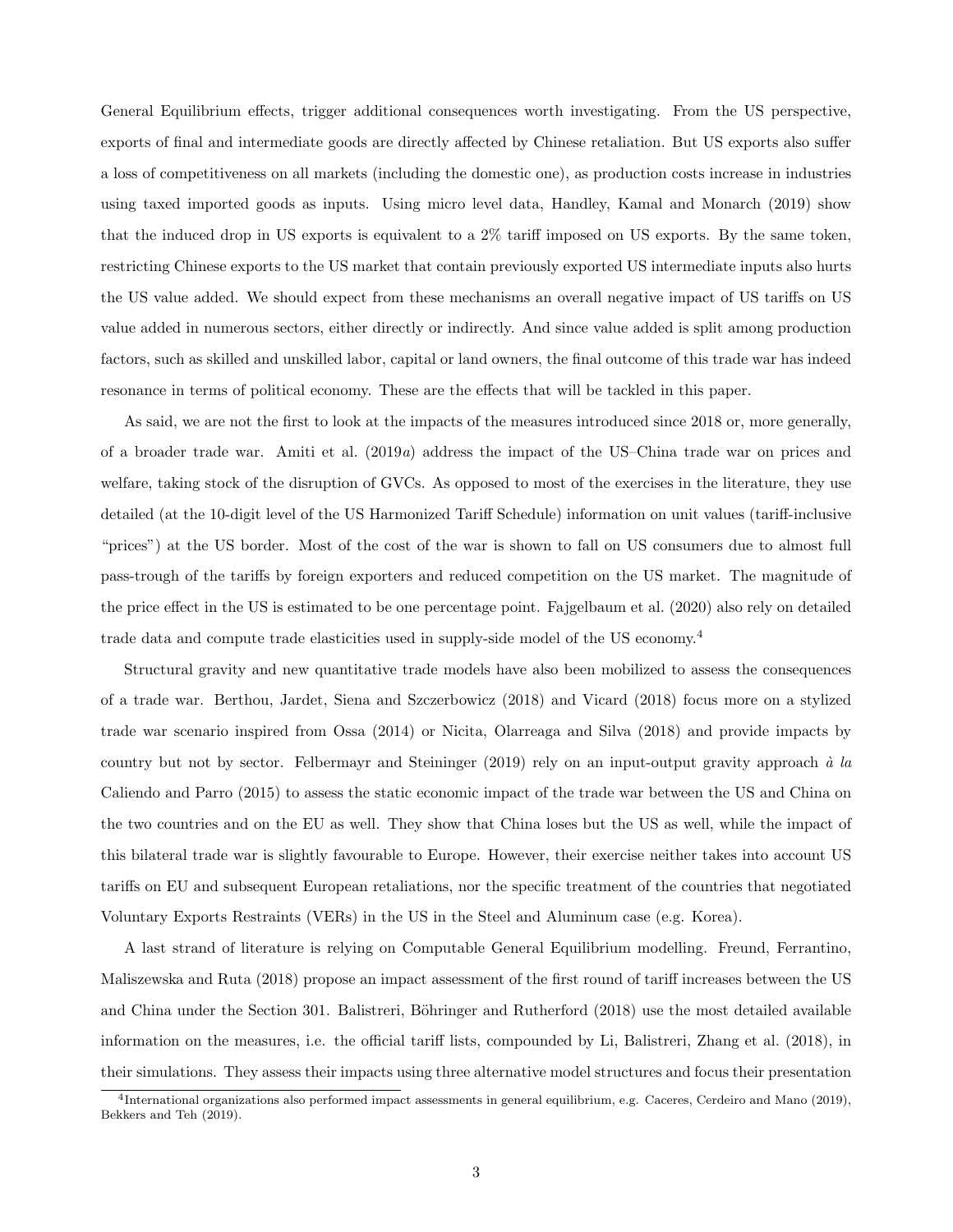on US sectoral output. [Li et al.](#page-28-8) [\(2018\)](#page-28-8) produce simulations of the very detailed tariff scenario, but they do not take into account the VERs and adopt a simple canonical model. [Charbonneau and Landry](#page-27-13) [\(2018\)](#page-27-13) also use a complete and detailed tariff scenario to assess the impact on trade and value added but they consider separately the different waves of tariffs, disregarding their non-linear effects.<sup>[5](#page-3-0)</sup>

We add to the literature by relying on information at the most detailed level on sanctions and retaliations, and by encapsulating this information in a General Equilibrium framework featuring imperfect competition and GVCs. As for tariff increases, we rely on the official lists, but our scenarios differ from the recent literature (i) in the way we aggregate these information and (ii) in how we take into account VERs. Importantly, beyond trade effects (here distinguishing between intermediate and final goods), we track impacts of the trade war on prices, value added, and factor incomes, stressing their heterogeneity across sectors and countries. Our results suggest that, in the long run, because of the tariffs in place as of February 2020, China and the United States could experience GDP losses by  $0.59\%$  and  $0.41\%$  respectively.<sup>[6](#page-3-1)</sup> Beyond such aggregated effects, as a result of vertical linkages along the value chains, we show that 20 out of 26 US sectors<sup>[7](#page-3-2)</sup> decrease their value added.

In terms of tariff escalation, the final outcome of the trade war is a moving target. In March 2018, the US imposed additional tariffs of 10% and 25% on their imports of aluminium and steel, respectively. Exceptions to these tariffs were only a few and took the form of exemption or negotiated VERs. As a result, several countries retaliated increasing their own tariffs on targeted US products. From May 2018 onwards, new US trade restrictions mainly targeted China, with an unprecedented intensity. The reason invoked this time is the retaliation against unfair Chinese trade practices on technology transfers and intellectual property. Additional tariffs entered into force in different waves: US imports from China worth USD 50 bn were affected between June and July 2018, further USD 200 bn in September 2018. In the first months of 2019, tensions seemed to be contained; the two opponents tried to negotiate a truce, but without success, at least in the first instance. As a result, additional taxes already imposed on 200 bn Chinese exports moved from 10 to 25 p.p. in May 2019. China retaliated against each of these waves, responding with 5% to 25% additional tariffs. By early June 2019, additional tariffs affected more than 51% of the goods imported by the US from China, in value, while Chinese retorsions applied on more than 72% of imports from the US. China and the US finally reached a "Phase One Deal", announced in December 2019, but only after a last wave of additional tariffs took effect in September 2019. Even if it avoids the last wave of tariff initially expected by mid-December and halves the tariffs applied in September 2019, the deal freezes the rest of protection on US imports from China at unprecedent levels. Accordingly, we provide an up to date assessment of the economic consequences of the tariffs in force by mid

<span id="page-3-0"></span><sup>5</sup>[Koopman et al.](#page-28-2) [\(2013\)](#page-28-2) also investigate the implications of GVCs for trade policy, embarking (or not) information on the usage of products.

<span id="page-3-1"></span> $6A$ miti, Redding and Weinstein [\(2019](#page-27-14)b) show that the impact of tariffs on US imports is increasing over time, confirming that reorganizing global value chains takes time. We focus here on long term impacts accounting for such firms' adjustments to trade tensions.

<span id="page-3-2"></span><sup>7</sup>We actually rely on a 27-sector aggregation but there is no US value added in the Oil sector (corresponding to the extraction of crude petroleum) in our database, its base year being 2011.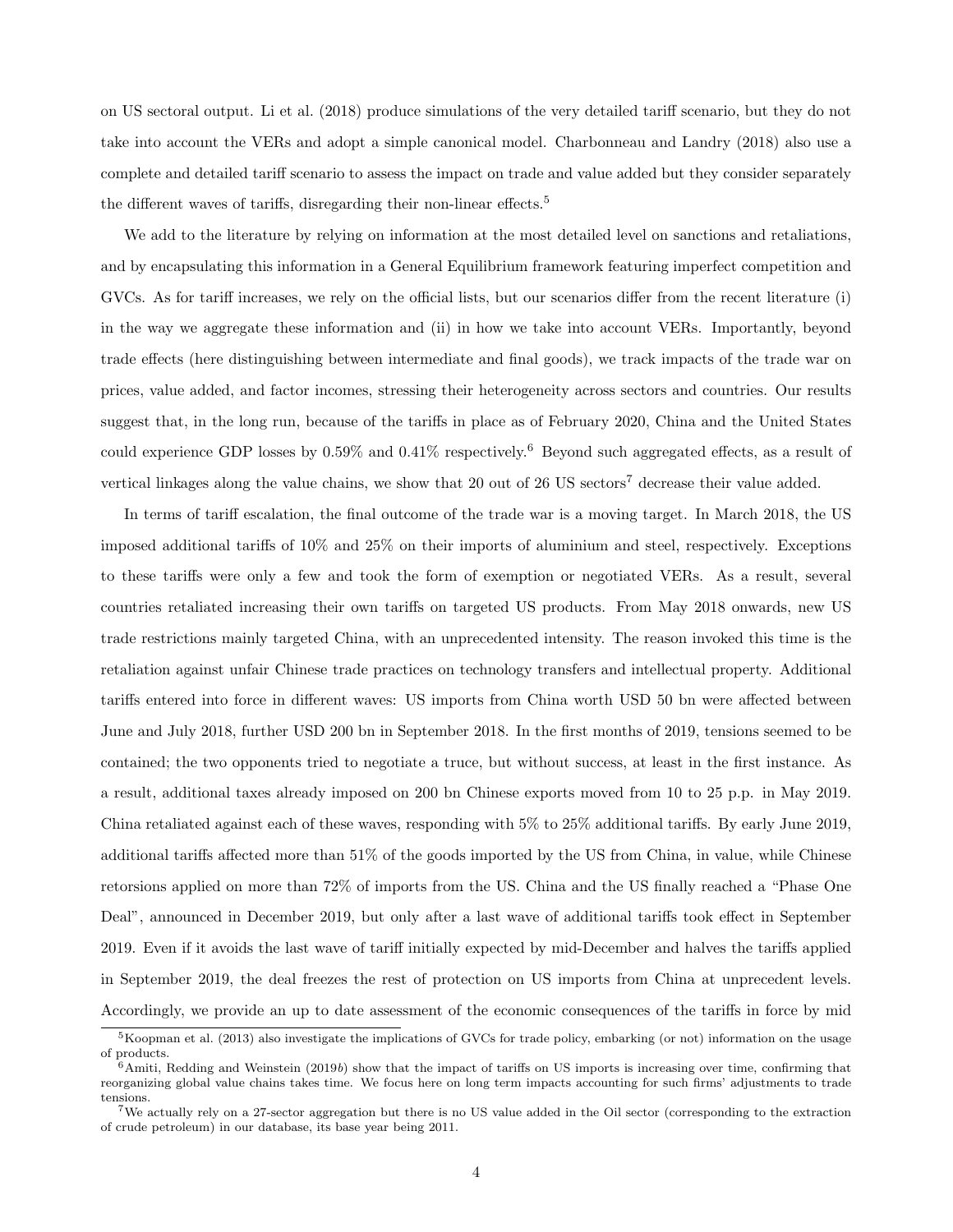February 2020, on the mechanisms at stake in presence of highly interdependent economies, and on two stylized potential exits (sanctions on cars versus phasing out of remaining industrial tariffs in transatlantic commercial relationships).[8](#page-4-0)

The remaining of the paper is organized as follows. In section [1,](#page-4-1) we present the model and data. We then develop two sets of scenarios in Section [2:](#page-8-0) our central scenario presents the measures in force as of February 2020 and analyze their long term impacts, while two additional scenarios rather explore alternative routes, namely a further trade liberalization between the US and the European Union and on the opposite, a further escalation, in particular on the automobile sector. Beyond trade impacts, our focus is on the impact of this shift to protectionism on value added, prices, factor income and factor reallocation across sectors. We then discuss the political economy of the trade war from the US point of view in section [3.](#page-23-0) The last section concludes.

### <span id="page-4-1"></span>1 Empirical strategy

Modeling in General Equilibrium is a good candidate to address the effects of a trade war, in particular when the dynamic impacts of the conflict have to be characterized and when changes in prices have to be tracked along the value chains. Sectors adjust their intermediate consumption basket to tariff-induced price changes, labor force and capital accumulate, and the overall setting can be linked to a macroeconomic baseline. We rely here on the model MIRAGE-e that differentiates demand of goods according to their use, for final or intermediate consumption, thus explicitly representing GVCs. Therefore, our approach combines three tools: (i) a global and sectoral model featuring imperfect competition and recursive dynamics; (ii) a database of applied tariffs that can be shocked at the HS6-digit level by aggregating measures enforced at the tariff line level; and (iii) a dynamic baseline of the world economy up to 2030. We present sequentially these three elements.

#### 1.1 The General Equilibrium model

MIRAGE-e is the multi-sector and multi-region computable general equilibrium model developed at the CEPII to assess the impact of trade policies and the interactions between trade and climate change. We rely on version  $2$  of MIRAGE-e which innovates by featuring  $\mathrm{GVCs.}^9$  $\mathrm{GVCs.}^9$ 

In MIRAGE-e, firms interact either in a monopolistic competition (a number of identical firms in each sector and region compete one with another and charge a markup over marginal costs) or in a perfect competition framework (a representative firm by sector and region charges the marginal cost). Production combines value-

<span id="page-4-0"></span><sup>8</sup>Other changes in US protection or Chinese retaliatory policies are disregarded in our exercise: a series of tariffs targeting USD 11 bn EU exports had been announced on April 8th 2019, and finally implemented based on the results of the WTO arbitration on aircrafts, while a series of tariffs is expected during the Spring 2020 after the arbitration of another file of the Airbus-Boeing dispute. The commitments taken in the "Phase one" deal on import volumes are not taken into account either.

<span id="page-4-2"></span> $9$ Version 1 of the model is documented in Fontagné, Fouré and Ramos [\(2013\)](#page-28-9). More information on the version used here is available on the MIRAGE wiki: <https://wiki.mirage-model.eu>. MIRAGE stands for Modelling International Relationships in Applied General Equilibrium. The code of the model is accessible in a dedicated Git repository.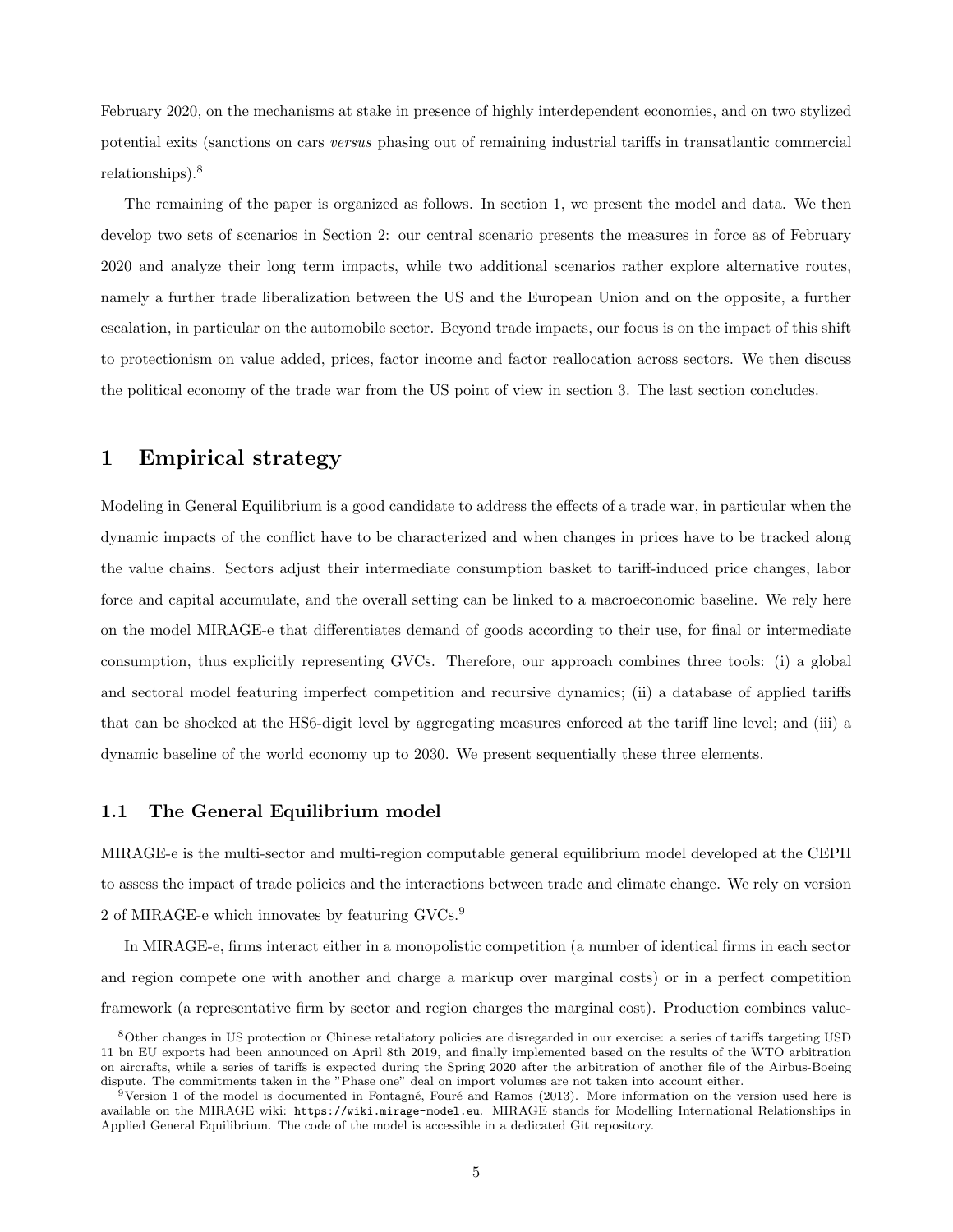added plus energy and intermediate consumption, while demanding five primary factors (labor with two different skill levels, capital, land, natural resources), fully employed.

In each region, a representative consumer gathers households and the government. It maximizes its utility under its budget constraint. This representative agent saves a part of her income and spends the rest on commodities, according to a LES-CES functional form.

Trade is represented with two different Armington structures, one for final consumption and one for trade in intermediates. This double structure explicitly accounts for GVCs.[10](#page-5-0) What the double Armington structure indeed captures is the difference in the preferences in the base year for a given sector (e.g. Vehicles) since, for instance, the share of imports coming from a given country is not the same whether they are of final (e.g. cars) or intermediate goods (e.g. components). Furthermore, it allows to apply policy shocks differentiated by the use of goods. Trade can be impacted by a wide range of measures, systematically differentiated according to the use of the affected goods. We explicitly consider tariffs and export taxes. Trade restrictiveness of non-tariff measures (NTMs), both on goods and on services, is also taken into account, under three possible different forms: tariff equivalents, export tax equivalents and iceberg costs. Section [1.2](#page-6-0) provides details on data sources for each of this measures. International transportation is explicitly modelled: transportation demand is ad volumen, it can be satisfied through different transport modes, supplied by different countries.

Finally, MIRAGE-e is a recursive dynamic model: agents optimize their choices intra-temporally and the model is solved each year until the last year considered in the simulation. A putty-clay formulation captures the rigidity in capital reallocation across periods: the stock of capital is immobile, while investments are allocated each year across sectors according to relative return rates. In other words, structural adjustments result from the inertial reallocation of the stock of capital via depreciation and investment. The baseline required for dynamic simulations is calibrated in close relationship with the MaGE model and the resulting EconMap database (Fouré, Bénassy-Quéré and Fontagné, 2013) to deal with world structural change at medium-run horizon (2030).

The model is calibrated using the ImpactECON database [\(Walmsley and Minor, 2016\)](#page-28-11) featuring a decomposition of trade in goods and services by final or intermediate use that is consistent with GTAP 9.[11](#page-5-1) This release of the GTAP database features 2011 as the last reference year. The geographic decomposition is 140 regions of the world economy for 57 sectors. We aggregate this data into 27 sectors and 21 regions or countries

<span id="page-5-0"></span> $10E$ lasticities of substitution across origins do not differ according to the use of goods, meaning that we actually assume that the behavior of an importer is the same whatever the kind of good (for final or intermediate use). These elasticities were estimated by [Hertel, Hummels, Ivanic and Keeney](#page-28-12) [\(2007\)](#page-28-12).

<span id="page-5-1"></span><sup>&</sup>lt;sup>11</sup>The "ImpactECON Global Supply Chain package" allows converting the GTAP 9.0 data into a global supply chain database. Since the goods traded in GTAP are aggregated within sectors over numerous HS-6 products categories, a given resulting sector can provide the same category of good to final consumer and to other sectors that use it as an intermediate product. Tariffs differ by HS6 category and thus by main use of the output of the sectors, as well as by the source and destination of the good. Combining COMTRADE and the Broad Economic Categories of the UN, ImpactECON fixes this problem: each bilateral flow in a GTAP sector is split into final and intermediate use. The GTAP 9.0 database is thus converted into a "Global Supply Chain Database", a database of value of imports of commodities purchased by sectors (intermediate), households (final), government and investment (final), by source and destination country/region, at market, agent and world prices. Notice that although the database also provides the tariffs aggregated along the same dimensions, we do not rely on the latter as we proceed with our own aggregation of the MAcMap HS6 database.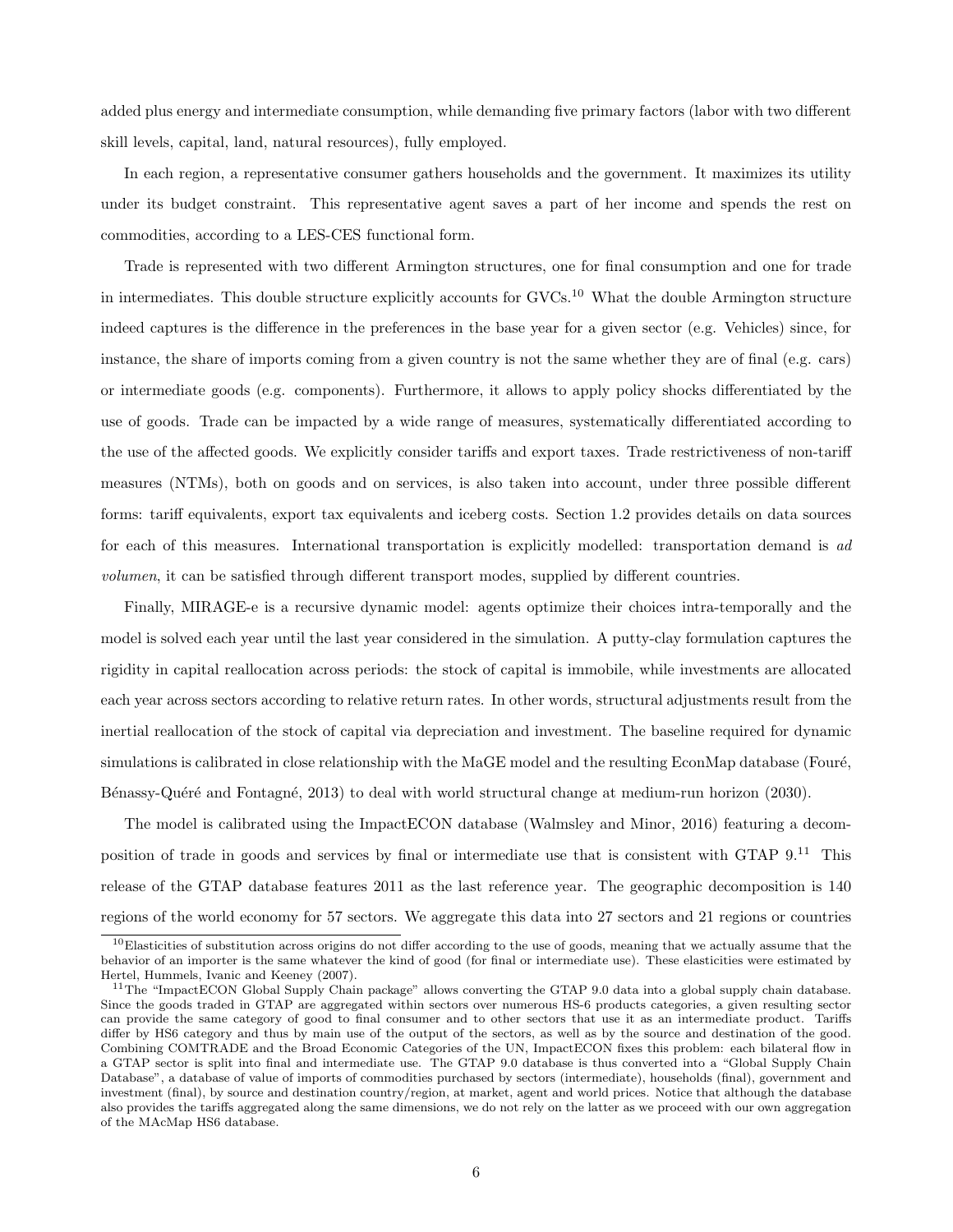(see Appendix [A.4](#page-34-0) for the detailed aggregation).

We shock the model in 2018 and examine the deviation from the baseline at each date till 2030, for the variables of interest (trade, sectoral value added, prices, factor income, etc.). The two series of events we take on board are the so-called "Section 232" (of the Trade Expansion Act of 1962) on US imports of aluminium and steel (including exemptions, quotas and retaliation) and the "Section 301" (of the Trade Act of 1974) applied to US imports from China in several waves.<sup>[12](#page-6-1)</sup> We do take into account tariffs present by February 14, 2020, This means that, we do model the lists 1 to 4A of Section 301, as defined by the US Trade Representative,  $^{13}$  $^{13}$  $^{13}$  including the halving of additional tariffs imposed on the list 4A (and the related Chinese retaliation) that occurred in February 2020, the day in which the US-China deal entered into force.<sup>[14](#page-6-3)</sup>

#### <span id="page-6-0"></span>1.2 Protection data

Market Access Map (MAcMap) provides a disaggregated, exhaustive and bilateral measurement of applied tariff duties at the product or tariff line level. It takes regional agreements and trade preferences exhaustively into account. The raw source data is from ITC (UNCTAD-WTO). The HS6 data set used here was constructed by the CEPII [\(Guimbard, Jean, Mimouni and Pichot, 2012\)](#page-28-13) for analytical purposes and provides an ad valorem equivalent (percentage) of applied protection for each triplet importer-exporter-product. To minimize endogeneity problems (when computing unit values or when aggregating data), it relies on "reference groups" of countries: bilateral unit values and bilateral trade are replaced by those of the reference group of countries in the weighting scheme (Bouet, Decreux, Fontagné, Jean and Laborde, 2008). MAcMap-HS6 treats specific duties (per unit) as well as TRQs and offers MFN for all WTO members. The last two years reported in MAcMap are 2011 and 2013, both considered in the following exercise. Ad valorem equivalents of NTMs affecting goods are taken from [Kee, Nicita and Olarreaga](#page-28-14) [\(2008\)](#page-28-14), they are split across import taxes, export taxes and iceberg costs in an equally proportional way. Ad valorem equivalents of NTMs applying to services are from Fontagné, [Mitaritonna and Signoret](#page-28-15) [\(2016\)](#page-28-15) and are taken into account in the form of iceberg trade costs.

An important part of the work is to recollect the exact information on trade sanctions and retaliation, using original sources. We are not the first to do this, but our recollection differs slightly from tariff lists used in other papers, possibly because we used the updated versions of these lists (we rely on official lists of products as in February 2020, as defined in the Federal register and on the web sites of the imposing administrations, taking

<span id="page-6-1"></span> $12$ We do not consider more minor sanctions imposed by the US on solar panels and washing machines in January 2018, which resulted from a petition filled by US industries under Section 301. The Chinese government temporarily retaliated on sorghum in April of the same year.

<span id="page-6-3"></span><span id="page-6-2"></span><sup>13</sup>[https://ustr.gov/issue-areas/enforcement/section-301-investigations/tariff-actions](https://ustr.gov/issue-areas/enforcement /section-301-investigations/tariff-actions)

<sup>14</sup>In 2018, China imposed retaliatory tariffs on autos and parts imported from the US. It then suspended them on January 2019, but announced on August 2019 that the suspension would end on December 15, 2019. On December 13, 2019, in the latest twist, China decided to suspend the return into force of tariffs on autos, as a sign of good will in the context of the upcoming signature of "Phase One Deal". As a consequence, notwithstanding this uncertainty, our scenarios do not include additional tariffs imposed by China on its imports of autos and parts from the US.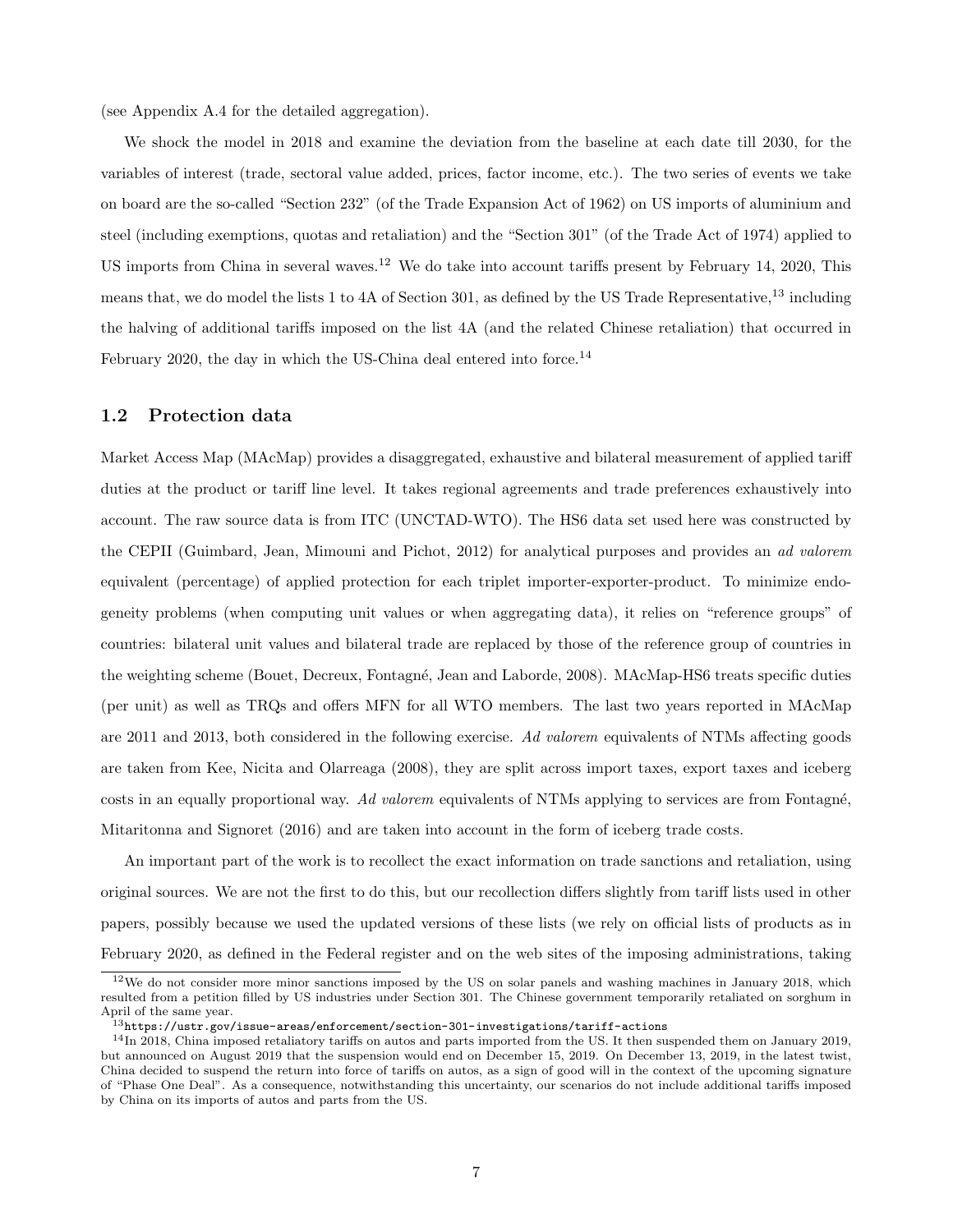into account the changes in the list of products, see Appendix  $A.2$ ).<sup>[15](#page-7-0)</sup>

How are the tariff shocks implemented? When additional tariffs are determined at the 8- or 10-digit level of the nomenclature, we take the simple mean over all the products within the entire HS6 line to compute an additional tariff for the HS6 line. This additional tariff is then applied to the tariff reported in the MAcMap database. The aggregation at the level of the sectors considered in the simulations is done using a reference group weighted average [\(Bouet et al., 2008\)](#page-27-15), as detailed previously. We make here the assumption of a full pass through of tariffs into prices, as suggested by the recent literature (Amiti et al.,  $2019a$ ). The shocks identified at the tariff line level are added to the baseline protection, at the sectoral level of MIRAGE-e. Some trading partners of the US have negotiated TRQs instead of tariffs. We model them as VERs, assuming that quotas are filled. Therefore, we constrain quantities exported in the simulations, the targeted quantity being reached using an endogenous export tax. This way the rent of the TRQ is actually captured by the exporter, as it is the case for VERs.

#### 1.3 The dynamic baseline

The effects of the trade war are measured in terms of deviation from a dynamic baseline, using a ten years horizon in order to fully capture the dynamic adjustments of the economies. The baseline is build in two steps. First, it relies on a macroeconomic model of the world economy, used in projection up to 2030 (Fouré [et al., 2013,](#page-28-10) Appendix [A.1](#page-29-1) provides details on the macroeconomic model). For each country, the GDP, the savings rate, the current account, and the energy efficiency are consistently projected. They are then used as an exogenous trajectory of MIRAGE-e, the consistency of the assumptions between the two models being ensured by endogenizing the Total Factor Productivity. This is the first step of the construction of our baseline.

In a second step, we update the tariff protection to its level of 2013 (the most recent available in the MAcMap-HS6 database)<sup>[16](#page-7-1)</sup> and represent – in a stylized way – the most recently signed or negotiated trade agreements: the Comprehensive and Progressive Agreement for Trans-Pacific Partnership (CPTPP), the EU-Japan Economic Partnership Agreement, the Comprehensive Economic and Trade Agreement between the EU and Canada and a soft Brexit.<sup>[17](#page-7-2)</sup> For all the new trade agreements, we remove all the tariffs but leave the NTMs unchanged.

To sum up, the general equilibrium model is first run to calibrate the TFPs; a second run, updating trade protection, then constitutes what we consider our baseline. We then build policy scenarios, in which we implement the trade policies we are interested in. The only element that differs between the baseline and a policy

<span id="page-7-0"></span> $15$ In particular, the lists used here are different from those proposed by the China Ag Center of the CARD, Iowa State University [\(Li, 2018\)](#page-28-16). See <https://www.card.iastate.edu/china/trade-war-data/>.

<span id="page-7-1"></span><sup>&</sup>lt;sup>16</sup>We do not consider changes in the MFN rates following 2013. In particular, the decreases in MFN tariffs implemented by China in 2018 and 2019 are neither taken into account in the baseline nor in the policy scenarios.

<span id="page-7-2"></span><sup>&</sup>lt;sup>17</sup>We represent a soft Brexit by leaving the tariffs applied by the UK and the EU unchanged, while increasing their bilateral NTMs to halve the preferential access of the UK to the EU market, and reciprocally.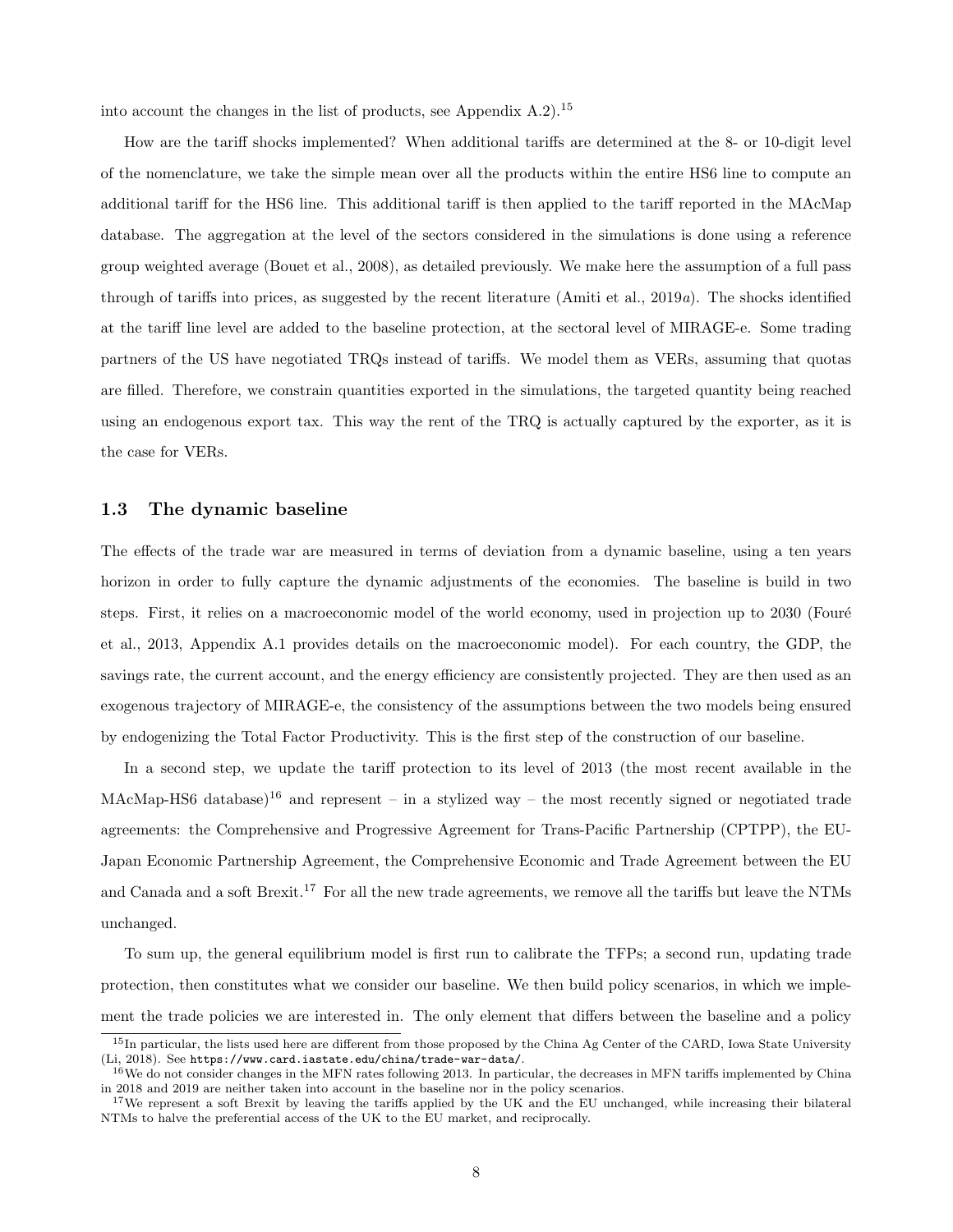scenario is the policy of interest. Then, comparing the economic outcomes of the policy scenario to those of the baseline allows to assess the impact of the trade policy implemented in the scenario.

### <span id="page-8-0"></span>2 Impact of the trade war on trade, value added and prices

The purpose of our exercise is to quantify how exports, imports, value added, factor income and prices deviate from their baseline value as a result of the trade war, with a focus on belligerents. We consider a central scenario comprising the Section 232 and retaliation, as well as the Section 301 and retaliation. In this central scenario we model the actual shock of the sanctions and retaliation, with the finest level of detail. Two alternative scenarios are modelled in less detail, given the uncertainty surrounding the sanctions that could be enforced: a further US escalation, through Section 232 on automobile, versus the removal of bilateral tariffs on industrial goods between the US and the EU (agriculture and vehicles excluded). Beyond the possible outcomes of alternative policies, these two additional, and somehow extreme, scenarios allow us to further detail the mechanisms impacting GVCs. The three scenarios are detailed in this section, before discussing the aggregate impact of the trade war and, importantly for our purpose, the impact of the trade war on GVCs, producer prices, trade and value added.

### 2.1 The scenarios

The first component of our central scenario is the Section 232 and the related retaliation. In April 2017, the US President instructed Commerce Secretary Wilbur Ross to investigate whether steel and aluminium imports were threatening the US national security. These investigations, covered by Section 232, concluded to a threat, opening the door to a Presidential decision on protection. While, in the past, the US had generally mobilized Section 232 against oil exporters considered as threatening the US security,<sup>[18](#page-8-1)</sup> tariffs were announced in March 2018 against almost all exporters of aluminium and steel to the US (the main ones being the European Union, Canada and Mexico). As a result, tariffs on aluminium imposed by the US increased by 10 p.p. A partial exemption was negotiated by Argentina, against a TRQ with a volume equal to the mean volume imported over the period 2015–2017. Australia was exempted from the increase in tariffs. For their part, tariffs on steel increased by 25 p.p. An exemption was again granted to Australia, while Argentina, South Korea and Brazil negotiated TRQs.<sup>[19](#page-8-2)</sup> Turkey also constitutes a special case, in the sense that tariffs on imports from this country increased by 50 p.p. from August 2018 to May 2019.[20](#page-8-3)

<span id="page-8-2"></span><span id="page-8-1"></span><sup>18</sup>See [BIS](#page-27-16) [\(2007\)](#page-27-16) for an analysis of the outcome of all investigations under Section 232 in the US.

<sup>19</sup>The negotiated TRQs for steel are as follows. (i) Argentina: 135% of the average volume exported over 2015 – 2017; (ii) Brazil: the average volume exported over 2015 -2017 for semi-finished product and 70% of the average volume exported over 2015 –2017 for finished products; (iii) South Korea: 70% of the average volume exported over 2015 – 2017.

<span id="page-8-3"></span> $^{20}$ For the sake of simplicity, and because the tariffs are applied annually in our setup, we do not consider the temporary increase in the duties applied to Turkish steel exports. In the same vein, we do not take into account the removal of US GSP preferences to Turkey and India entered into force in May and June 2019, respectively.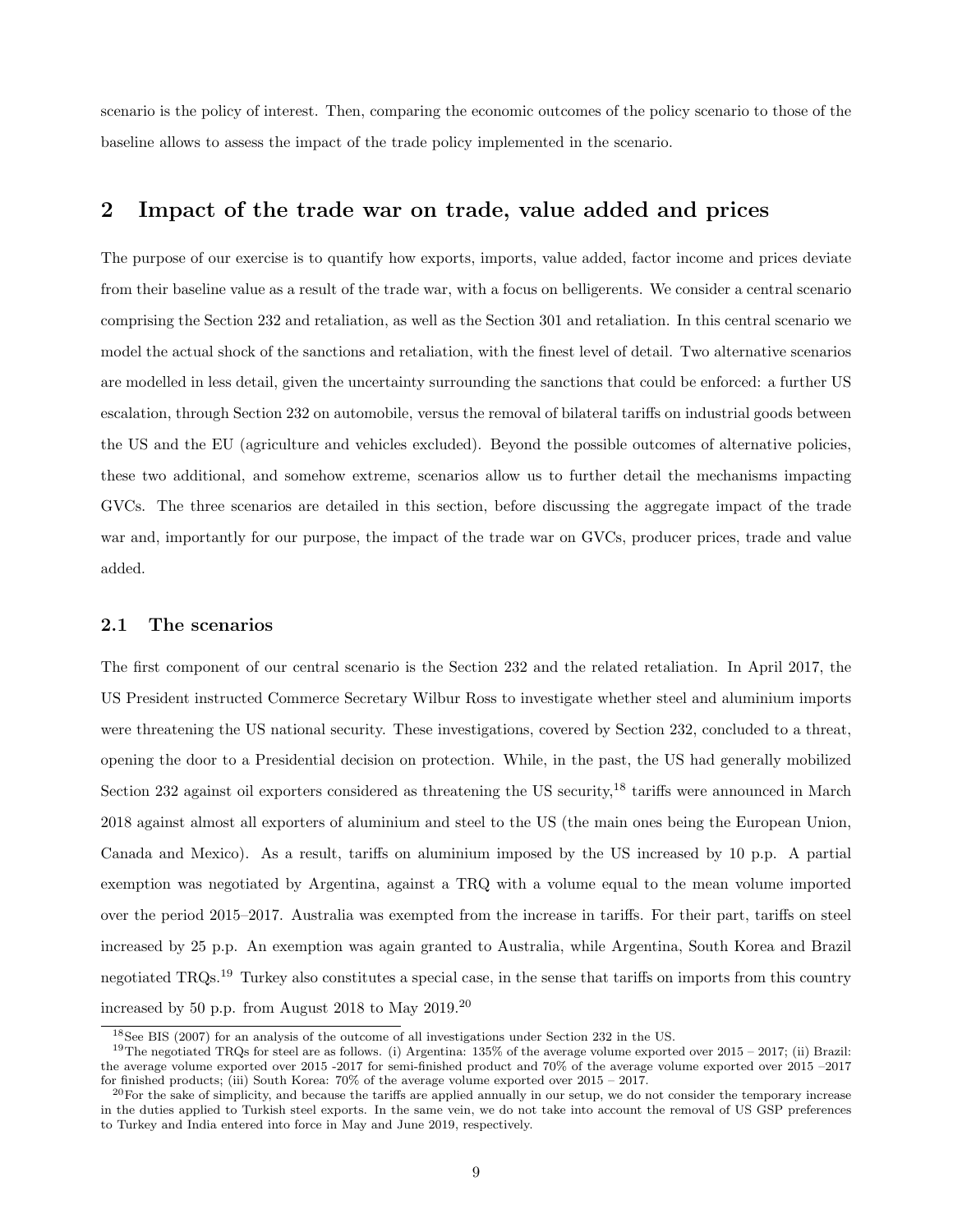Retaliatory tariffs were imposed by Canada, China, the European Union, Mexico, Russia and Turkey: we implement them as indicated from official sources (national legislation or notification to WTO).<sup>[21](#page-9-0)</sup> India notified to WTO retorsions in early 2018, but their entry into force was delayed several times and finally applied in June 2019. Aware of the uncertainty surrounding these retaliations, we nevertheless consider them in our scenario.

To the best of our knowledge the present contribution is the only paper offering an impact assessment accounting for retaliation from Russia. We also account for the safeguard on imports of steel imposed by the EU in January 2019.[22](#page-9-1)

The second series of measures to be taken into account under scenario 1 is related to the use of US Section 301 against China, which took place in several rounds after the release of the US administration investigation in March 2018. The argument used for limiting US imports from China is now about violation of intellectual property rights and unfair trade practices. The first round led to an increase in US tariffs on 50 USD bn of US imports from China in two phases starting July 2018 (16 and then 34 bn). China retaliated with additional 5% to 25 % tariffs (depending on the goods) on 50 USD bn of US exports. As a follow up, in September 2018, the US administration retaliated to the Chinese retaliation with a second round of 10% additional tariffs on USD 200 bn of US imports from China. A further move from +10% to +25%, originally planned for January 2019 was then postponed to March 2019, and further postponed given the "progress" made in bilateral trade talks. However, after these first talks broke down, the increase finally took place in June 2019. China retaliated to this second round by imposing 10 additional percent (and then 25) of tariffs on USD 60 bn imports from the US. In September 2019, the last wave of additional tariffs entered into force, additional 15% on USD 112 bn of goods imported from China. Chinese retaliation concerned US exports worth USD 29 bn and imposed addtional tariffs between 5 to 10%. These additional tariffs were halved to 7.5% in February 2020, as a sign of good will to celebrate the entry into force of the Phase One Deal. The conclusion of the deal also prevented a last tariff increase (the list 4B, additional 15% on USD 160 bn imports from China), and the related Chinese retaliation (increased tariffs on USD 45.5 bn of goods imported from the US, including the end of the exclusion of US autos and parts), scheduled for December 2019 but actually postponed until further notice.

Table [1](#page-10-0) shows what could potentially be the main impacted sectors in the US–China bilateral trade in this scenario. Sectors are ranked using the simple criterion of the impacted tariff revenue (initial imports times tariff increase), which is indeed not the expected change (imports will decrease, conditional on the trade elasticity).

Starting with Chinese exports, Electronics is potentially the main impacted sector: USD 167 bn of exports will face an average tariff increasing from  $0.3\%$  to  $13.4\%$ . Machinery is the second impacted sector, with a 17.8 percentage points increase in tariffs applied by the US on USD 103 bn of Chinese exports. Among all

<span id="page-9-0"></span> $21$ After the conclusion of the re-negotiation of the North American Free Trade Agreement, the additional duties between the US and Canada and Mexico (those imposed under Section 232 by the US and the following retaliations) were canceled in May 2019. We do not consider them in our scenarios. Retaliation from Turkey is considered after its revision in August 2018.

<span id="page-9-1"></span> $^{22}$ The official list of products affected and details on the TRQs in place are given by two EU Commission regulations, available at [https://eur-lex.europa.eu/eli/reg\\_impl/2018/1013/oj](https://eur-lex.europa.eu/eli/reg_impl/2018/1013/oj) and [http://data.europa.eu/eli/reg\\_impl/2019/159/oj](http://data.europa.eu/eli/reg_impl/2019/159/oj).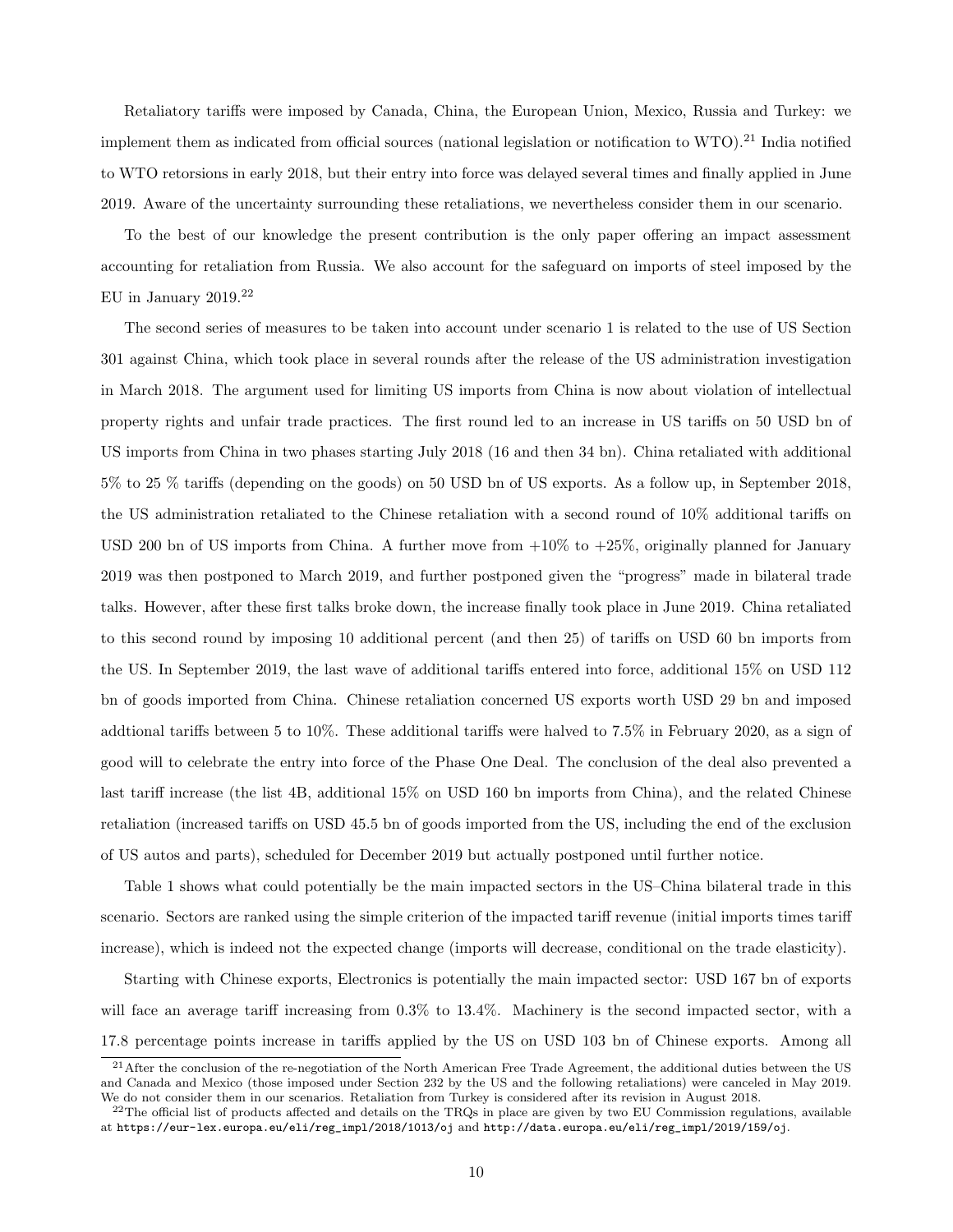| Sector           | Exporter     | Importer   | Tariffs (in $\%$ ) |          | Trade        | Change in prot. rev. |
|------------------|--------------|------------|--------------------|----------|--------------|----------------------|
|                  |              |            | Reference          | Scenario | $(USD\ bn.)$ | (USD bn.)            |
| Electronics      | China        | <b>USA</b> | 0.3                | 13.4     | 167          | 21.9                 |
| Machinery        | China        | <b>USA</b> | $1.5\,$            | 19.3     | 103          | 18.3                 |
| Oth. manuf.      | China        | <b>USA</b> | 1.5                | 12.3     | 69           | 7.5                  |
| Textile          | China        | <b>USA</b> | 11.4               | 20.8     | 65           | 6.1                  |
| Chemistry        | China        | USA        | 2.7                | 19.0     | 36           | 5.9                  |
| Metal prod.      | China        | USA        | 2.1                | 21.4     | 19           | 3.7                  |
| Vehicles         | China        | USA        | 1.0                | 22.2     | 14           | 3.1                  |
| Machinery        | <b>USA</b>   | China      | 4.1                | 13.7     | 29           | 2.7                  |
| Chemistry        | <b>USA</b>   | China      | 4.9                | 14.2     | 23           | 2.1                  |
| Non ferrous met. | <b>USA</b>   | China      | 0.7                | 19.6     | 10           | 1.9                  |
| Oilseeds         | USA          | China      | $1.5\,$            | 16.9     | 13           | 1.9                  |
| Electronics      | USA          | China      | 1.3                | 9.5      | 21           | 1.7                  |
| Iron and steel   | <b>EU 27</b> | USA        | 0.2                | 19.8     | 6            | 1.3                  |
| Oth. manuf.      | <b>USA</b>   | China      | 2.8                | 12.8     | 13           | 1.3                  |
| Food             | China        | USA        | 5.0                | 24.7     | 6            | 1.2                  |
| Minerals         | China        | USA        | 4.2                | 19.9     | 7            | 1.1                  |
| Food             | USA          | China      | 9.1                | 26.7     | 6            | 1.1                  |

<span id="page-10-0"></span>Table 1: Scenario 1 – Trade value and protection: most impacted bilateral flows

Notes: Percentage deviation from the baseline in 2030, in volume. Volumes are based on a Fisher index. Sectors are ranked by decreasing impact on tariff revenue.

Source: BACI (2017), MAcMap-HS6, authors' calculation.

other sectors, tariff changes can be even larger, but trade is more limited. The best illustration of this is the automotive sector (here mainly parts and components, see Appendix [A.5,](#page-35-0) table [A3\)](#page-14-0), where a 21.2 percentage points increase in protection will only affect USD 14 bn of Chinese exports.

The potentially most impacted US sector is the Machinery industry, facing a 9.6 percentage point increase in Chinese tariffs on 29 bn of US exports. The Chemistry, Non Ferrous Metals and Oilseeds are also potentially seriously hit with a change in protection revenue of around 1.8 bn, closely followed by Electronics. The US car industry does not appear here since China cancelled in January 2019 the additional tariffs initially set to retaliate against US lists 1 to 3.

As described above, the trade war initiated by the US administration is also impacting other exporters, in particular under Section 232: USD 6 bn of Iron and steel exported by EU 27 to the US are facing a 19.6 percentage points increase.

Retaliation from countries other than China has much smaller impacts since it affects smaller flows. Indeed, [Fetzer and Schwarz](#page-28-17) [\(2019\)](#page-28-17) and [Blanchard, Bown and Chor](#page-27-17) [\(2019\)](#page-27-17) recall that products affected by retaliation are mainly chosen in order to affect areas that supported D. Trump in the 2016 presidential election, i.e. based on political considerations.

This targeting pattern, combined with smaller amount of trade affected for countries other than China, results in retaliatory lists containing several small trade flows rather than being concentrated.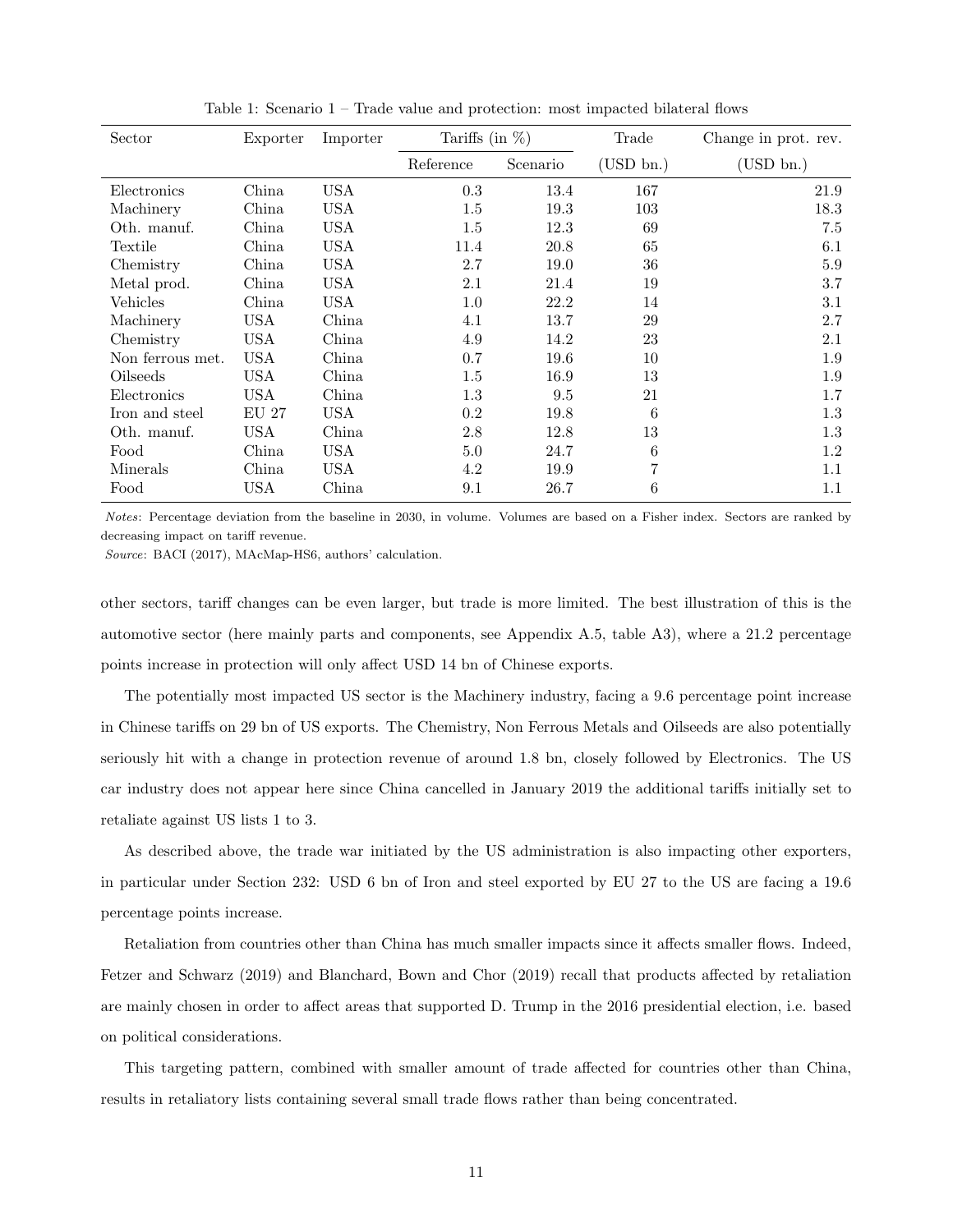It is difficult to figure out how commercial tensions will evolve between Europe and the US. We will however consider two alternative scenarios; the purpose, here again, is to illustrate how the involvement of belligerents in GVCs is shaping the adjustment of sectors and potentially leading to value added – and thus income – losses. As we do not have the details of the possible sanctions and retaliations, we adopt a series of simple, although sensible, assumptions on targeted products.

Two additional, and somehow contradictory, elements could constitute the next episode of the current trade tensions. On the one hand, further escalation, through Section 232 on automobile: the argument invoked is that massive imports of autos and their parts, in particular from the EU, are threatening US security. The decision on whether to apply additional tariffs to US imports (from all over the world, with the probable exception of Canada and Mexico) was initially due in March 2019. It has been postponed to November 2019. By the end of March 2020, no decision had been taken. In the US, whether it was still legally possible to implement additional tariffs without opening a new investigation was debated, while the EU trade representative, in the days following the absence of the announcement of new tariffs, still considered that the threat was not entirely gone. With this respect, the EU announced that if the US apply additional tariffs, she would retaliate with sanctions on USD 50 bn of exports from the US to the EU.

In parallel, the EU and the US announced they would launch negotiations to eliminate tariffs on their bilateral trade of industrial goods, excluding automobile (as well as agriculture) according to the Joint EU-US Statement following J.C. Juncker's visit to the White House, in July 2018. Here again, the situation was close to a status quo as of March 2020.

Scenario 2 tentatively adds the possible measures on imports of automobiles and their parts, to be taken under Section 232 (i.e. invoking national security to motivate them), to scenario 1. We assume that the US increase their tariffs by 25% for all the exporters, with the exception of Canada and Mexico, and that the main exporters of autos to the US retaliate, increasing by 25 p.p. the tariffs on the main products they imports from the US (excluding energy and pharmaceutical products). The value of imports affected by retaliation is equivalent to the value of exports targeted by the section 232.

Finally, scenario 3 simulates the removal of bilateral tariffs on industrial goods between the US and the EU (agriculture and vehicles are excluded), while measures related to Section 232 on steel and aluminium against partners other than the EU and to Section 301 against China remain in place.

As said, the Phase One Deal between the US and China hardly reduces tariffs: US tariffs on imports of parts and components from China put in place by the first three 301 waves are maintained (25 p.p. on imports worth USD 250 bn), while China cut in half only retaliatory tariffs imposed on US exports in September 2019 formally independently from the signed deal. The deal basically avoids, at least temporarily, a further escalation and imposes managed trade on the top of maintained tariffs, China committing to import more goods from the US.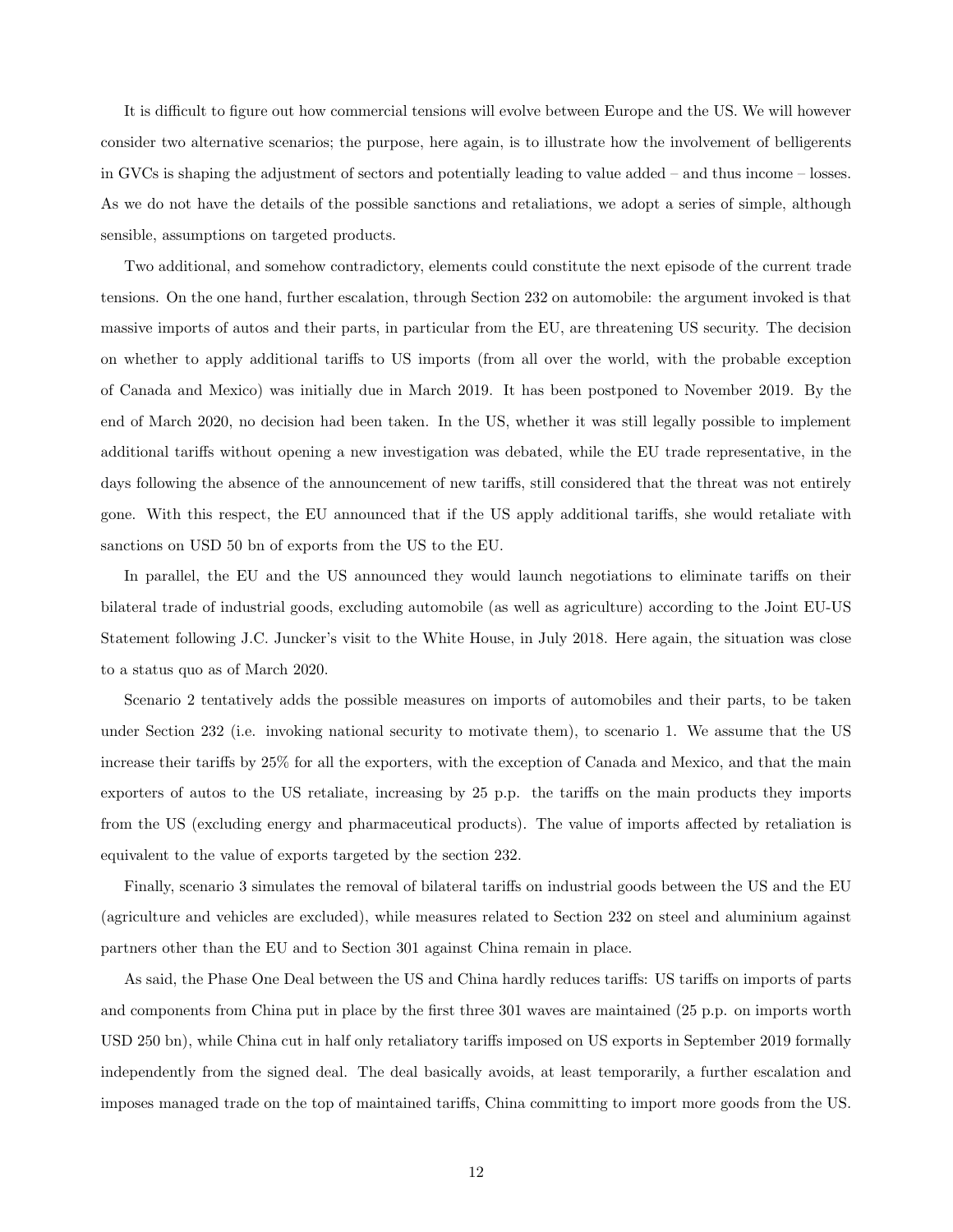This said, due to the Covid-19 crisis, China announced it would be difficult to reach the import targets and fulfill its commitments. Accordingly, we disregard a managed trade scenario given this multi-faceted uncertainty and focus on an up-to-date collection of tariffs and VERs as of February 2020.

We show in table [2](#page-13-0) what are the sectors targeted by these pending policies: either a trade war extended to the automobile sector, or a negotiation aiming to phase out the industrial tariffs between the EU and the US. In the upper panel, American sanctions on automobile show up as a very important issue for the USD 49 bn EU 27 exports. Using the simple metric of tariff revenue, the order of magnitude is approximatively half of what we observed in Electronics for China in table [1](#page-10-0) (here: USD 11.7 bn for Automobile). Japan would be even more impacted (resp. 13.1 bn). The EU should retaliate in the same sector or in a similar one, such as Other transport equipment, but the damage to the US would be much lower.<sup>[23](#page-12-0)</sup>

In the bottom panel of table [2,](#page-13-0) we show what would be the impact on tariff revenues of a phasing out of industrial tariffs between EU and the US. Not surprisingly, given the initial low level of tariffs, there is not much action there. The largest impact is on Chemistry and the magnitude of it is below USD 2 bn of tariff revenue on both sides of the Atlantic. Other sectors potentially impacted would be Machinery and Textile, for even lower amounts. Accordingly, this negotiation is worth having just for sake of cooling the protectionist tensions, but it would not deliver much in case of success.

### 2.2 Aggregate impacts of the trade war

What is the overall impact of detailed scenario 1 in our model featuring GVCs and imperfect competition? The trade war will reduce drastically bilateral trade between the two main actors of the conflict, and will lead to a reorientation of exports (although in the case of steel and aluminium, EU safeguards limit this adjustment), ultimately reducing world trade by −0.96% and world GDP by −0.11%. These expected mechanisms are indeed present in our results, and the more so that we rely on a global model taking stock of all relative price changes and third country effects. Table [3](#page-14-0) gives an overview of these results (we present the results for Germany instead of EU 27 in order to avoid obvious problems of aggregation, e.g. on wages).

The first aggregate impact of the trade war is to dramatically increase US tariff revenues: they actually double  $(+106.59\%)$ .<sup>[24](#page-12-1)</sup> The improvement in US terms of trade is limited  $(+0.27\%)$  as opposed to the usual optimal tariff agreement. US exports to the world post a 7.88% decrease as a result of sanctions and reduced competitiveness: the cost of imported intermediate inputs increase which translates into increases in producer prices. We detail this mechanism below. American farmers are adversely affected by Chinese sanctions (return

<span id="page-12-0"></span><sup>&</sup>lt;sup>23</sup>Given the current dispute regarding the aircraft subsidies, one might guess that the EU would not introduce this sector in the retaliation to the automobile battle. But we disregard this question mark here and the sector Other transport equipment is hit by retaliation in our exercise.

<span id="page-12-1"></span> $24$ All figures are percentage deviations from the baseline in 2030, in volume, i.e. not taking into account price effects.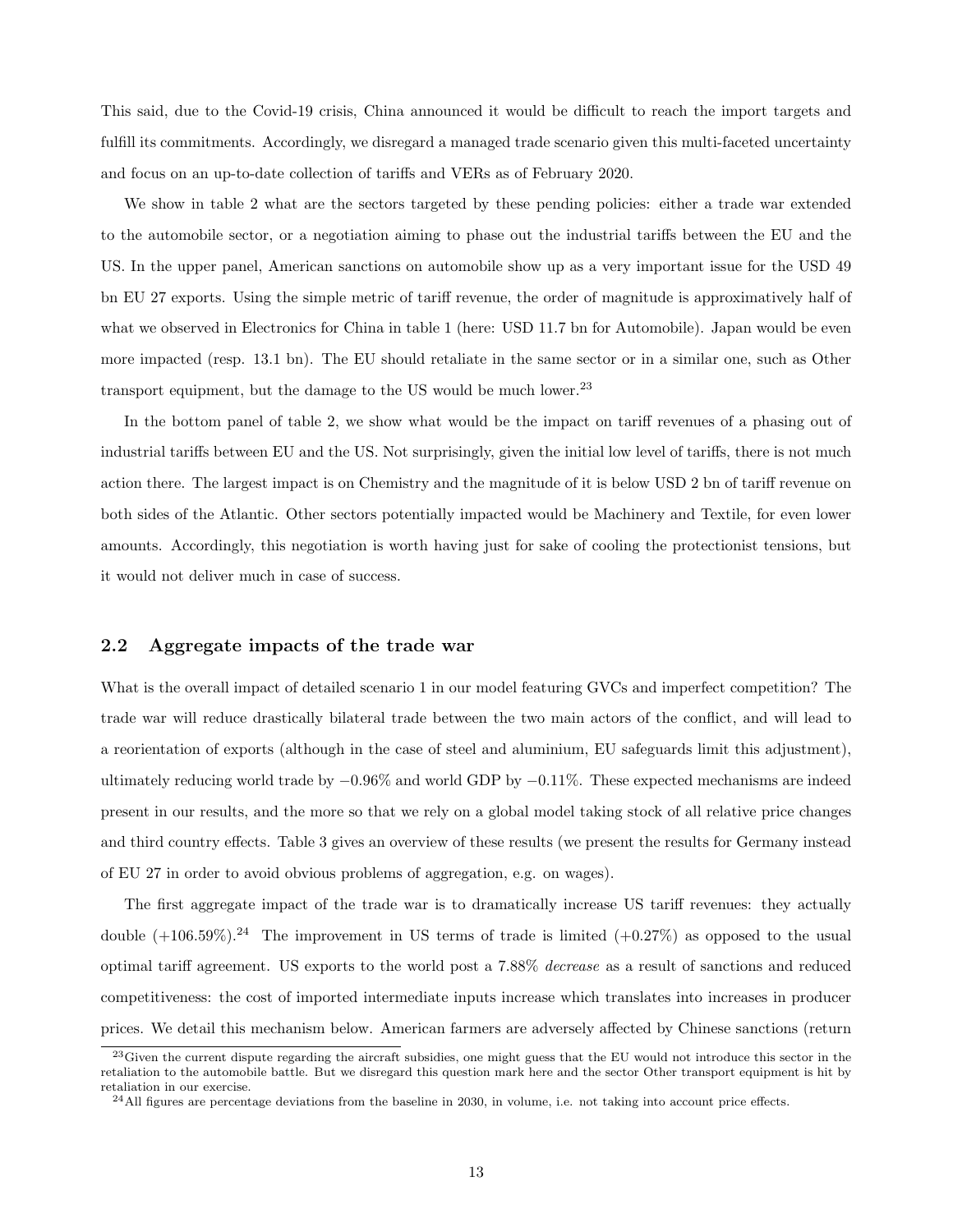| Sector                                                                  | Exporter         | Importer   | Tariffs (in $\%$ ) |          | Trade     | Change in prot. rev. |
|-------------------------------------------------------------------------|------------------|------------|--------------------|----------|-----------|----------------------|
|                                                                         |                  |            | Reference          | Scenario | (USD bn.) | USD bn.)             |
| Scenario 2: Sanctions on automobile and retaliations                    |                  |            |                    |          |           |                      |
| Vehicles                                                                | Japan            | <b>USA</b> | $1.5\,$            | 26.4     | 52        | 13.1                 |
| Vehicles                                                                | EU 27            | USA.       | 1.8                | 25.7     | 49        | 11.7                 |
| Oth. transp. eq                                                         | <b>USA</b>       | EU 27      | $1.5\,$            | 20.0     | 36        | 6.7                  |
| Vehicles                                                                | Korea            | USA        | 0.9                | 25.9     | 21        | 5.2                  |
| Vehicles                                                                | UK               | USA.       | 1.6                | 26.2     | 10        | 2.4                  |
| Machinery                                                               | USA              | Japan      | $0.2\,$            | 16.1     | 15        | 2.4                  |
| Oth. transp. eq                                                         | <b>USA</b>       | Japan      | 0.0                | 22.9     | 7         | $1.6\,$              |
| Chemistry                                                               | USA              | Japan      | 1.5                | 11.8     | 14        | 1.4                  |
| Food                                                                    | USA              | Japan      | 22.9               | 40.2     | 7         | $1.3\,$              |
| Scenario 3: Phasing out of industrial tariffs between the EU and the US |                  |            |                    |          |           |                      |
| Chemistry                                                               | $\mathrm{EU}$ 27 | USA.       | 2.0                | 0        | 95        | $-1.9$               |
| Chemistry                                                               | USA              | EU 27      | 3.0                | $\Omega$ | 56        | $-1.6$               |
| Machinery                                                               | EU 27            | <b>USA</b> | 1.0                | $\Omega$ | 90        | $-0.9$               |
| Textile                                                                 | EU 27            | USA        | 9.0                | $\Omega$ | 9         | $-0.8$               |
| Machinery                                                               | USA              | EU 27      | 1.5                | $\Omega$ | 52        | $-0.8$               |

<span id="page-13-0"></span>Table 2: Scenarios 2 and 3 – Trade value and protection: most impacted bilateral flows

Notes: Percentage deviation from the baseline in 2030, in volume. Volumes are based on a Fisher index. Sectors are ranked by decreasing impact on tariff revenue.

Source: BACI (2017), MAcMap-HS6, authors' calculation.

to land records a −5.3% drop) and workers are also negatively affected in real terms, although white collars suffer more than blue collars. Ultimately, limited benefits accrue to the capital owners despite the reduced competition on the US market (return to capital increases by 0.12%). All in all, the US GDP is facing a USD 95 bn decrease (−0.41%).

Overall Chinese exports are hit by a modest  $-4.23\%$  decrease,<sup>[25](#page-13-1)</sup> meaning that China manages to compensate reduced access to the US market by redirecting exports, although be it at the expense of reduced producer prices. Chinese terms of trade decrease as a consequence  $(-1.2\%)$ , while workers and capital owners lose to the benefits of farmers. Overall the Chinese GDP is facing a USD 142 bn (−0.59%) reduction.

Korea and Japan are hardly affected. The presence of GVCs introduces a potential additional benefit for Canada and Mexico, beyond the standard trade diversion argument linked to their participation in the NAFTA. Canada and Mexico are not targeted by Section 232, except initially; as a result, production is reallocated in assembly lines located in these two countries.

Certain bilateral relationships or certain sectors in China, in the US or in Europe will be severely affected (see details for China and the US in Appendix [A.5,](#page-35-0) tables [A5](#page-36-0) and [A6,](#page-37-0) resp.). Chinese exports to the US record a −50.4% drop. China however reorients its exports firstly towards Canada (+13.1%) and Mexico (+12.2%), less

<span id="page-13-1"></span> $^{25}$ In the simulation exercises, the regional aggregation gathers China and Hong Kong. For the ease of the exposition, we write about impacts for China when referring to the results for the region China and Hong Kong. See Appendix [A.4](#page-34-0) for details on the aggregation.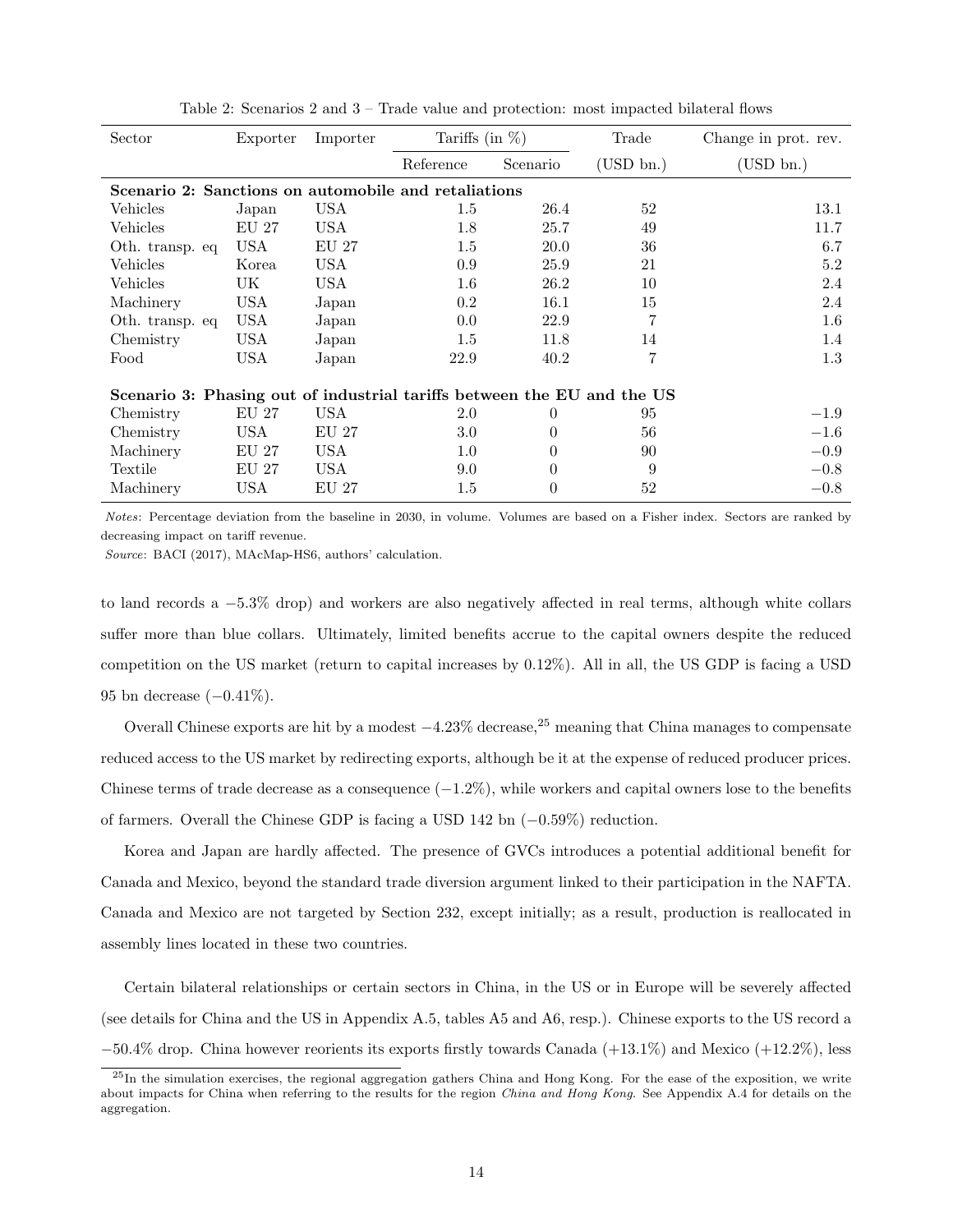|                        | USA     | China   | Canada  | Germany | Japan   | Korea   | Mexico  |
|------------------------|---------|---------|---------|---------|---------|---------|---------|
| Total tariff revenue   | 106.59  | 9.46    | 3.92    | 2.00    | 0.77    | 0.08    | 8.49    |
| Exports                | $-7.88$ | $-4.23$ | 1.36    | 0.31    | 1.07    | 0.08    | 3.38    |
| GDP                    | $-0.41$ | $-0.59$ | 0.30    | 0.04    | 0.12    | $-0.01$ | 0.37    |
| Terms of trade         | 0.27    | $-1.20$ | $-0.01$ | 0.06    | 0.05    | 0.29    | 0.95    |
| Real return to capital | 0.12    | $-0.14$ | $-0.22$ | $-0.03$ | $-0.01$ | 0.01    | 0.17    |
| Real return to land    | $-5.30$ | 1.02    | $-0.85$ | 0.18    | 0.06    | $-0.03$ | $-1.34$ |
| Skilled real wages     | $-0.43$ | $-1.14$ | 0.52    | 0.07    | 0.12    | 0.04    | 0.49    |
| Unskilled real wages   | $-0.24$ | $-0.78$ | 0.31    | 0.07    | 0.12    | 0.02    | 0.42    |

<span id="page-14-0"></span>Table 3: Scenario 1 – Main aggregate results for selected countries

Notes: Percentage deviation from the baseline in 2030, in volume. Volumes are based on a Fisher index. Source: MIRAGE-VA, authors' calculation.

substantially towards Europe (e.g. +6.4% towards the UK or +4.9% towards Germany). US exporters record a −38.2% decrease in their exports to China but, contrary to their Chinese competitors, do not compensate these losses on other markets. US exporters lose ground on all markets in the world due to competitiveness losses and retaliation by certain destination countries. Losses amount to e.g. −4.2% in Korea and Japan, and to −5.5% in Germany.

Consistently with the elements on the increase in protection given in table [1,](#page-10-0) Chinese exports of Electronics to the US market suffer a −57.1% drop. This is even worse for intermediate products targeted by US sanctions  $(-71.9\%)$ . And with the exception of the resilient Mexican market  $(+7.4\%$  in total, driven by a  $+11.7\%$  increase in exports of intermediate products) and ASEAN market  $(+0.3\%$  overall and  $+2.8\%$  in intermediate products). this is not compensated elsewhere: Chinese exporters loose ground everywhere in this sector, as a result of the disruption of global value chains. Losses range from −2.2% in the region Other Oceania, to −1.4% in Germany and to a tiny −0.04% in Brazil. This situation contrasts with Machinery where the drop in Chinese exports to the US market (−61.7%) is cushioned by an increase in Chinese exports on other markets (and +13% to Canada and Mexico). In the car industry, the toll on Chinese exports to the US is important also (−53.5%), but here again cushioned by a redirection of exports to other markets (especially Canada +13.4% and Mexico +7.4%). The same reasoning applies to Chemistry, in which Chinese losses on the US market amount to −52.7%).

US exports of vehicles are severely hit, even if China cancelled its retaliation in January 2019.

Producers located in the US suffer an increase in their production costs due to sanctions affecting intermediate consumptions produced by other sectors and bear market losses on every destination. Cuts in exports are sizeable towards China (−21.3%, driven by a fall by −25.7% in assembled cars, greater than the reduction in parts and components −14.6%). Japan (−9.4%), Korea (−9%) or Germany (−8.1%). In Machinery, Chinese retaliations are effective, imposing a −56.7% drop in US exports. Again, whatever the foreign market, US exports in the Machinery sector loose competitiveness because of increased production costs. The same mechanism is observed for Non ferrous metals, but here magnified as a result of retaliations: US exports to China record a −80% drop,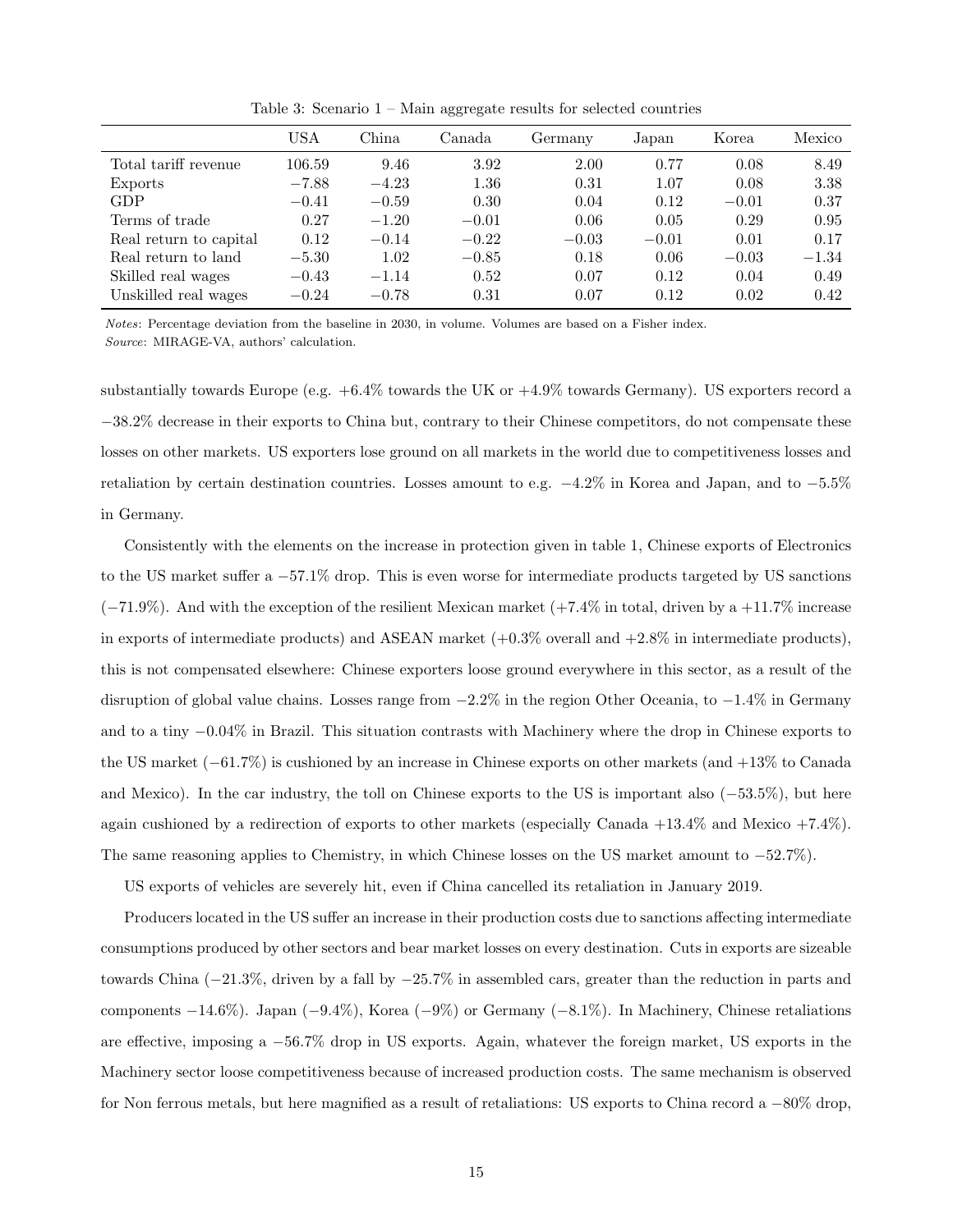and two-digit losses are observed everywhere but on the Canadian and Mexican markets.

#### 2.3 Impact of the trade war on GVCs and producer prices

We now turn to the core argument of this paper. By imposing tariffs on imported inputs and by taxing domestic value added contained in imports of final goods, the trade war not only hurts the targeted countries but also the country imposing the tariffs.

The first insight in this complex chain of effects is provided by the outcome of protection in terms of trade in final versus intermediate goods. Figure [1](#page-16-0) reports the impacts on US bilateral trade flows with major trading partners, distinguishing between trade in final and intermediate products.[26](#page-15-0) We firstly observe a massive cut in US imports of intermediate inputs, parts and components from China (i.e. a −61% drop, USD −234 bn). An almost equivalent value of imports of final goods disappear (USD −221 bn), but this represents "only" −43% of US imports of final goods from China. The difference here observed reflects the attempt of the US administration to disrupt GVCs while limiting the direct cost of the trade war beard by US consumers. The Chinese cut in imports from the US is much more limited, but most of it is intermediate products (around three quarters of the impact in dollar terms, 79%) despite relative changes of similar magnitude (−40% for intermediate and −33% for final goods). We finally observe that US imports of final goods somehow diversify their origin, to the benefit of Korea, Japan, Mexico, Germany and France, Brazil or Canada to a lesser extent. This pattern is not observed for intermediate goods, or to a much lesser extent, because reorganizing value chains is difficult.

The second piece of the puzzle on the US side is how producer prices react to (i) the increase in the price of intermediate inputs, (ii) the drop in demand on export markets due to retaliations and (iii) the reduced competition in the US market due to border protection. This is shown in the right panel of table [4,](#page-17-0) at the sectoral level. The evidence is clear-cut. Farm products seriously hit by retaliations respond to reduced market access by producer prices cuts. This affects negatively US terms of trade and partially explains why the usual tariff optimal argument did not show up in our aggregate results. The drop in producer prices is of −3.5% for Oilseeds, the agricultural sector most affected by the Chinese retaliations. For the sectors most protected by the tariffs, the net effect of the three mechanism listed here is an increase in the producer price: +1.4% in the Electronics sector, 1.1% in Aluminum and for Iron and steel, 0.8% in Chemistry. This has indeed cascading effects on automotive  $(+1.2\%)$  or Metal products  $(+1.0\%)$  and Other manufacturing  $(+0.6\%)$ .

China offers in the left panel the mirror image of the US: producer prices increase in sectors benefiting from Chinese retaliation (e.g. Oilseeds  $+1.2\%$ ). In other sectors, Chinese producers have to reduce their production prices (Machinery −1.2%, Chemistry −1.2%, Electronics −0.9%). This indeed contributes to the observed

<span id="page-15-0"></span> $^{26}{\rm In}$  Appendix [A.5,](#page-35-0) table [A7](#page-38-0) shows the detailed results for all US trade partners.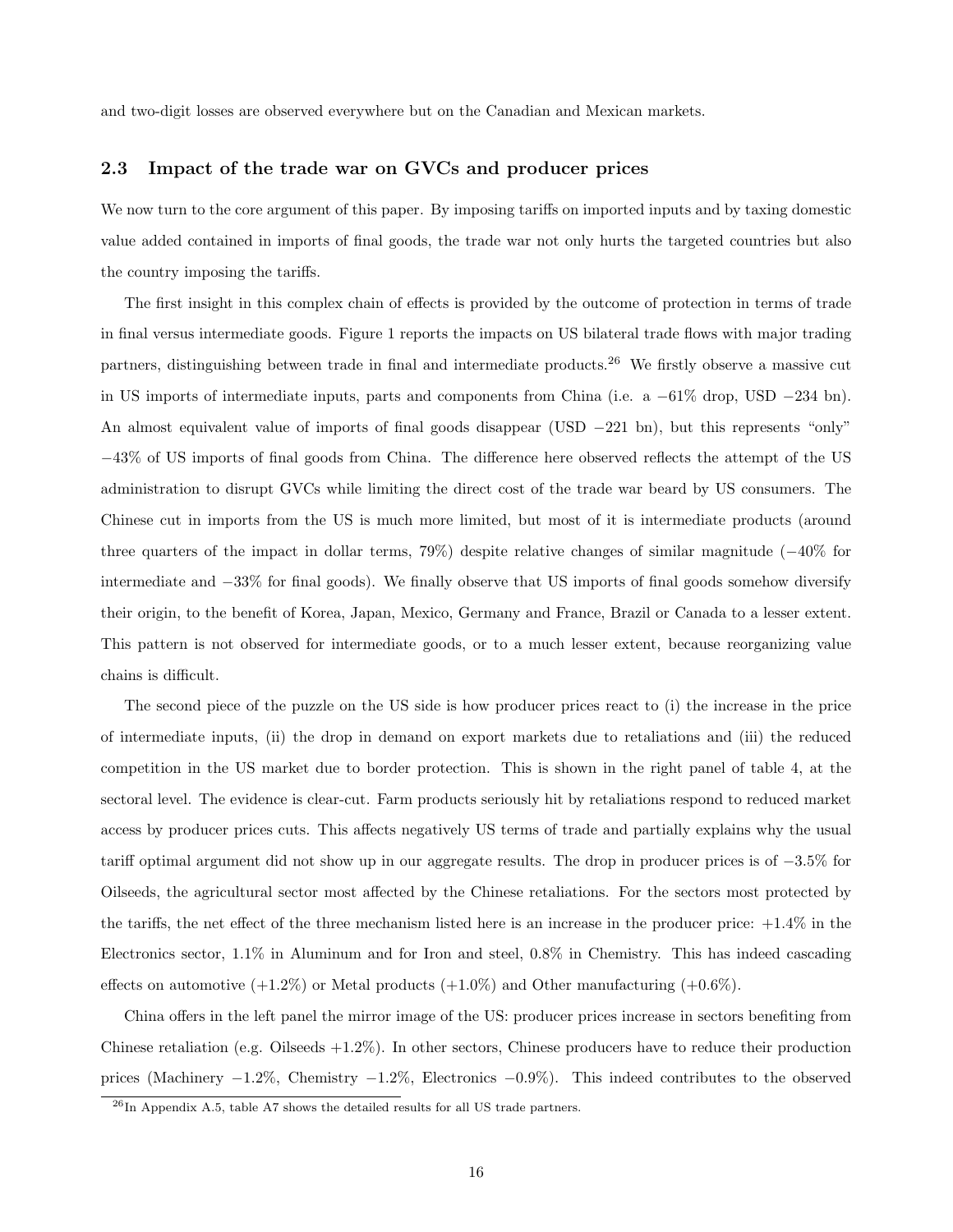

<span id="page-16-0"></span>Figure 1: Scenario 1 – Impacts on US trade flows (variations with respect to the baseline, in 2030)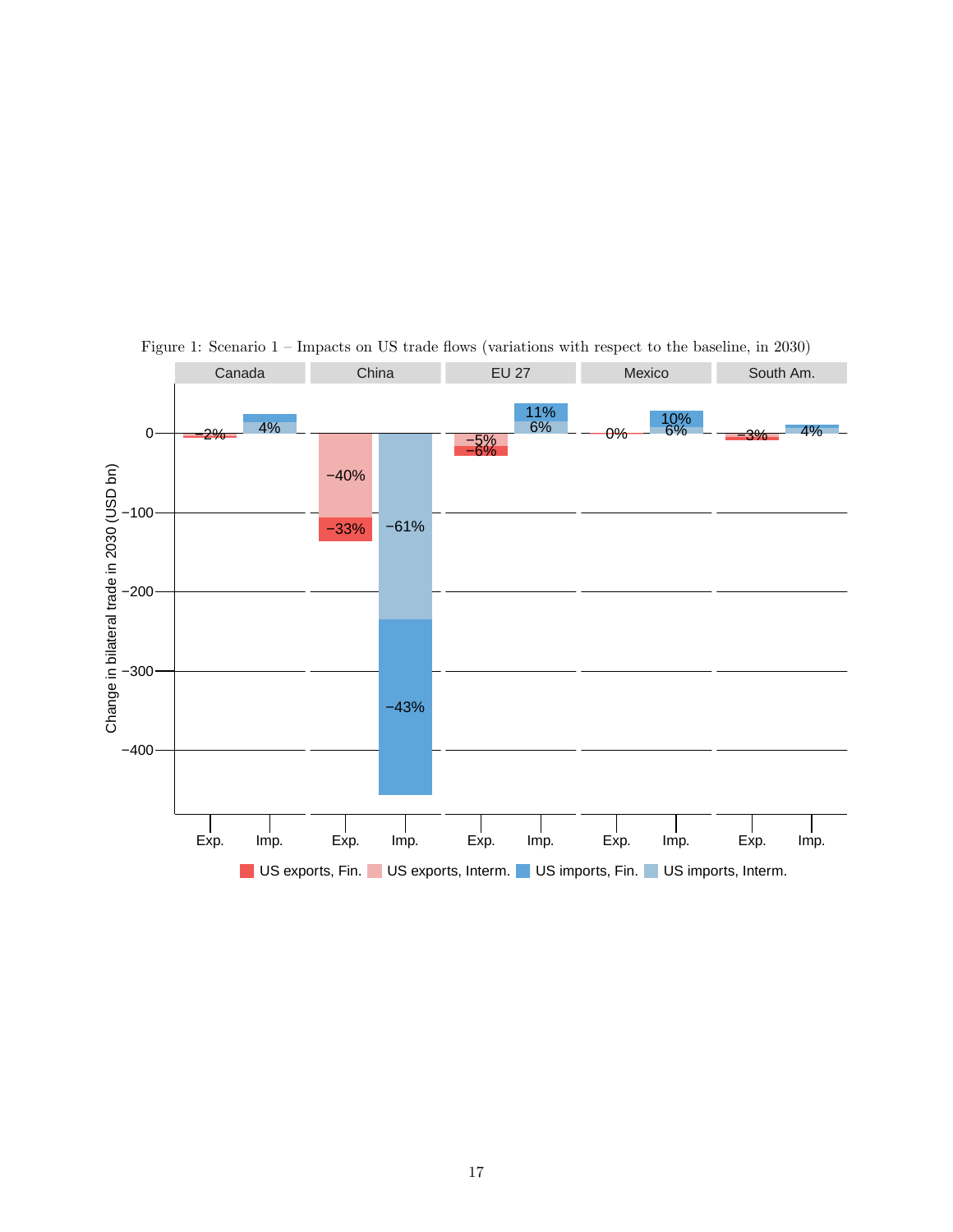|                   | China       |             |           |             | $_{\mathrm{USA}}$ |           |
|-------------------|-------------|-------------|-----------|-------------|-------------------|-----------|
|                   | Prod. price | Value Added |           | Prod. price | Value Added       |           |
| Sector            | $(\%)$      | $(USD\ bn)$ | $(\%)$    | $(\%)$      | $(USD\ bn)$       | $(\%)$    |
| Anim. agriculture | $-1.3\,$    | 1.8         | $\rm 0.3$ | 0.5         | $-0.9$            | $-2.4$    |
| Cereals           | $-1.1$      | 6.5         | 2.1       | 0.3         | $-3.4$            | $-3.7\,$  |
| Chemistry         | $-1.2$      | 6.2         | 0.9       | 0.8         | $-13.2$           | $-2.4$    |
| Coal              | $-1.2$      | 1.5         | 0.9       | 0.4         | $-0.6$            | $-2.8\,$  |
| Electricity       | $-1.2$      | 0.2         | 0.1       | $0.9\,$     | $-0.7$            | $\!-0.3$  |
| Electronics       | $-0.9$      | $-42.9$     | $-9.9$    | 1.4         | 4.2               | $7.3\,$   |
| Fiber crops       | 0.0         | 1.5         | $7.9\,$   | $-1.2$      | $-1.1$            | $-7.7$    |
| Food              | $-0.7$      | $-1.2$      | $-0.3$    | $0.5\,$     | $-4.8$            | $-1.5\,$  |
| Gas               | $-0.5$      | 0.7         | 0.0       | 2.6         | 3.3               | 1.4       |
| Iron and steel    | $-1.2\,$    | $-1.5\,$    | $-0.4$    | 1.1         | $7.5\,$           | 9.4       |
| Machinery         | $-1.2$      | $-16.3$     | $-1.3$    | 1.0         | 13.0              | $1.9\,$   |
| Metal prod.       | $-1.3$      | $-4.4$      | $-1.7$    | $1.0\,$     | $7.0\,$           | $3.6\,$   |
| Minerals          | $-1.3$      | 3.1         | 0.5       | 0.7         | $\!-0.5$          | $-0.4$    |
| Non ferrous met.  | $-1.2$      | $2.6\,$     | 1.2       | 1.1         | $-2.9\,$          | $\!-5.9$  |
| Oilseeds          | 1.2         | 4.2         | 11.7      | $-3.5$      | $-8.2$            | $-13.2\,$ |
| Oth. crops        | $-0.2$      | 0.4         | 9.5       | 0.2         | $-1.2$            | $-3.6\,$  |
| Other agri.       | $-0.9$      | $1.0\,$     | 0.3       | $-3.2$      | $\!-0.7$          | $-2.5\,$  |
| Other manuf.      | $-1.2$      | $-6.2\,$    | $-1.1$    | 0.6         | 8.3               | $1.6\,$   |
| Petroleum         | $-0.6$      | $-0.3$      | $-0.1$    | 0.4         | $\!-0.9$          | $\!-0.3$  |
| Services          | $-1.7$      | $-19.7$     | $-0.2$    | 0.5         | $-15.2$           | $-0.1$    |
| Sugar             | $-1.8$      | 0.1         | 0.4       | 0.8         | $-0.0$            | $-1.6\,$  |
| Textile           | $-1.1$      | 4.5         | 1.3       | 0.8         | $-1.0$            | $-0.6$    |
| Transp. eq.       | $-1.3$      | 2.9         | 1.7       | 0.9         | $-7.7$            | $-5.0$    |
| Transport         | $-1.4$      | $2.6\,$     | $\rm 0.2$ | 0.6         | $-2.6$            | $-0.4$    |
| Veg. and fruits   | $-1.5\,$    | $7.2\,$     | $1.2\,$   | $-0.1$      | $-2.8$            | $-5.0$    |
| Vehicles          | $-1.2$      | $-2.7$      | $-0.7$    | 1.2         | $-4.2$            | $-2.4$    |

<span id="page-17-0"></span>Table 4: Changes in production price and value added, by sector

Note: Variations in the policy scenario, in volume, with respect to the reference scenario, based on a Fisher index. Source: MIRAGE-VA, authors' calculations.

deterioration of the Chinese terms of trade. In contrast, as expected, we observe in Appendix table [A8](#page-39-0) that no significant change in prices could be observed in Germany.

The last piece of evidence is the outcome of these adjustments in terms of value added (in volume, i.e. at constant prices). The aggregate negative effect on US GDP (hence on US aggregate value added) is the result of very diverse impacts of the trade war at the sectoral level. Sectors hit by retaliation suffer, as expected. We record a −13.2% drop in the value added in the Oilseeds sector, and similarly a −7.7% drop in the value added of the Fiber crops sector. At the other extreme, Iron and steel protected by article 232 exhibit a +9.4% increase in their value added. The Electronics sector also records a  $+7.3\%$  in its value added. For Metal products and Machinery, the increase is more modest (resp.  $+3.6\%$  and  $+1.9\%$ ). Provided that these sectors reduce their exports, it means that the domestic market is protected enough to pass the increase in production costs to the final consumer. The car industry is in a more adverse situation, combining increased costs for steel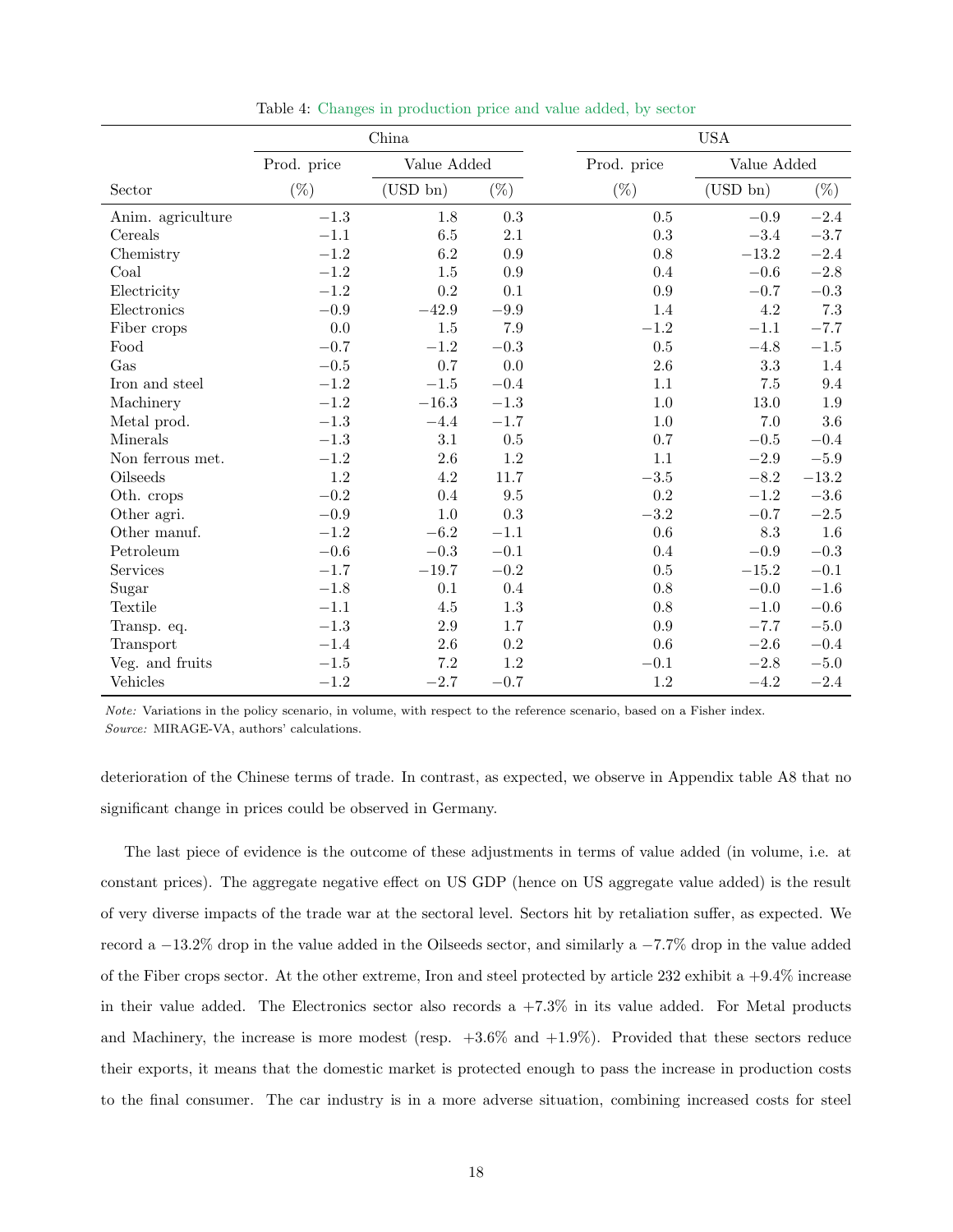and aluminium, increased costs on components imported from China and lastly Chinese retaliations on final products.

In China, the Electronics sector is the most affected in terms of value added (−9.9%). Metal products and Machinery are affected to a lesser extent  $(-1.7\%$  and  $-1.3\%$  respectively). Sectors benefiting from the retaliation enjoy an increase in their value added (Oilseed  $+11.7\%$ , Fiber crops  $+7.9\%$ ).

These results are summed up in Figure [2,](#page-19-0) where we plot the percentage changes in the value added of sectors in the US and China. The upper-right quadrant corresponds to sectors winning in both countries. Not surprisingly, this quadrant is empty, meaning that the trade war fails to create value.

Turning clockwise, the bottom right quadrant shows industries winning in the US at the expense of their competitors in China. Clearly, most of the action is in the Electronics sector, where the Chinese value added records a 9.9% decrease, while the US gain 7.3%. Chinese losses are even more impressive, with a USD 42.9 bn drop, while US gains reach only USD 4.2 bn. Accordingly, this industry will record a massive destruction of value. In the Iron and steel sector US gains are also sizeable (9.4% of value added, or a USD 7.5 bn increase) but the impact on China is negligible, even taking on board, as we did, European safeguards. China was already barred from the US market with anti-dumping before the trade war, and the new measures have little impact. Finally, in relative terms, Machinery and Metal products post modest gains for the US and modest losses for China.<sup>[27](#page-18-0)</sup>

In the quadrant where the two countries loose, the Food sector shows up, but for small changes, in particular in China, together with the Vehicle sector. The latter looses more in the US (−2.4%, corresponding to USD −4.2 bn) than in China (−0.7%, i.e. USD −2.7 bn), notwithstanding the cancellation of Chinese retaliations on this sector. Indeed, the US automotive industry suffers from a loss of competitiveness on all markets because of the increase in its production costs, caused by higher prices for steel and Chinese car components.

Lastly, the quadrant where the US loose and China gains is very populated: it gathers 16 out the 26 sectors we consider in the US economy. These are the sectors mainly hit by Chinese retaliation. First, the US are hit heavily in Oilseeds by Chinese retaliations: US value added records a  $-13.2\%$  drop (or USD  $-8.2$  bn),<sup>[28](#page-18-1)</sup> which is in the order of magnitude of US gains in the Iron and steel sector. US producers of Fiber crops, Vegetables and fruits, Cereals and Other crops also pay their tribute. Among industrial sectors Chemistry is hit by a  $-2.4\%$  drop in value added, representing USD  $-13.2$  bn given the size of this sector. The same remark pertains to the US industry of Transport equipment other than automobiles, posting a −5.0% and USD −7.7 bn drop in value added. The latter sector suffers, like the one of Vehicles, from reduced competitiveness in the US as well as in third markets, because of the increased prices of intermediate consumptions.

<span id="page-18-0"></span> $27$ Changes in absolute terms in the Machinery sectors are large due to the initial size of this sector, USD +13 bn in the US and USD −16.3 bn in China.

<span id="page-18-1"></span> $^{28}\mathrm{We}$  do not take into account any exceptional compensating subsidy granted to the agricultural sector.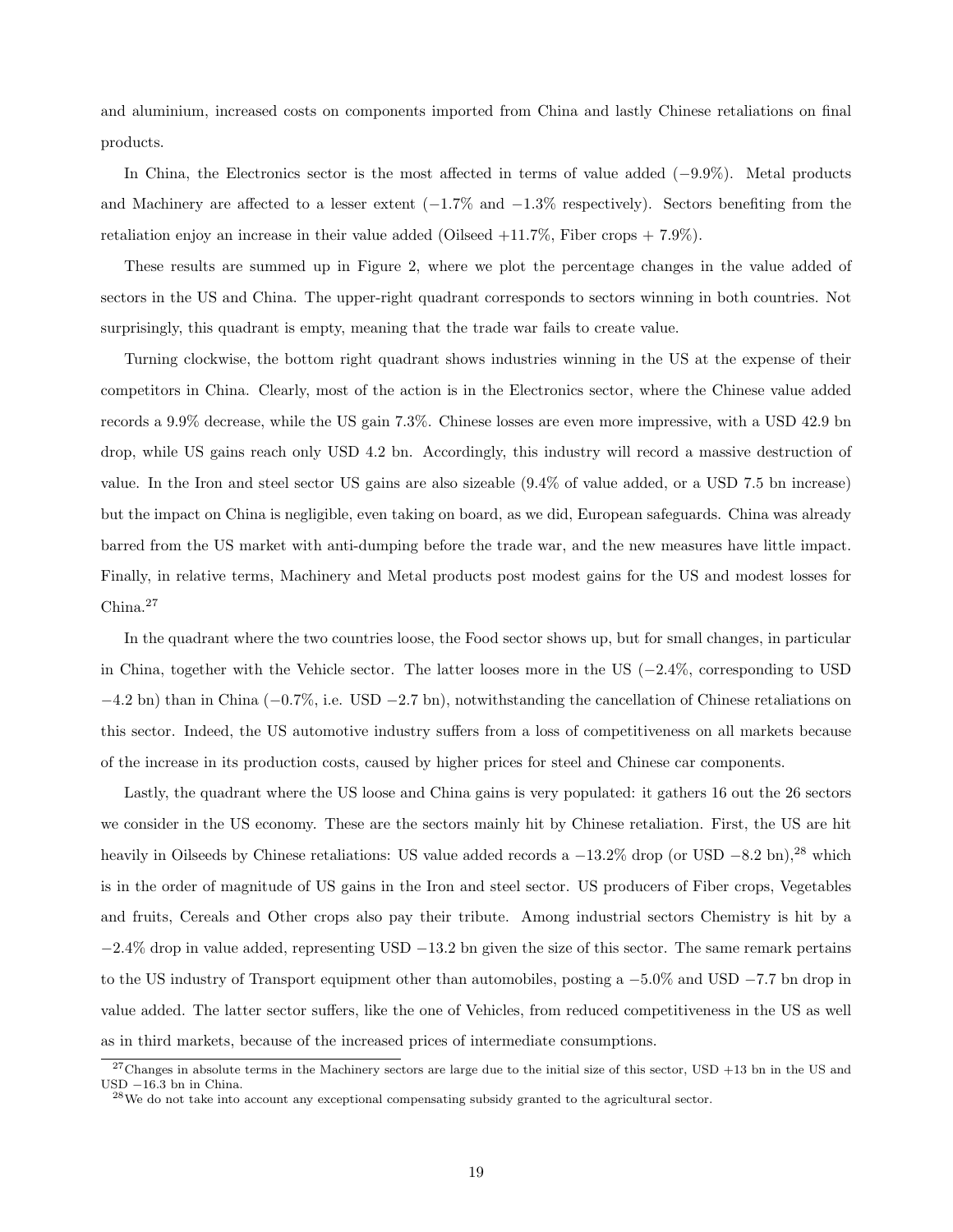

<span id="page-19-0"></span>Figure 2: Scenario 1 – Relative changes in value added, by sector, in 2030 (%)

Sector a Primary a Secondary a Tertiary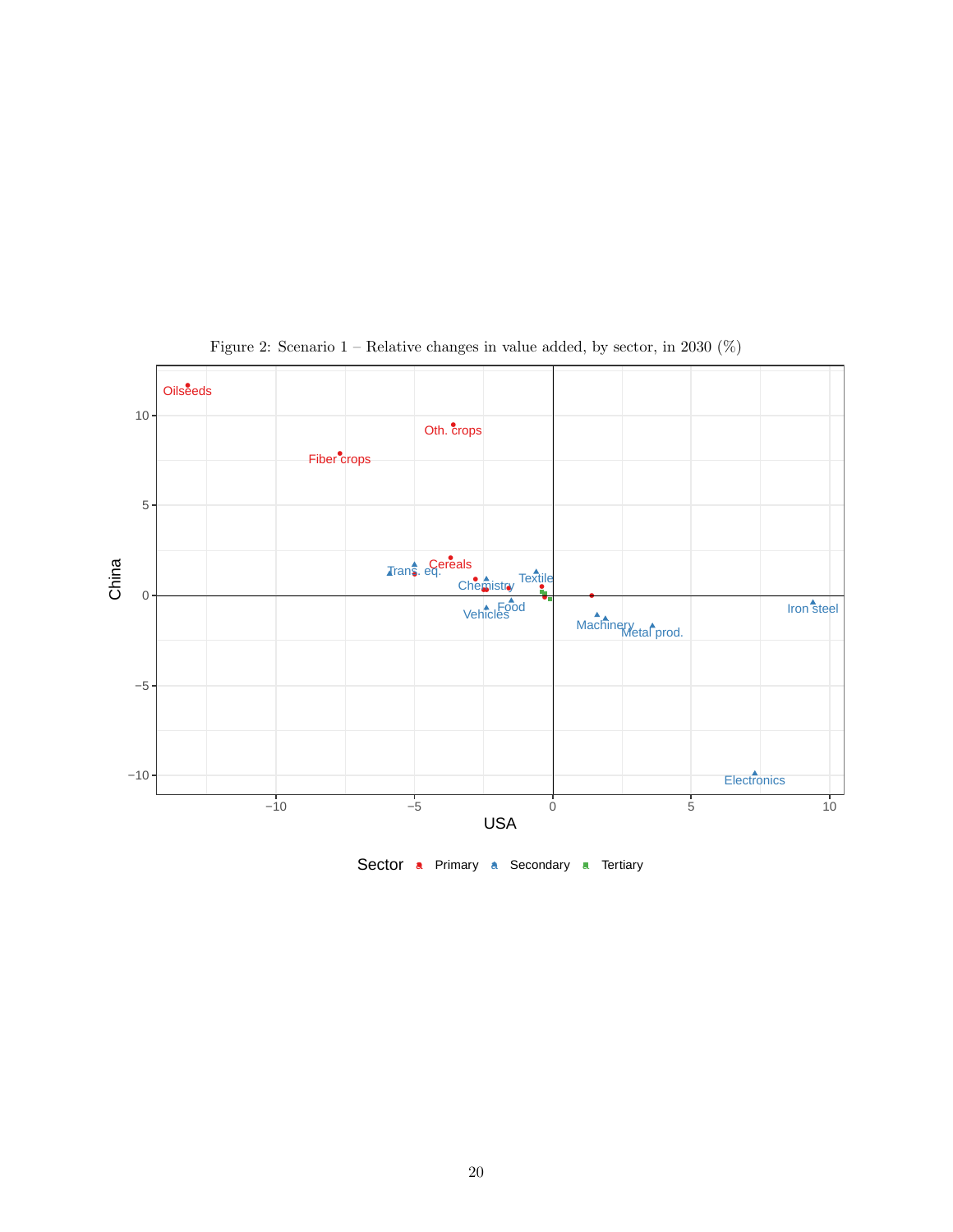#### 2.4 Impacts of pending sanctions and retaliations on trade and value added

We now examine briefly how the pending sanctions and retaliations would modify the results of our central scenario.<sup>[29](#page-20-0)</sup>

The prospects of another battle in the automobile industry combined with the previous series of sanctions and retaliation (as in scenario 2) are indeed firstly a massive decrease in Japanese car (−72.0%) and car components (−69.8%) exports to the US. European exports of cars and components to the US are also affected; especially Germany would be hit by a massive drop in exports (resp. −49.0% and −58.9%). Even if these sectoral impacts are similar, overall Japan suffers more than the EU in scenario 2 since Vehicles represent a much larger share (64%) in its total exports to the US than in the EU (8%). Beyond these results, we are interested in the additional impact of these measures on trade in final versus intermediate goods, and ultimately on value added. To proceed, results are no longer presented with respect to the baseline, but with respect to scenario 1.

Under scenario 2, and compared to scenario 1, the first striking result illustrated in Figure [3](#page-21-0) is the reorientation of US imports of final goods (mainly assembled cars) to the benefit of NAFTA, especially Canada  $(+23\%)$ , at the expense of the EU (−6%) and, mainly, Japan (−45%, i.e. USD −61 bn). Due to the presence of integrated value chains within the NAFTA, this induces an expansion of US exports of parts and components of vehicles to the two assembly platforms – Canada and Mexico. In other words, one side effect of protecting the US market from European and Japanese competition for assembled cars is to increase US exports of parts and components to the Canadian and Mexican assembly plants of the regional car industry.

Let's now consider how scenario 3 (a phasing out of bilateral EU-US tariffs for manufactured products, excluding cars) would modify the impact of the trade war represented under scenario 1. The potential impact on bilateral trade flows with the US is shown in Figure [4.](#page-22-0) Cooling the trade tensions would have no visible impact on countries other than the EU and the US. US exports of intermediate goods to the EU would record a significant 10% increase compared to a steady trade war (as in scenario 1), meaning an increase by 5% with respect to the baseline, instead of a decrease by 6% in scenario 1, as shown in figure [1.](#page-16-0) At the same time, EU exports of intermediate products to the US would increase by the same order of magnitude. Interestingly, trade in intermediate goods, in both directions, would increase by more than trade in final goods, mirroring the fact that the two sides of the Atlantic are deeply connected through GVCs.

Finally, the impact of scenario 3 on value added is, as expected, limited. For instance, none of the industrial sectors in Germany or France records a change in value added above USD 0.5 bn, with the exception of Machinery in Germany  $(+2 \text{ bn})$ .

<span id="page-20-0"></span><sup>&</sup>lt;sup>29</sup>In the following, we focus on the impacts on trade and value added, mainly at the sector level. In the Appendix, tables [A9](#page-39-1) and [A10](#page-40-0) provide the main aggregate results for selected countries obtained in scenarios 2 and 3, respectively.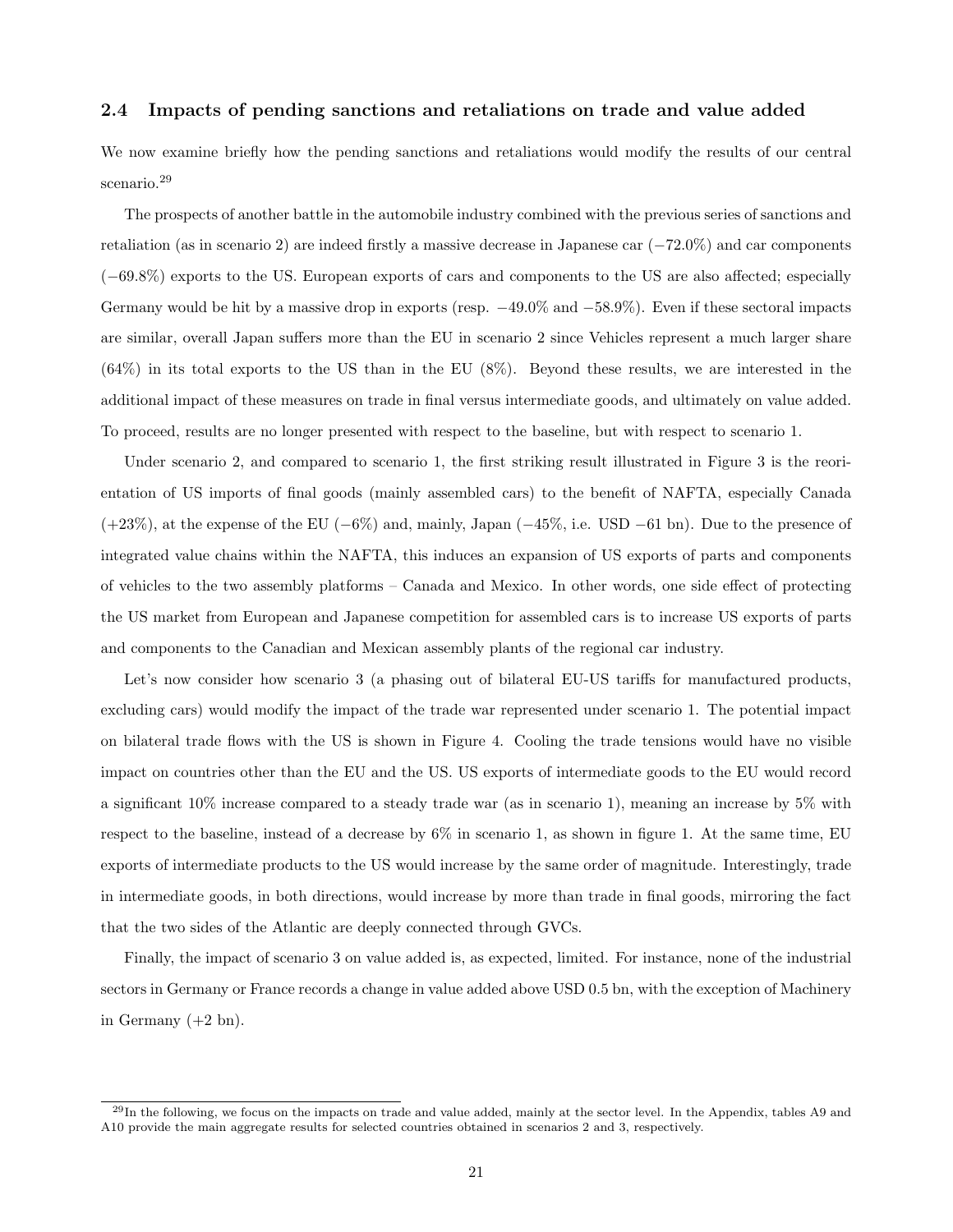

<span id="page-21-0"></span>Figure 3: Scenario 2 – Impacts on US trade flows (variations with respect to scenario 1, in 2030)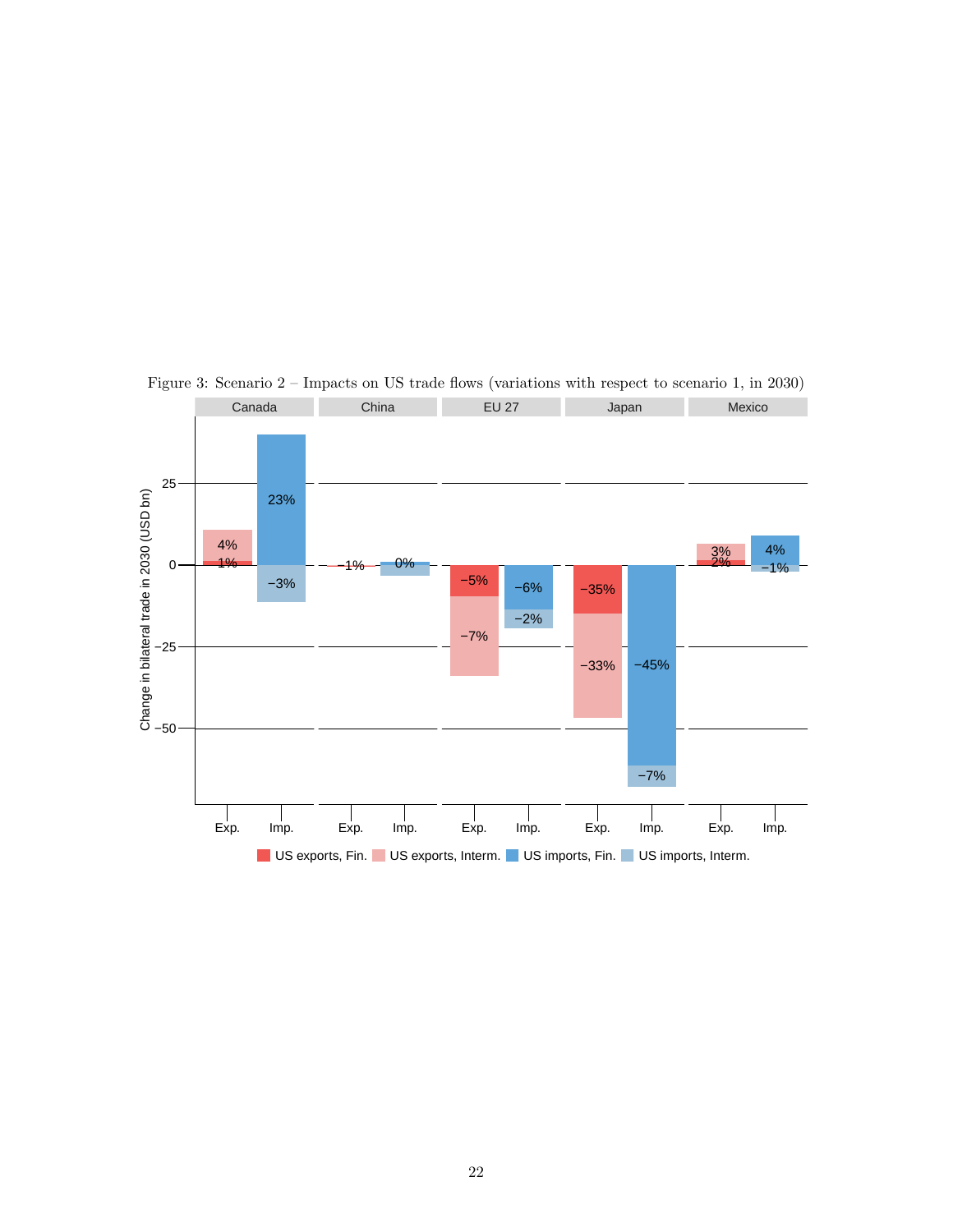

<span id="page-22-0"></span>Figure 4: Scenario 3 – Impacts on US trade flows (variations with respect to scenario 1, in 2030)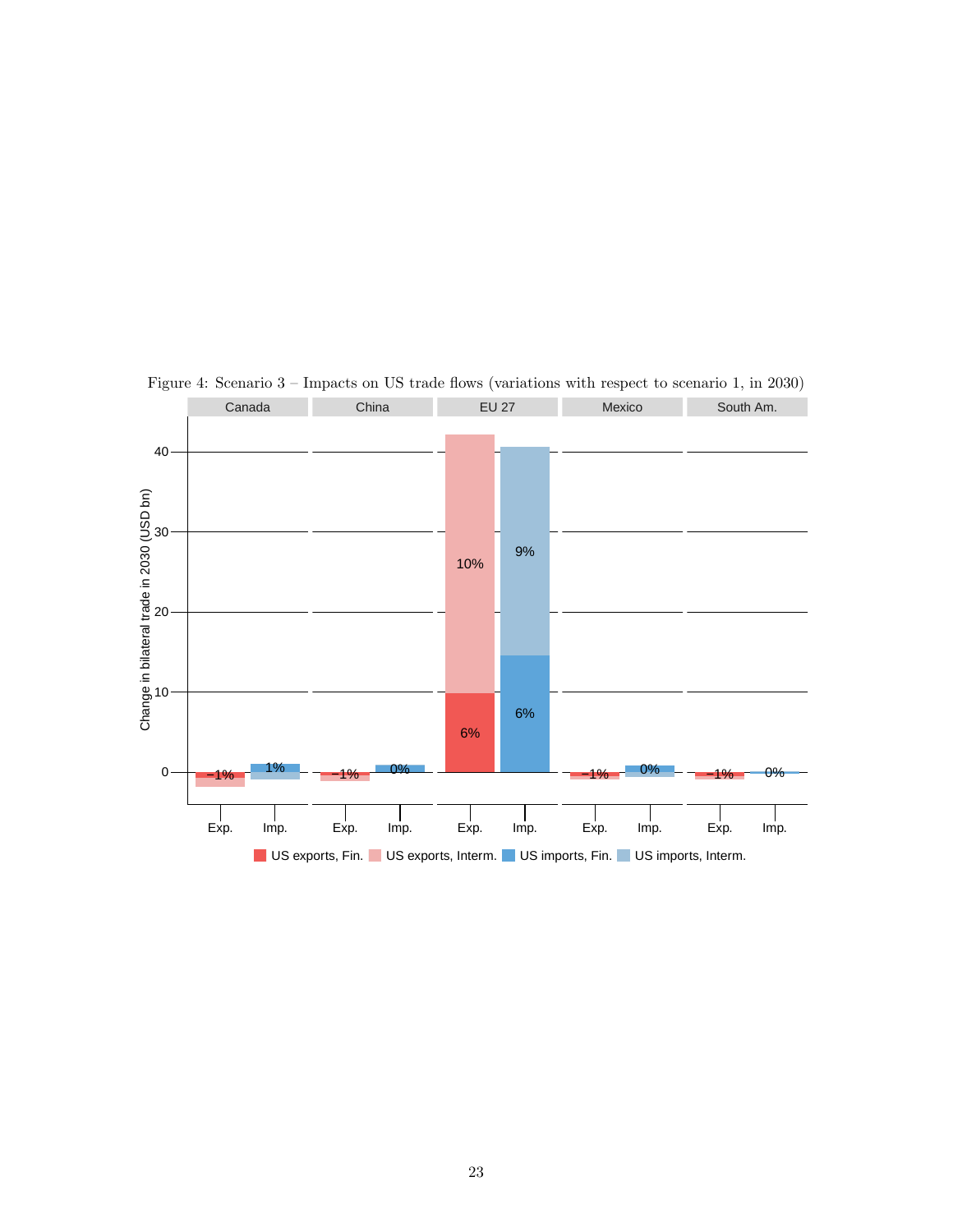### <span id="page-23-0"></span>3 The political economy of a trade war in presence of GVCs

We have shown how the integration of economies throughout GVCs was shaping the impacts of a trade war. When trade in intermediate goods is affected – directly or indirectly – by sanctions or retaliations, the economic impact is transmitted throughout the value chain. In turn, the imposing country can be hurt by its own policy, because domestic components are present in imported final products, or because foreign components enter as an input in the production of exported products. The main message of our exercise is that GVCs are nowadays so prevalent that a trade war is costly for all belligerents. This said, the next question is why did the US engage in costly policies putting their own competitiveness at risk? Motivations going beyond the contribution of this paper could indeed be at stake, e.g. imposing losses to China as a retaliation for presumed intellectual property theft. However, it might be a more subtle move, consistent with political economy motives. Section 232 can indeed support the brick-and-mortar factories; but what about Section 301? The related sanctions and retaliations are profoundly reshaping the sectoral value added of belligerents, as illustrated above. Such large shifts of value added will necessarily be transmitted to the compensation of production factors within sectors. Recall for instance that we expect a USD 13 bn increase in the value added of Machinery in the US, or a 4.2 bn increase in the value added of Electronics. This contrasts with a −7.7 bn decrease in value added in Other transport equipment, or  $-13.2$  bn decrease in Chemistry.<sup>[30](#page-23-1)</sup>

The next step is to analyse the impacts on production factors employed in the different sectors of sanctions, retaliations and their propagation throughout GVCs. Let's start with labor, recalling that we have two categories of workers, skilled and unskilled. We show in figure [5](#page-24-0) the variations in the wage bill of each category of workers and in each sector in 2030. These are deviations in constant dollars from the baseline. For sake of clarity we omit sectors in which the variation is small, and sectors are ranked by increasing impact on their wage bill. In our central scenario here presented, the largest increase in the wage bill is for Machinery (+ USD 8 bn). This leads to a similar 2.1% increase in the wage bill of skilled and unskilled workers.

Since wages (for a given skill level and in a given country) are common across sectors in our model, we can interpret the percentage changes in wage bills as job creation versus job losses (at constant wages and skill composition).<sup>[31](#page-23-2)</sup> In Iron and steel, the absolute change in the wage bill is smaller  $(4.4 \text{ bn})$ , but corresponds again to a similar percentage increase for the two categories of workers (resp. 9.6 and 9.8% for skilled and unskilled). This increase of around 9% in the number of jobs in this industry is the largest impact in relative terms (just followed by Electronics with an additional 8% jobs). Metal products and Other manufactured products also create jobs, while most of the other sectors – and firstly Chemistry and Transport equipment – destroy jobs.

<span id="page-23-1"></span> $30\text{As}$  for farmers, the discussion is more complex due to subsidies received as compensation from the Federal level; we can thus hardly assume that the e.g. USD 8.2 bn loss of value added in Oilseeds will translate into an equivalent loss for the production factors engaged in this sector.

<span id="page-23-2"></span><sup>&</sup>lt;sup>31</sup>Actually, the variation in US skilled real wages is  $-0.43\%$  in scenario 1 and  $-0.58\%$  if we add US sanctions on cars and induced EU retaliation. Figures are respectively −0.24% and −0.37% for unskilled wages. Hence, for instance, a 5% drop in the wage bill in Chemistry represents a less than 5% decrease in the number of jobs.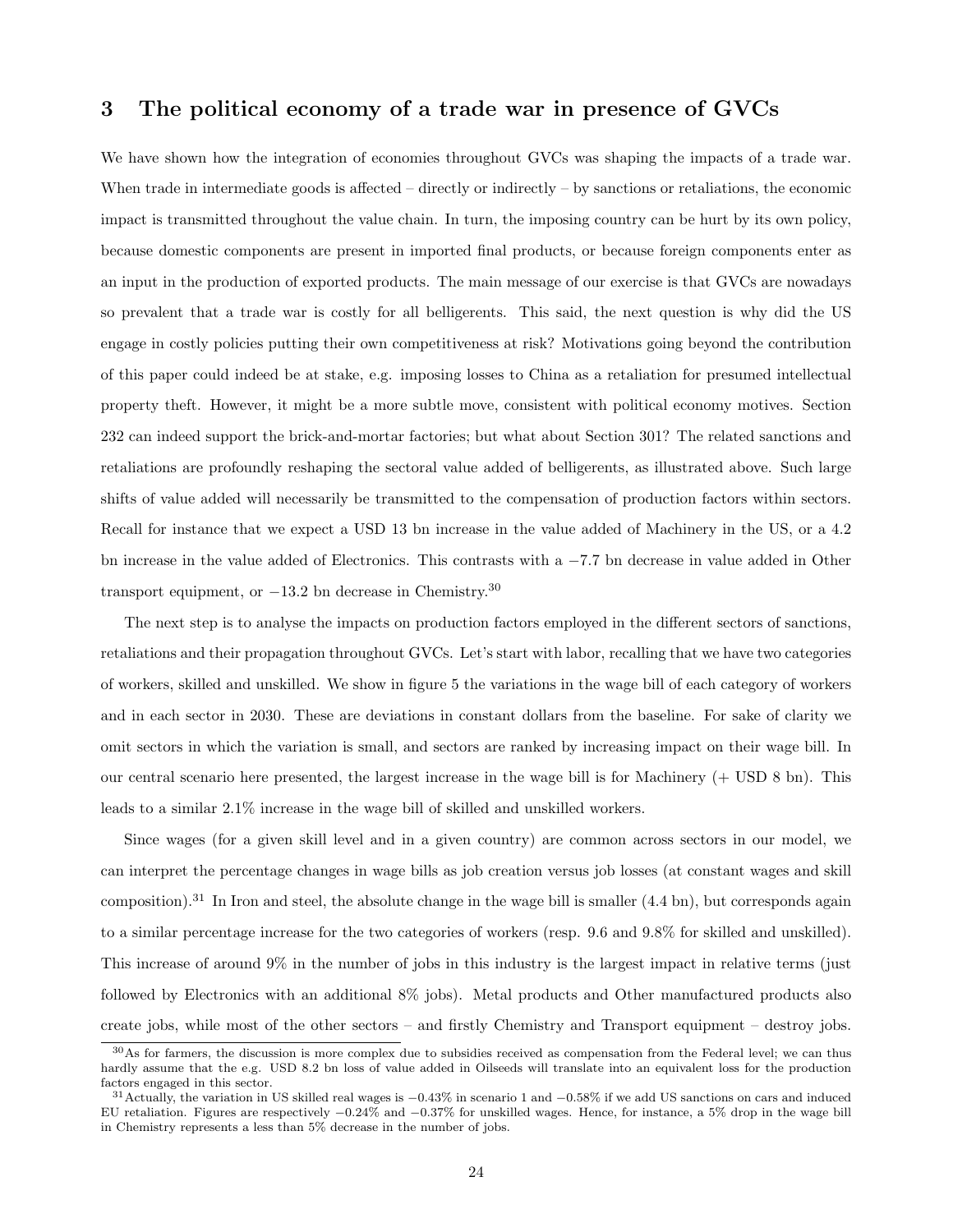The broad picture is accordingly that the ultimate impact of the trade war in the US is to displace workers from downstream (e.g. Vehicles) to upstream industries (e.g. Iron and steel).<sup>[32](#page-24-1)</sup> Lastly, considering agricultural products, Oilseeds and Fiber crops are the two more vulnerable sectors in terms of job losses. Vegetable and fruits, and Cereals follow.



<span id="page-24-0"></span>Figure 5: Scenario 1 – Changes in US wage bills, by sector, in 2030 (USD bn)

Besides labor, production relies on other factors, and importantly on capital.<sup>[33](#page-24-2)</sup> We show in figure [6](#page-25-0) the total change in US wage bills (i.e. grouping the two categories of workers) and in capital. Differently from the adjustment mechanism pertaining to labor, and provided that the adjustment of the sectoral capital stock is driving the recursive dynamics of the model,<sup>[34](#page-24-3)</sup> the observed change in capital revenue is the result of net investment in protected sectors and progressive adjustment of the return to capital to its baseline equilibrium value. In the top right quadrant of figure [6](#page-25-0) we observe sectors where both components of the value added win: workers and capital owners. These are the protected sectors which did show up in the right quadrants of figure

<span id="page-24-1"></span> $32$  For Services, we observe a negative impact on unskilled workers contrasting with the positive impact on skilled workers. However our sectoral detail does not authorize us to decompose this effect.

<span id="page-24-3"></span><span id="page-24-2"></span> $33$ We do not comment the variation in the return to land for sake of simplicity. It indeed decreases in the relevant sectors.

 $34$ Sectoral gross investment is driven by the differences in return to capital across sectors, while there is a common depletion rate of installed capital.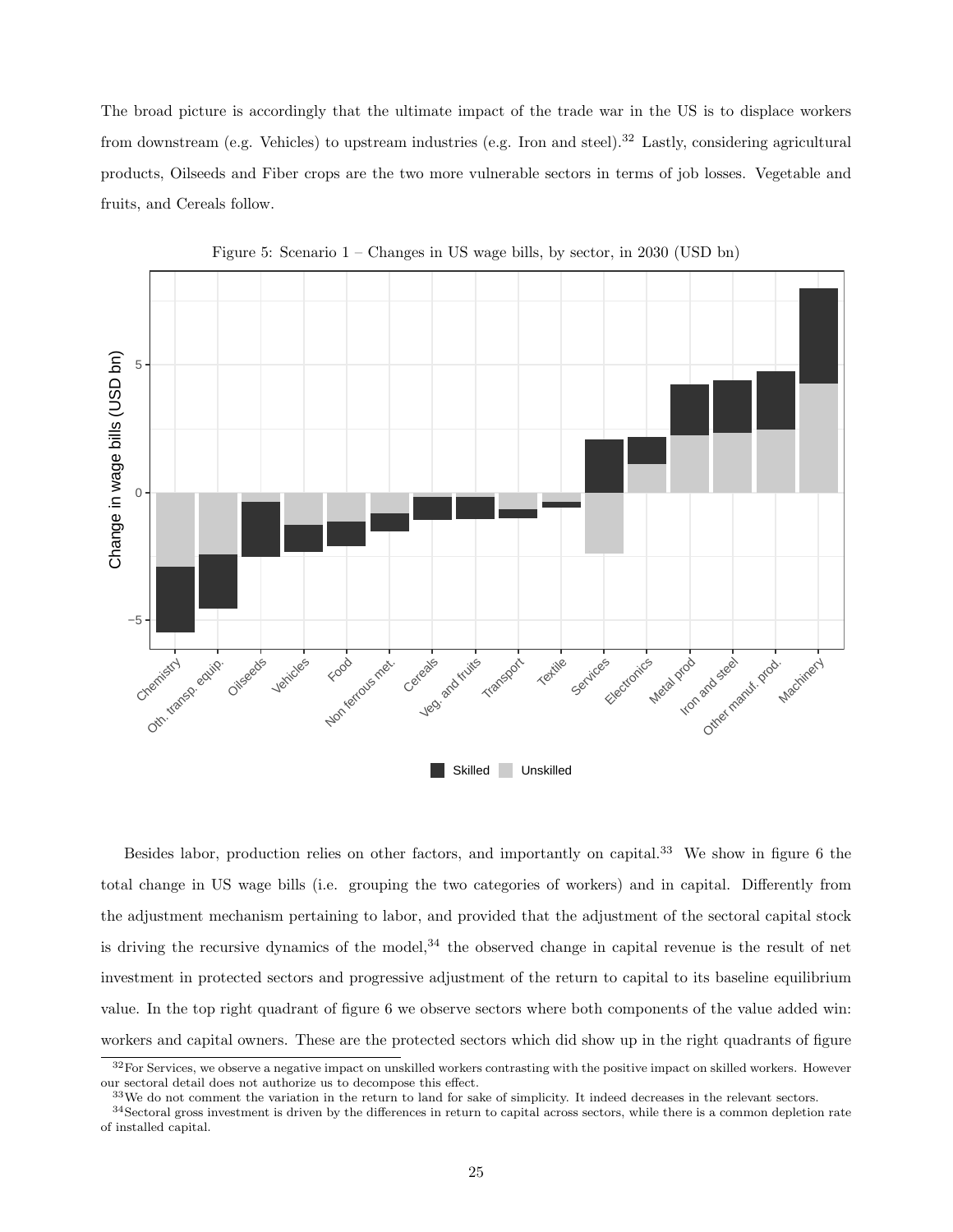[3\)](#page-21-0). In the bottom left sectors, both factors lose; this is due either to the transmission of prices along the GVCs (Other transport equipment, Vehicles) or to Chinese retaliations (e.g. Oilseeds).



<span id="page-25-0"></span>Figure 6: Scenario 1 – Changes in US wage bills and capital revenue, by sector, in 2030 (%)

Sector a Primary a Secondary a Tertiary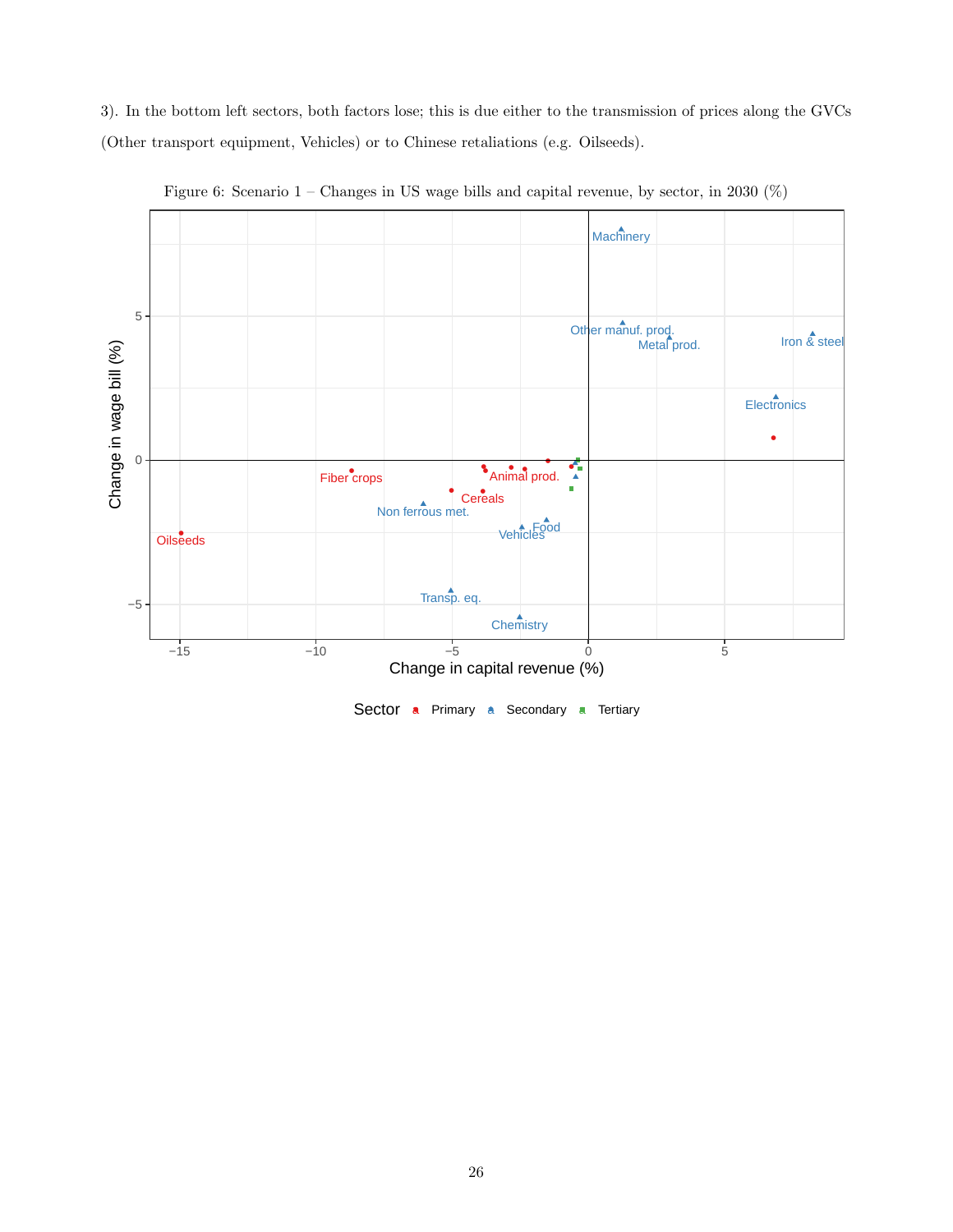### 4 Conclusion

We embedded the most detailed information related to the trade war initiated by the US administration in 2018 and followed by China in a recursive dynamic general equilibrium model of the world economy featuring GVCs and imperfect competition. The channels of transmission of price changes along the value chains were accordingly fully described. Beyond the direct effect of retaliation, tariffs increase the cost of imported intermediate consumption, hence reducing the competitiveness of the imposing country's exports. Tariffs on parts and components also increase the final consumer price of final goods in which they are embodied. Similarly, tariffs on final goods deter export of value added of the domestically produced components contained in these imports.

Our results confirm that the trade war is hitting seriously China; but the US economy is not exempt from adverse consequences. The increase in producer costs detrimental to the competitiveness of US producers translates into losses of market shares on export markets, adding to the toll of retaliation by China and other affected countries.

Ultimately the effects of the trade war on sectoral value added in the US are highly uneven: among industrial sectors, Iron and steel, Electronics, Machinery or Metal products record sizeable gains, while Chemistry, Other transport equipment, Vehicles, Textile or Food record losses. Consistent with political economy determinants, these twists of value added are transmitted to production factors, leading to sizeable creation and destruction of jobs, and reallocation of capital to the benefit of protected sectors, mostly at the expense of their clients.

Entering into a trade war protects certain industries, or retaliates effectively, but this comes at a cost for the entire economy because GVCs are ubiquitous in most of its sectors. The order of magnitude that we obtain, taking stock of general equilibrium effects, is not negligible:  $-0.41\%$  of GDP for the US and  $-0.59\%$ for China. These results confirm the theoretical intuition that trade wars in the presence of GVCs are costly for all belligerents. More generally, this analysis sheds light on the economic consequences of policies disrupting global value chains.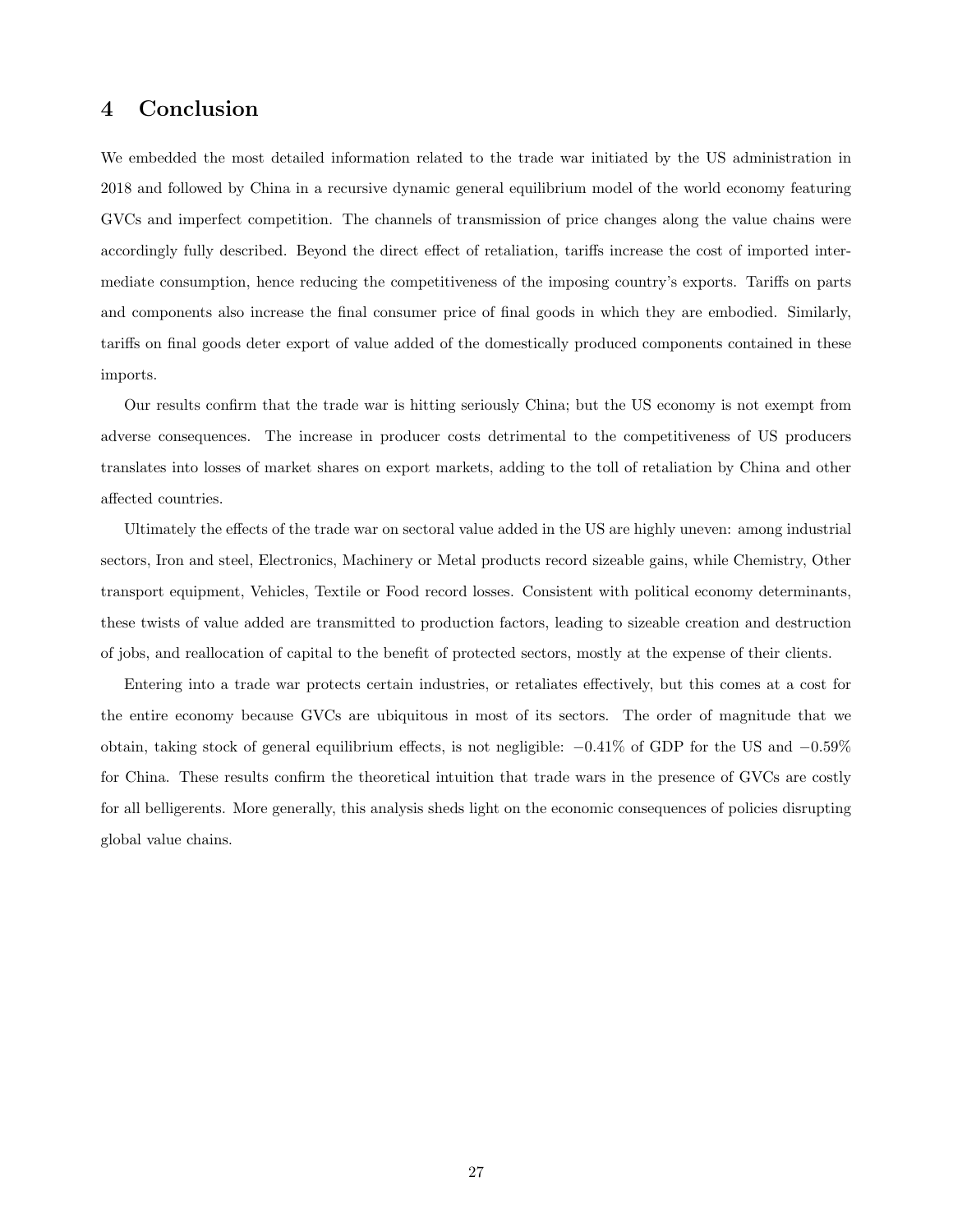### Bibliography

- <span id="page-27-0"></span>Amiti, M., Redding, S. J. and Weinstein, D. E. (2019a), 'The impact of the 2018 tariffs on prices and welfare', Journal of Economic Perspectives 33(4), 187–210.
- <span id="page-27-14"></span>Amiti, M., Redding, S. and Weinstein, D. (2019b), Who's paying for the U.S. tariffs? A longer-term perspective, Discussion Paper 14229, Centre for Economic Policy Research (CEPR).
- <span id="page-27-1"></span>Amiti, M., Redding, S. and Weinstein, D. (2020), Who's paying for the US tariffs? A longer-term perspective, Technical report, National Bureau of Economic Research (NBER).
- <span id="page-27-10"></span>Balistreri, E. J., Böhringer, C. and Rutherford, T. F. (2018), Quantifying disruptive trade policies, Working paper, CESifo.
- <span id="page-27-12"></span>Bekkers, E. and Teh, R. (2019), Potential economic effects of a global trade conflict: Projecting the medium-run effects with the wto global trade model, Technical report, WTO Staff Working Paper 2019-04.
- <span id="page-27-7"></span>Berthou, A., Jardet, C., Siena, D. and Szczerbowicz, U. (2018), 'Quantifying the losses from a global trade war', Banque de France ECO Notepad 19.
- <span id="page-27-16"></span>BIS (2007), The effect of imports on the national security, Technical report, US Department of Commerce, Bureau of Industry and Security Office of Technology Evaluation.
- <span id="page-27-17"></span>Blanchard, E., Bown, C. and Chor, D. (2019), Did Trump's trade war impact the 2018 election?, Working Paper 26434, National Bureau of Economic Research.
- <span id="page-27-4"></span>Blanchard, E. J., Bown, C. P. and Johnson, R. C. (2016), Global supply chains and trade policy, Working Paper 21883, National Bureau of Economic Research.
- <span id="page-27-15"></span>Bouet, A., Decreux, Y., Fontagné, L., Jean, S. and Laborde, D. (2008), 'Assessing applied protection across the World', Review of International Economics 16(5), 850–863.
- <span id="page-27-6"></span>Bown, C. P. (2018), 'Trade policy toward supply chains after the great recession', IMF Economic Review 66(3), 602–616.
- <span id="page-27-5"></span>Bown, C. P., Erbahar, A. and Zanardi, M. (2020), Global value chains and the removal of trade protection, Working paper, Peterson Institute for International Economics.
- <span id="page-27-11"></span>Caceres, C., Cerdeiro, D. A. and Mano, R. C. (2019), Trade wars and trade deals: estimated effects using a multi-sector model, IMF Working Paper 143, International Monetary Fund.
- <span id="page-27-9"></span>Caliendo, L. and Parro, F. (2015), 'Estimates of the trade and welfare effects of NAFTA', The Review of Economic Studies  $82(1)$ , 1–44.
- <span id="page-27-3"></span>Cavallo, A., Gopinath, G., Neiman, B. and Tang, J. (2019), Tariff passthrough at the border and at the store: Evidence from us trade policy, Working Paper 26396, National Bureau of Economic Research.
- <span id="page-27-13"></span>Charbonneau, K. B. and Landry, A. (2018), The trade war in numbers, Technical report, Bank of Canada.
- <span id="page-27-2"></span>Fajgelbaum, P. D., Goldberg, P. K., Kennedy, P. J. and Khandelwal, A. K. (2020), 'The return to protectionism', The Quarterly Journal of Economics 135(1), 1–55.
- <span id="page-27-8"></span>Felbermayr, G. and Steininger, M. (2019), 'Trump's trade attack on China – Who laughs last?', CESIFO Policy Brief 3(13).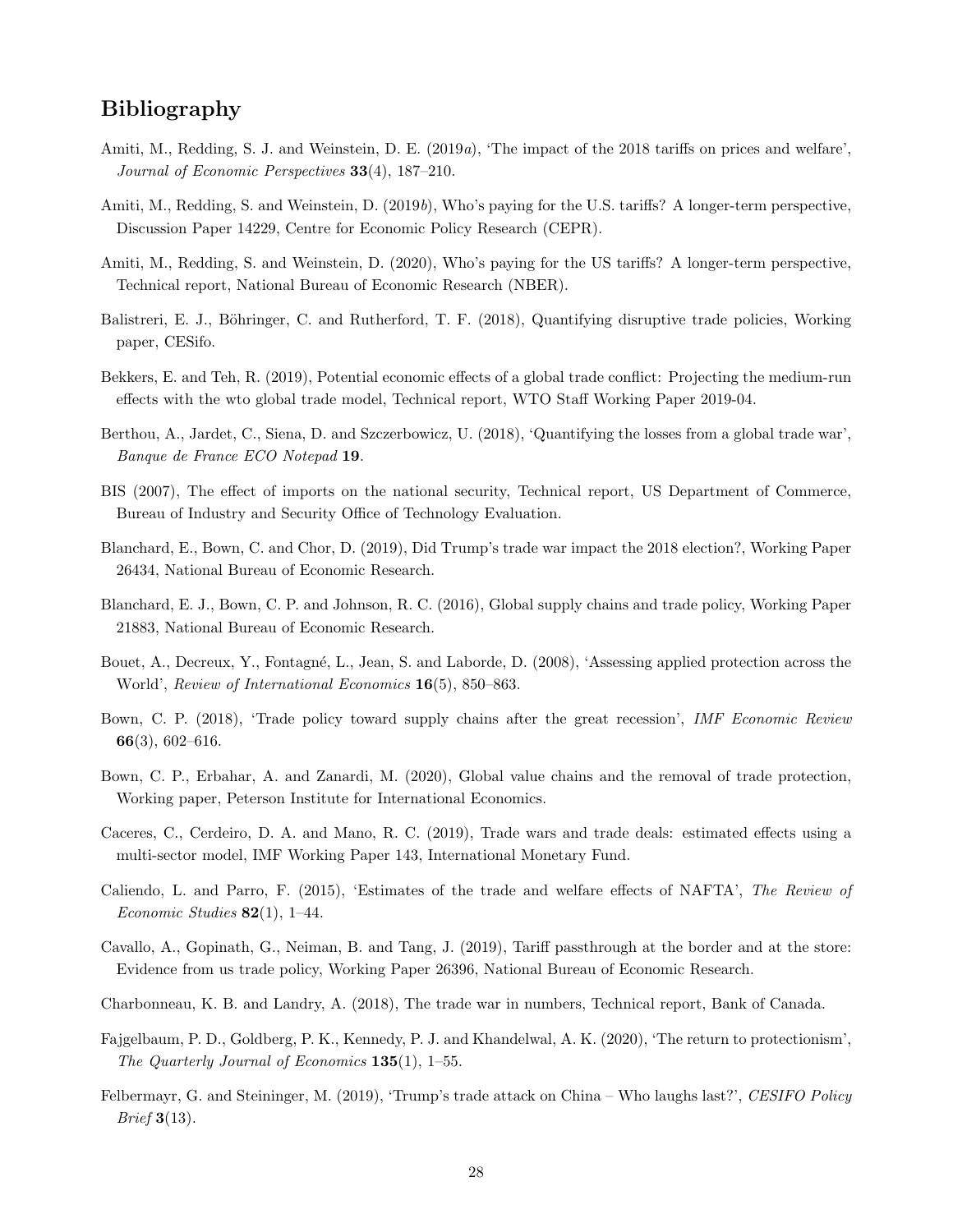- <span id="page-28-17"></span>Fetzer, T. and Schwarz, C. (2019), Tariffs and politics: evidence from Trump's trade wars, Discussion Paper 13579, CEPR.
- <span id="page-28-9"></span>Fontagné, L., Fouré, J. and Ramos, M. P. (2013), MIRAGE-e: A general equilibrium long-term path of the world economy, Working Paper 2013-39, CEPII.
- <span id="page-28-15"></span>Fontagné, L., Mitaritonna, C. and Signoret, J. E. (2016), Estimated tariff equivalents of services NTMs, Working Papers 2016-20, CEPII.
- <span id="page-28-10"></span>Fouré, J., Bénassy-Quéré, A. and Fontagné, L. (2013), 'Modelling the world economy at the 2050 horizon', Economics of Transition 21(4), 617–654.
- <span id="page-28-7"></span>Freund, C., Ferrantino, M., Maliszewska, M. and Ruta, M. (2018), Impacts on global trade and income of current trade disputes, MTI Practice Notes 2, World Bank Group.
- <span id="page-28-0"></span>Freund, C., Maliszewska, M., Matoo, A. and Ruta, M. (2020), When elephants make peace: The impact of the China-U.S. trade agreement on developing countries, Policy Research Working Paper 9173, The World Bank.
- <span id="page-28-13"></span>Guimbard, H., Jean, S., Mimouni, M. and Pichot, X. (2012), 'MAcMap-HS6 2007, An exhaustive and consistent measure of applied protection in 2007', International Economics 130, 99–121.
- <span id="page-28-3"></span>Handley, K., Kamal, F. and Monarch, R. (2019), Rising import tariffs, falling export growth: When modern supply chains meet old-style protectionism, mimeo, Federal Reserve Board.
- <span id="page-28-12"></span>Hertel, T., Hummels, D., Ivanic, M. and Keeney, R. (2007), 'How confident can we be of CGE-based assessments of free trade agreements?', Economic Modelling 24(4), 611–635.
- <span id="page-28-14"></span>Kee, H. L., Nicita, A. and Olarreaga, M. (2008), 'Estimating trade restrictiveness indices', The Economic Journal 119(534), 172–199.
- <span id="page-28-2"></span>Koopman, R. B., Tsigas, M., Riker, D. and Powers, W. (2013), The implications of using value-added trade data for applied trade policy analysis, in D. K. Elms and P. Low, eds, 'Global Value Chains in a Changing World', WTO, chapter 4, pp. 109–134.
- <span id="page-28-16"></span>Li, M. (2018), CARD trade war tariffs database, Technical report, Iowa State University.
- <span id="page-28-8"></span>Li, M., Balistreri, E., Zhang, W. et al. (2018), The 2018 trade war: Data and nascent general equilibrium analysis, Technical report, Food and Agricultural Policy Research Institute (FAPRI) at Iowa State University.
- <span id="page-28-6"></span>Nicita, A., Olarreaga, M. and Silva, P. (2018), 'Cooperation in WTO's tariff waters?', Journal of Political  $E_{\text{conom }y}$  126(3), 1302–1338.
- <span id="page-28-5"></span>Ossa, R. (2014), 'Trade wars and trade talks with data', American Economic Review 104(12), 4104-46.
- <span id="page-28-4"></span>Vicard, V. (2018), 'Une estimation de l'impact des politiques commerciales sur le pib par les nouveaux modèles quantitatifs de commerce', Focus du CAE 22.
- <span id="page-28-11"></span>Walmsley, T. and Minor, P. (2016), ImpactECON 002 rev. 2 Supply chain database, data and model documentation, Technical report, ImpactECON.
- <span id="page-28-1"></span>Waugh, M. E. (2019), The consumption response to trade shocks: Evidence from the US-China trade war, Working Paper 26353, National Bureau of Economic Research.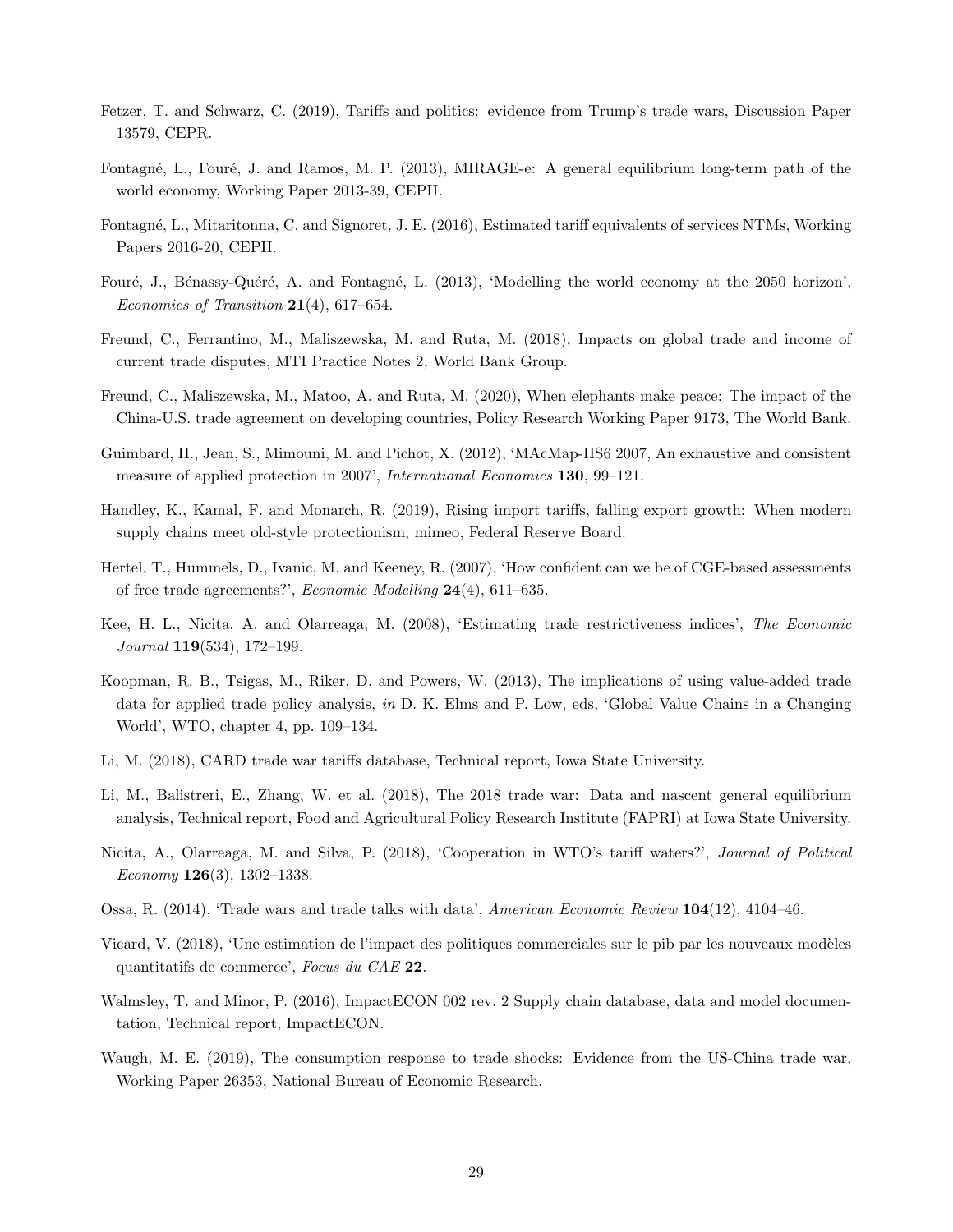## A Appendix

### <span id="page-29-1"></span>A.1 The long term dynamic baseline

The macroeconomic baseline of the world economy is constructed with the MaGE model proposed in Fouré [et al.](#page-28-10) [\(2013\)](#page-28-10). Based on a three-factor (capital, labour, energy) and two-productivity (capital-labour and energyspecific) production function, MaGE is a supply-side oriented macroeconomic growth model, defined at country level for 167 countries. It consists of three steps. First, production factor and productivity data are collected for 1980 to 2010 using World Bank, United Nations and International Labour Organization data. Second, behavioural relations are estimated for factor accumulation and productivity growth, based on these data. Third, these relations are used to project the world economy.

As far as econometric estimations are concerned, one of the original features of MaGE is to estimate TFP (productivity of capital and labor) and energy productivity separately. This is especially important in a model intended for long term projections. Indeed, energy scarcity and subsequent price increases are likely to constitute a major constraint on GDP growth in the future, which can be partially circumvented by progress in energy efficiency. Another interesting feature is to account for the anticipated rise in female participation rates, especially in developing countries, in labor projections. This is based on the estimation of the relation between female participation rates and education.<sup>[35](#page-29-2)</sup> As far as capital is concerned, its accumulation is modelled assuming imperfect mobility. First savings then their relationship with investment are modelled.

Once these relationships are estimated, the MaGE model takes UN projection of population by age group, ILO male activity rate projections and the projections of oil prices by the Energy International Agency as exogenous variables and projects endogenously the other variables, TFP, energy productivity, female participation rates, savings to investment balances and bilateral real exchange rates. Combining these elements on productivity, labor and capital allows to projet GDP in the long term.

#### <span id="page-29-0"></span>A.2 Sources for the tariff scenario: US and China tariffs

#### A.2.1 Section 232

We detail below the sources for the US.<sup>[36](#page-29-3)</sup> The first lists of aluminum and steel products affected by additional tariffs under section 232 of the US Trade Expansion Act, as well as the magnitude of these tariffs, have been made public on 8 March 2018 by two Presidential proclamations (one for aluminum and one for steel), published in the Federal Register of March 15, 2018. Canada and Mexico were initially exempted. In the following days, negotiations went on; waiting for their final outcome, exemptions were extended to Argentina, Australia, Brazil,

<span id="page-29-2"></span><sup>&</sup>lt;sup>35</sup>Higher education implies lower participation of the youngest females, while making females of other age groups participate more to the labour force.

<span id="page-29-3"></span> $36$ Official documents of countries other than the US are provided in the Supplementary materials.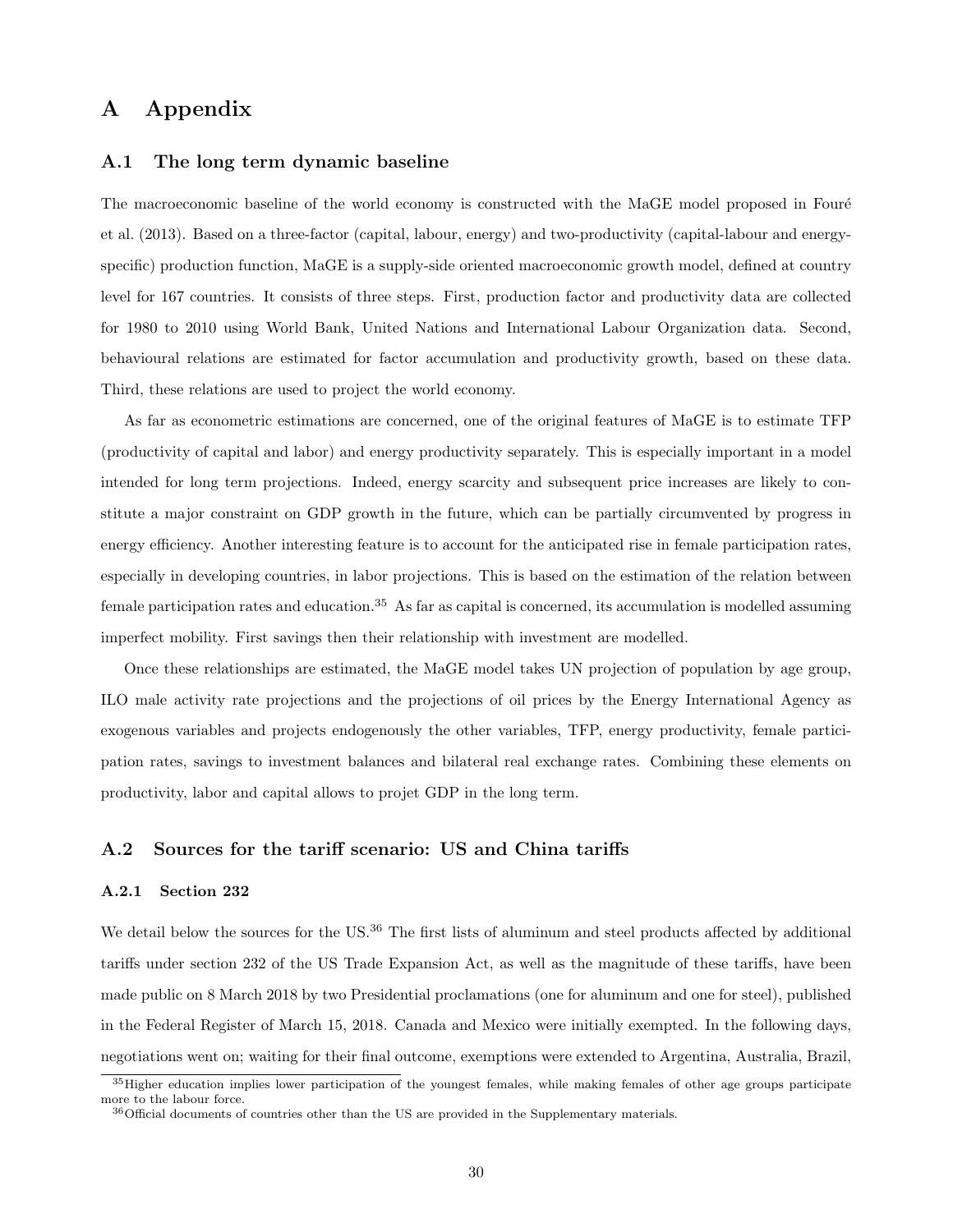the European Union and South Korea, as stated in the Presidential proclamations of March 22, 2018 (published on March 28). At the end of April, two new proclamations updated and detailed these exemptions (proclamations made public on April 30, 2018 and published on the Federal Register on May 5, 2018). In particular, tariffs on imports from Canada, Mexico and the EU finally increased, starting from June 1; Argentina, Brazil and South Korea negotiated voluntary export restrictions (for steel; for aluminum, only Argentina obtained a tariff rate quota, Brazil and South Korea facing increased tariffs), while Australia remained exempted from any trade restriction.[37](#page-30-0)

Following the end of the renegotiation of the North American Free Trade Agreement, tariffs imposed by the US to Canada and Mexico (and the resulting retaliatory duties imposed by Canada and Mexico to the US) were removed on May 20, 2019. On the following day, one additional adjustment was made: the additional duties imposed on Turkey were brought back to the level applied to other countries, after they had been increased on August 13, 2018.[38](#page-30-1)

Below, we give the references of the official documents mentioned above, with which we build the scenarios. For aluminium:

- March 8, 2018 : <https://www.govinfo.gov/content/pkg/FR-2018-03-15/pdf/2018-05477.pdf>;
- March 22, 2018 : <https://www.govinfo.gov/content/pkg/FR-2018-03-28/pdf/2018-06420.pdf> concerning the exemptions;
- April 30, 2018: <https://www.govinfo.gov/content/pkg/FR-2018-05-07/pdf/2018-09840.pdf> concerning quotas and detailed schedule, when needed;
- May 19, 2019: <https://www.govinfo.gov/content/pkg/FR-2019-05-23/pdf/2019-10999.pdf>.

For steel:

- March 8, 2018: <https://www.govinfo.gov/content/pkg/FR-2018-03-15/pdf/2018-05478.pdf>
- March 22, 2018: <https://www.govinfo.gov/content/pkg/FR-2018-03-28/pdf/2018-06425.pdf> concerning one missing HS6 product category and exemptions;
- April 30, 2018: <https://www.govinfo.gov/content/pkg/FR-2018-05-07/pdf/2018-09841.pdf> concerning quotas and detailed schedule, when needed;
- May 19, 2019: <https://www.govinfo.gov/content/pkg/FR-2019-05-23/pdf/2019-11002.pdf>.

<span id="page-30-1"></span><span id="page-30-0"></span> $\frac{37}{10}$  up-to-date timeline is available at [https://piie.com/blogs/trade-investment-policy-watch/](https://piie.com/blogs/trade-investment-policy-watch/trump-trade-war-china-date-guide) [trump-trade-war-china-date-guide](https://piie.com/blogs/trade-investment-policy-watch/trump-trade-war-china-date-guide) <sup>38</sup><https://www.govinfo.gov/content/pkg/FR-2019-05-21/pdf/2019-10759.pdf>

<sup>31</sup>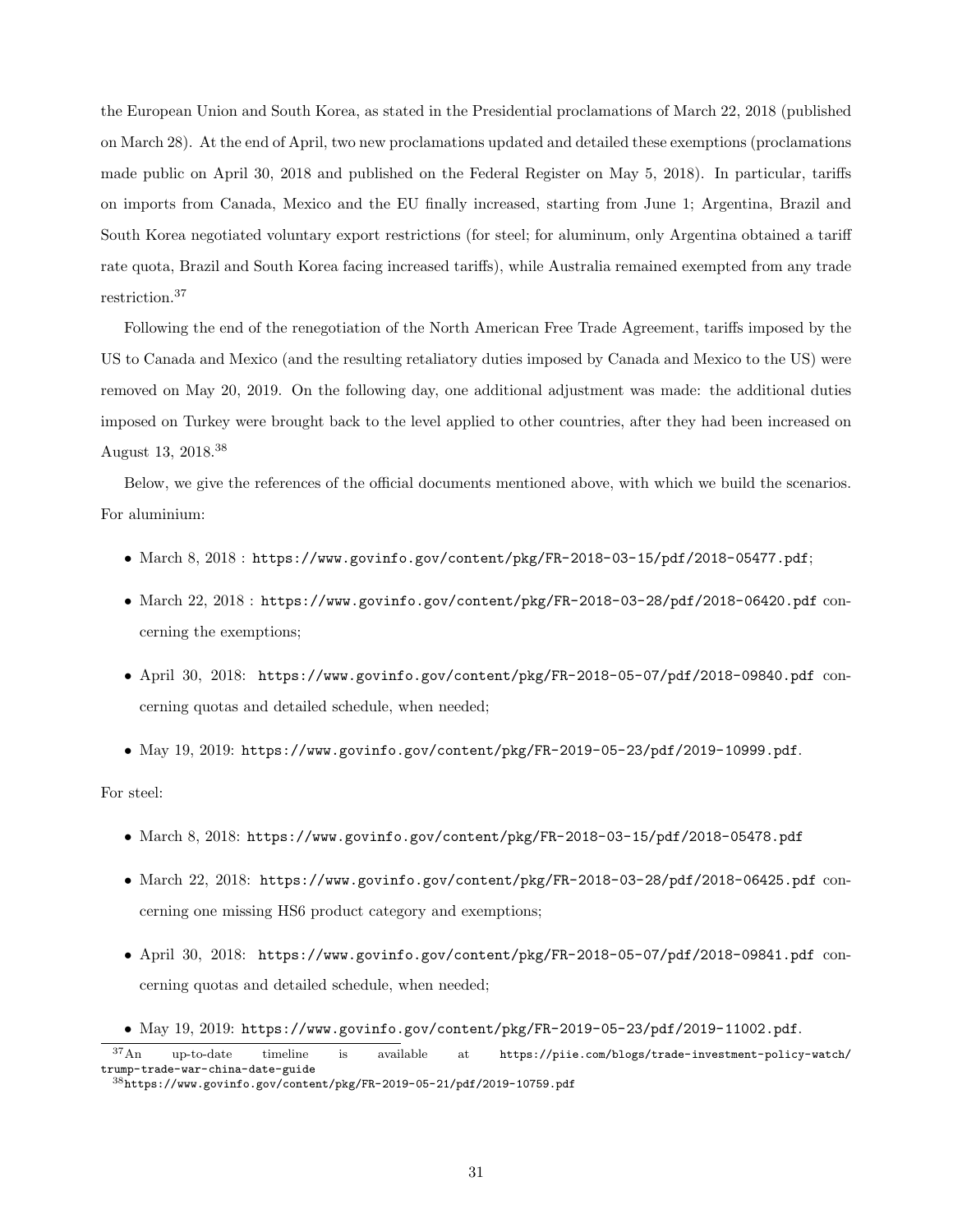#### A.2.2 Section 301

Additional tariffs taken against China under section 301 of the US Trade Act, and the resulting retaliations from China, went into force in several waves. The US administration first imposed a 25 p.p. additional tariff on around USD 46 billion of imports from China. Tariffs covering around 70% of these imports went into effect on July 6, 2018 the others on August 23, 2018.<sup>[39](#page-31-0)</sup>.

As China retaliated against these measures with equivalent additional tariffs on similar values of imports from the US, the US imposed additional duties of 10 p.p. on approximately USD 200 billion imports from China that entered into force on September 24,  $2018<sup>40</sup>$  $2018<sup>40</sup>$  $2018<sup>40</sup>$  These duties were initially set to increase to 25 p.p. on March 1, 2019. However, in the first months of 2019, tensions seemed to be contained and the increase was postponed;[41](#page-31-2) the two opponents tried to negotiate a truce, but without success, at least in the first instance. As a result, the increase from 10 to 25 p.p. in US tariffs on the USD 200 bn imports from China took place in May 2019. Again, China retaliated against each move by the US. On September 24, 2018 it increased duties, by 5 to 10 p.p., on around USD 60 bn imports from the US to retaliate against the imposition of additional duties on List 3. On June 1, 2019 China further increased tariffs on a subset, worth USD 35.5 bn, of the USD 60 bn list of September 2018. The resulting additional tariffs were then between 10 to 25 p.p. We also take into account the additional 15% tariffs imposed on a subset, worth around USD 112 bn of US imports from China, of list 4 entered into force in September 1, 2019 and subsequently halved in February 2020, following the signature of the Phase One Deal. China retaliated to this last wave imposing 5 to 10% additional tariffs on USD 29 bn of US exports, then halved to 2.5 to 5% in February 2020.

Below, we give the references of the official documents afore mentioned, with which we build the scenarios. For the US:

- List of products covered by additional duties entered into force on July 6, 2018 (List 1): [https://www.](https://www.govinfo.gov/content/pkg/FR-2018-06-20/pdf/2018-13248.pdf) [govinfo.gov/content/pkg/FR-2018-06-20/pdf/2018-13248.pdf](https://www.govinfo.gov/content/pkg/FR-2018-06-20/pdf/2018-13248.pdf)
- List of products covered by additional duties entered into force on August 23, 2018 (List 2): [https:](https://www.govinfo.gov/content/pkg/FR-2018-08-16/pdf/2018-17709.pdf) [//www.govinfo.gov/content/pkg/FR-2018-08-16/pdf/2018-17709.pdf](https://www.govinfo.gov/content/pkg/FR-2018-08-16/pdf/2018-17709.pdf)
- List of products covered by additional duties entered into force on September 24, 2018 (List 3): [https:](https://www.govinfo.gov/content/pkg/FR-2018-09-21/pdf/2018-20610.pdf) [//www.govinfo.gov/content/pkg/FR-2018-09-21/pdf/2018-20610.pdf](https://www.govinfo.gov/content/pkg/FR-2018-09-21/pdf/2018-20610.pdf)
- Increase in the tariffs applied to List 3 on May 9, 2019: [https://www.govinfo.gov/content/pkg/](https://www.govinfo.gov/content/pkg/FR-2019-05-09/pdf/2019-09681.pdf) [FR-2019-05-09/pdf/2019-09681.pdf](https://www.govinfo.gov/content/pkg/FR-2019-05-09/pdf/2019-09681.pdf)

<span id="page-31-0"></span> $39$ These two waves correspond to the "List 1" and "List 2", as they are called by the US Trade Representative, see [https:](https://ustr.gov/issue-areas/enforcement/section-301-investigations/tariff-actions) [//ustr.gov/issue-areas/enforcement/section-301-investigations/tariff-actions](https://ustr.gov/issue-areas/enforcement/section-301-investigations/tariff-actions)

<span id="page-31-1"></span> $^{40}$ The products of this wave of tariffs constitute the "List 3" in the USTR classification.

<span id="page-31-2"></span><sup>41</sup>Federal register freezing the additional duties: <https://www.govinfo.gov/content/pkg/FR-2019-03-05/pdf/2019-03935.pdf>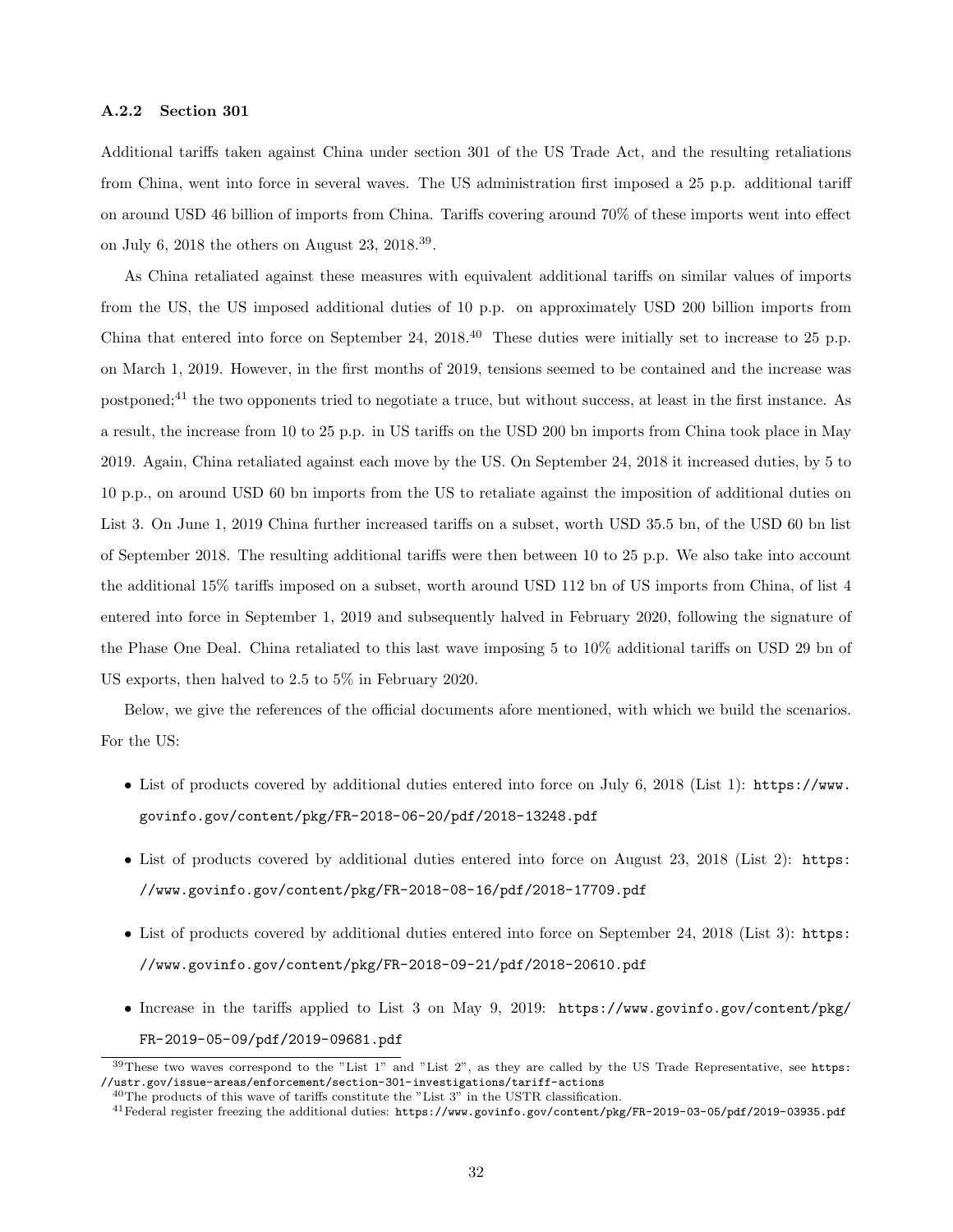- List of products covered by additional duties entered into force on September 1, 2019 (List 4A): [https://](https://ustr.gov/sites/default/files/enforcement/301Investigations/Notice_of_Modification_%28List_4A_and_List_4B%29.pdf) [ustr.gov/sites/default/files/enforcement/301Investigations/Notice\\_of\\_Modification\\_%28Lis](https://ustr.gov/sites/default/files/enforcement/301Investigations/Notice_of_Modification_%28List_4A_and_List_4B%29.pdf)t\_ [4A\\_and\\_List\\_4B%29.pdf](https://ustr.gov/sites/default/files/enforcement/301Investigations/Notice_of_Modification_%28List_4A_and_List_4B%29.pdf) and [https://ustr.gov/sites/default/files/enforcement/301Investigati](https://ustr.gov/sites/default/files/enforcement/301Investigations/Notice_of_Modification%E2%80%93August_2019.pdf)ons/ [Notice\\_of\\_Modification%E2%80%93August\\_2019.pdf](https://ustr.gov/sites/default/files/enforcement/301Investigations/Notice_of_Modification%E2%80%93August_2019.pdf)
- Decrease in the tariffs applied to List 4A on February 14, 2020: [https://ustr.gov/sites/default/](https://ustr.gov/sites/default/files/enforcement/301Investigations/Notice_of_Modification-January_2020.pdf) [files/enforcement/301Investigations/Notice\\_of\\_Modification-January\\_2020.pdf](https://ustr.gov/sites/default/files/enforcement/301Investigations/Notice_of_Modification-January_2020.pdf)

### For China:

- List of products covered by additional duties entered into force on July 6, 2018: [http://gss.mof.gov.](http://gss.mof.gov.cn/zhengwuxinxi/zhengcefabu/201806/P020180616034361843828.pdf) [cn/zhengwuxinxi/zhengcefabu/201806/P020180616034361843828.pdf](http://gss.mof.gov.cn/zhengwuxinxi/zhengcefabu/201806/P020180616034361843828.pdf)
- List of products covered by additional duties entered into force on August 23, 2018: [http://gss.mof.](http://gss.mof.gov.cn/zhengwuxinxi/zhengcefabu/201806/P020180616034362364988.pdf) [gov.cn/zhengwuxinxi/zhengcefabu/201806/P020180616034362364988.pdf](http://gss.mof.gov.cn/zhengwuxinxi/zhengcefabu/201806/P020180616034362364988.pdf)
- Lists of products covered by additional duties entered into force on September 24, 2018: [http://gss.](http://gss.mof.gov.cn/zhengwuxinxi/zhengcefabu/201808/t20180803_2980950.html) [mof.gov.cn/zhengwuxinxi/zhengcefabu/201808/t20180803\\_2980950.html](http://gss.mof.gov.cn/zhengwuxinxi/zhengcefabu/201808/t20180803_2980950.html)
- Lists of products covered by increased additional duties entered into force on June 1, 2019: [http://gss.](http://gss.mof.gov.cn/zhengwuxinxi/zhengcefabu/201905/t20190513_3256788.html) [mof.gov.cn/zhengwuxinxi/zhengcefabu/201905/t20190513\\_3256788.html](http://gss.mof.gov.cn/zhengwuxinxi/zhengcefabu/201905/t20190513_3256788.html)
- Lists of products covered by additional duties entered into force on Spetember 1, 2019: [http://gss.mof.](http://gss.mof.gov.cn/zhengwuxinxi/zhengcefabu/201908/t20190823_3372928.html) [gov.cn/zhengwuxinxi/zhengcefabu/201908/t20190823\\_3372928.html](http://gss.mof.gov.cn/zhengwuxinxi/zhengcefabu/201908/t20190823_3372928.html)
- Decrease in the tariffs applied on February 14, 2020: [http://gss.mof.gov.cn/gzdt/zhengcefabu/](http://gss.mof.gov.cn/gzdt/zhengcefabu/202002/t20200206_3466540.htm) [202002/t20200206\\_3466540.htm](http://gss.mof.gov.cn/gzdt/zhengcefabu/202002/t20200206_3466540.htm)

### A.3 Sources for the tariff scenario: countries other than the US and China

US tariff increases under the Section 232 on aluminium and steel products targeted not only China but all the exporters. As a consequence, several countries retaliated, increasing the tariffs they applied on products they import from the US. Targeted products and the magnitude of the increase vary across retaliating countries. To take this diversity into account, we rely on the following official lists:

- European Union: <http://trade.ec.europa.eu/doclib/html/156909.htm>.
- Canada:<https://www.fin.gc.ca/access/tt-it/cacsap-cmpcaa-1-eng.asp>. These measures were cancelled at the end of the renegotiation of the North American Free Trade Agreement, in May 2019.
- Mexico: [http://dof.gob.mx/nota\\_detalle.php?codigo=5525036&fecha=05/06/2018](http://dof.gob.mx/nota_detalle.php?codigo=5525036&fecha=05/06/2018), cancelled in May 2019.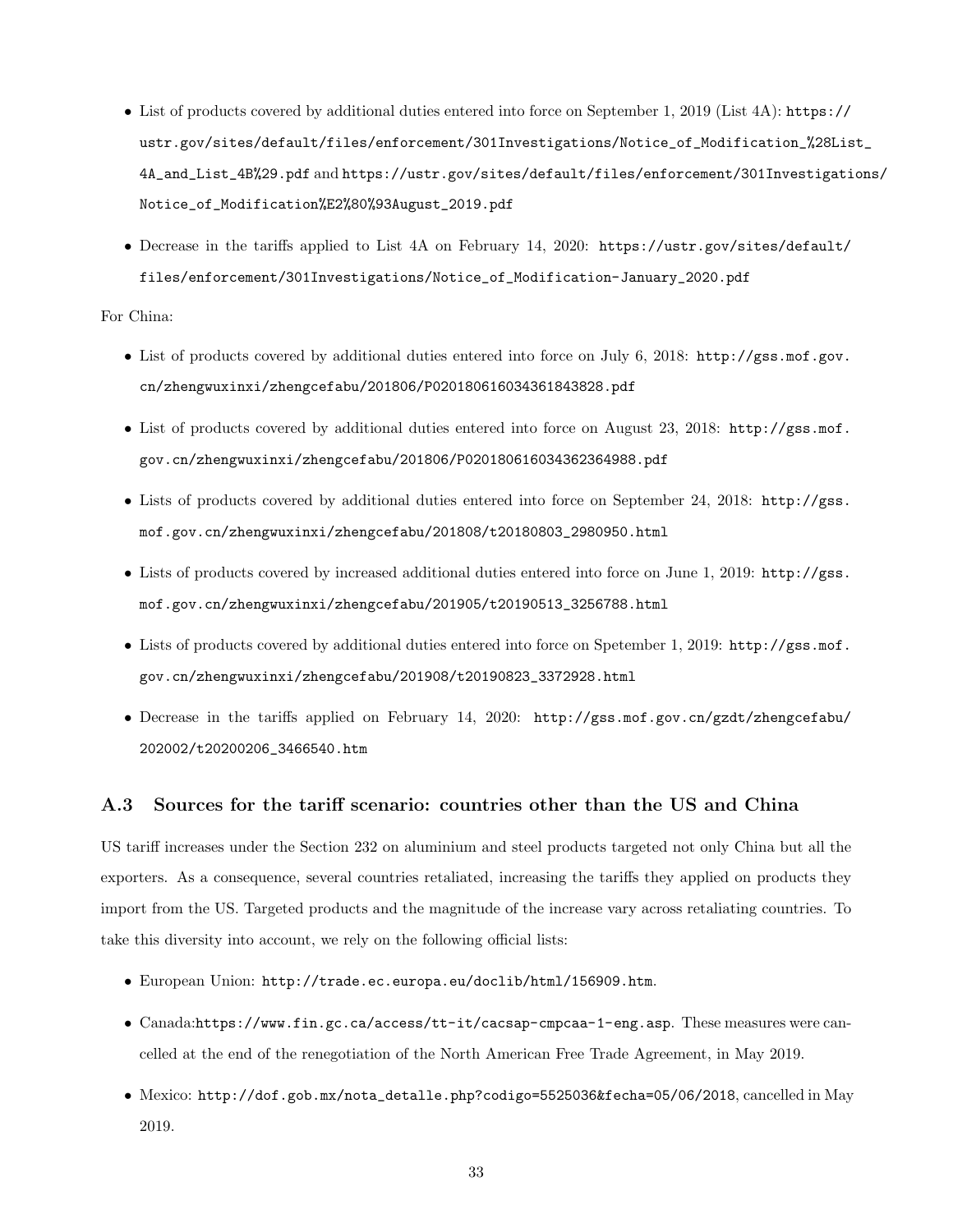- India: [https://docs.wto.org/dol2fe/Pages/FE\\_Search/FE\\_S\\_S009-DP.aspx?language=E&Catalogue](https://docs.wto.org/dol2fe/Pages/FE_Search/FE_S_S009-DP.aspx?language=E&CatalogueIdList=245263,245266,245272,245249,245254,244331,244332,244335,244292,244291&CurrentCatalogueIdIndex=4&FullTextHash=-1264605332&HasEnglishRecord=True&HasFrenchRecord=False&H)IdList= [245263,245266,245272,245249,245254,244331,244332,244335,244292,244291&CurrentCatalogueI](https://docs.wto.org/dol2fe/Pages/FE_Search/FE_S_S009-DP.aspx?language=E&CatalogueIdList=245263,245266,245272,245249,245254,244331,244332,244335,244292,244291&CurrentCatalogueIdIndex=4&FullTextHash=-1264605332&HasEnglishRecord=True&HasFrenchRecord=False&H)dIndex= [4&FullTextHash=-1264605332&HasEnglishRecord=True&HasFrenchRecord=False&H](https://docs.wto.org/dol2fe/Pages/FE_Search/FE_S_S009-DP.aspx?language=E&CatalogueIdList=245263,245266,245272,245249,245254,244331,244332,244335,244292,244291&CurrentCatalogueIdIndex=4&FullTextHash=-1264605332&HasEnglishRecord=True&HasFrenchRecord=False&H). These measures entered into force several month after their announcement, in June 2019.<sup>[42](#page-33-0)</sup>
- Turkey:[https://docs.wto.org/dol2fe/Pages/FE\\_Search/FE\\_S\\_S009-DP.aspx?language=E&Catalogue]( https://docs.wto.org/dol2fe/Pages/FE_Search/FE_S_S009-DP.aspx?language=E&CatalogueIdList=245263,245266,245272,245249,245254,244331,244332,244335,244292,244291&CurrentCatalogueIdIndex=2&FullTextHash=-1264605332&HasEnglishRecord=True&HasFrenchRecord=False&H)IdList= [245263,245266,245272,245249,245254,244331,244332,244335,244292,244291&CurrentCatalogueI]( https://docs.wto.org/dol2fe/Pages/FE_Search/FE_S_S009-DP.aspx?language=E&CatalogueIdList=245263,245266,245272,245249,245254,244331,244332,244335,244292,244291&CurrentCatalogueIdIndex=2&FullTextHash=-1264605332&HasEnglishRecord=True&HasFrenchRecord=False&H)dIndex= [2&FullTextHash=-1264605332&HasEnglishRecord=True&HasFrenchRecord=False&H]( https://docs.wto.org/dol2fe/Pages/FE_Search/FE_S_S009-DP.aspx?language=E&CatalogueIdList=245263,245266,245272,245249,245254,244331,244332,244335,244292,244291&CurrentCatalogueIdIndex=2&FullTextHash=-1264605332&HasEnglishRecord=True&HasFrenchRecord=False&H).
- Russia: <https://www.alta.ru/tamdoc/18ps0788/>.

The European Union also implemented restriction on its import of aluminium and steel products, to avoid diversion effects. This measure is also taken on board, based on the EU Implementing Regulation 2019/159 ([https://eur-lex.europa.eu/legal-content/EN/TXT/HTML/?uri=CELEX:32019R0159&qid=1551867756007&](https://eur-lex.europa.eu/legal-content/EN/TXT/HTML/?uri=CELEX:32019R0159&qid=1551867756007&from=EN) [from=EN](https://eur-lex.europa.eu/legal-content/EN/TXT/HTML/?uri=CELEX:32019R0159&qid=1551867756007&from=EN)).

<span id="page-33-0"></span> $^{42}{\rm http://www.cbic.gov.in/resources/htdocs-clock/customs/cs-act/notifications/notfns-2019/cs-tarr2019/cs17-2019.}$ [pdf](http://www.cbic.gov.in/resources/htdocs-cbec/customs/cs-act/notifications/notfns-2019/cs-tarr2019/cs17-2019.pdf).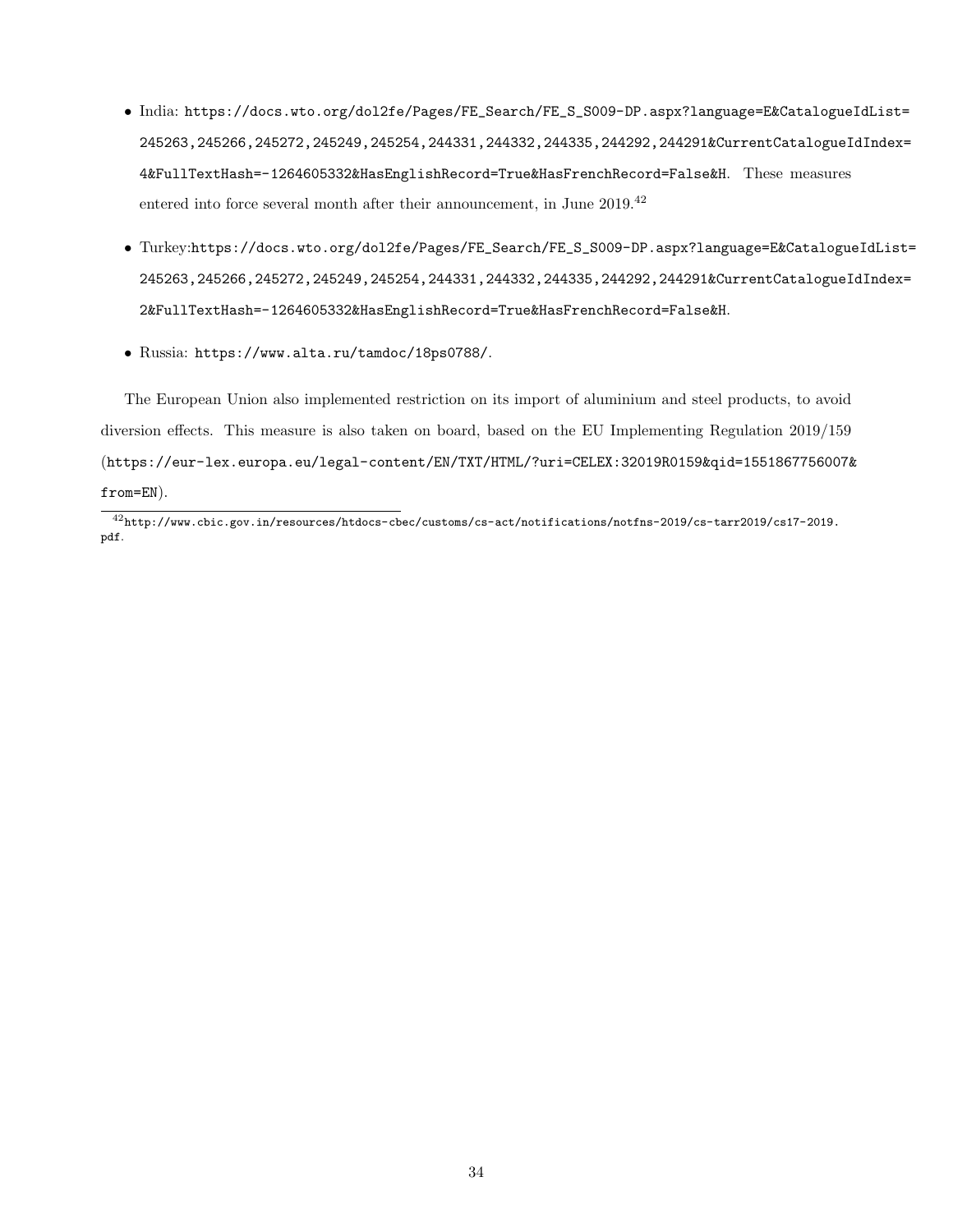## <span id="page-34-0"></span>A.4 Aggregations

| Sector             | Aggregation<br>label | GTAP 9 sector                             | Region           | Aggregation<br>label | GTAP 9 region                   |
|--------------------|----------------------|-------------------------------------------|------------------|----------------------|---------------------------------|
| AnimAgri           | AnimAgri             | ctl, oap, rmk, wol                        | Argentina        | Argentina            | ARG                             |
| $\rm Cereals$      | Cereals              | pdr, wht, gro                             | Australia        | Australia            | AUS                             |
| Chemistry          | Chemistry            | crp                                       | Brazil           | <b>Brazil</b>        | <b>BRA</b>                      |
| $_{\rm{Coal}}$     | Coal                 | coa                                       | Canada           | Canada               | CAN                             |
| $_{\rm Elec}$      | Elec                 | $_{\rm ely}$                              | China and Hong-  | ChinaHK              | CHN, HKG                        |
| Electronic         | Electronic           | ele                                       | Kong             |                      |                                 |
| FiberCrops         | FiberCrops           | pfb                                       | CIS countries    | CIS                  | BLR, RUS, UKR, XEE,             |
| $_{\mathrm{Food}}$ | Food                 | cmt, omt, vol, mil,<br>pcr, sgr, ofd, b_t |                  |                      | KAZ, KGZ, XSU, ARM,<br>AZE, GEO |
| $_{\rm Gas}$       | Gas                  | gas, gdt                                  | <b>EFTA</b>      | <b>EFTA</b>          | CHE, NOR, XEF                   |
| $_{\rm IronSteel}$ | IronSteel            | $i_{\mathbf{-S}}$                         | France           | France               | <b>FRA</b>                      |
| Machinery          | Machinery            | ome                                       | Germany          | Germany              | DEU                             |
| ${\rm MetalProd}$  | MetalProd            | fmp                                       | India            | India                | <b>IND</b>                      |
| Minerals           | Minerals             | omn, nmm                                  | Japan            | Japan                | <b>JPN</b>                      |
| NonFer             | NonFer               | nfm                                       | Korea            | Korea                | KOR                             |
| Oil                | Oil                  | oil                                       | Latin America    | LAC                  | BOL, CHL, COL, ECU,             |
| Oilseeds           | Oilseeds             | osd                                       |                  |                      | PRY, PER, URY, VEN,             |
| OthCrops           | OthCrops             | ocr                                       |                  |                      | XSM, CRI, GTM, HND,             |
| OtherAgri          | OtherAgri            | frs, fsh                                  |                  |                      | NIC, PAN, SLV, XCA,             |
| OthManuf           | OthManuf             | lum, ppp, omf                             |                  |                      | DOM, JAM, PRI, TTO,             |
| OthTranseq         | OthTranseq           | otn                                       |                  |                      | XCB                             |
| Petroleum          | Petroleum            | $p_{\text{-}C}$                           | Mexico           | Mexico               | MEX                             |
| $_{\rm Serv}$      | Serv                 | wtr, cns, trd, cmn, ofi,                  | Other Oceania    | OthOceania           | NZL, XOC                        |
|                    |                      | isr, obs, ros, osg, dwe                   | Rest of ASEAN    | RoASEAN              | KHM, IDN, LAO, MYS,             |
| Sugar<br>Textile   | Sugar<br>Textile     | c_b<br>tex, wap, lea                      |                  |                      | PHL, SGP, THA, VNM,<br>XSE      |
| Transport          | Transport            | otp, wtp, atp                             | Rest of Asia     | RoAsia               | MNG, TWN, XEA, BRN,             |
| VegFruits          | VegFruits            | $v_f$                                     |                  |                      | BGD, NPL, PAK, LKA,             |
| Vehicles           | Vehicles             | mvh                                       |                  |                      | XSA, XTW                        |
|                    |                      |                                           | Rest of European | EU26                 | AUT, BEL, CYP, CZE,             |
|                    |                      |                                           | Union            |                      | DNK, EST, FIN, GRC,             |
|                    |                      |                                           |                  |                      | HUN, IRL, ITA, LVA,             |
|                    |                      |                                           |                  |                      | LTU, LUX, MLT, NLD,             |
|                    |                      |                                           |                  |                      | POL, PRT, SVK, SVN,             |
|                    |                      |                                           |                  |                      | ESP, SWE, BGR, HRV,             |
|                    |                      |                                           |                  |                      | ROU                             |
|                    |                      |                                           | RoW              | RoW                  | XNA, ALB, XER, BHR,             |
|                    |                      |                                           |                  |                      | IRN, ISR, JOR, KWT,             |
|                    |                      |                                           |                  |                      | OMN, QAT, SAU, TUR,             |
|                    |                      |                                           |                  |                      | ARE, XWS, EGY, MAR,             |
|                    |                      |                                           |                  |                      | TUN, XNF, BEN, BFA,             |
|                    |                      |                                           |                  |                      | CMR, CIV, GHA, GIN,             |
|                    |                      |                                           |                  |                      | NGA, SEN, TGO, XWF,             |
|                    |                      |                                           |                  |                      | XCF, XAC, ETH, KEN,             |
|                    |                      |                                           |                  |                      | MDG, MWI, MUS, MOZ,             |
|                    |                      |                                           |                  |                      | RWA, TZA, UGA, ZMB,             |
|                    |                      |                                           |                  |                      | ZWE, XEC, BWA, NAM,<br>ZAF, XSC |
|                    |                      |                                           | UK               | UK                   | <b>GBR</b>                      |
|                    |                      |                                           | USA              | <b>USA</b>           | USA                             |

Table A1: Sectoral aggregation

Table A2: Regional aggregation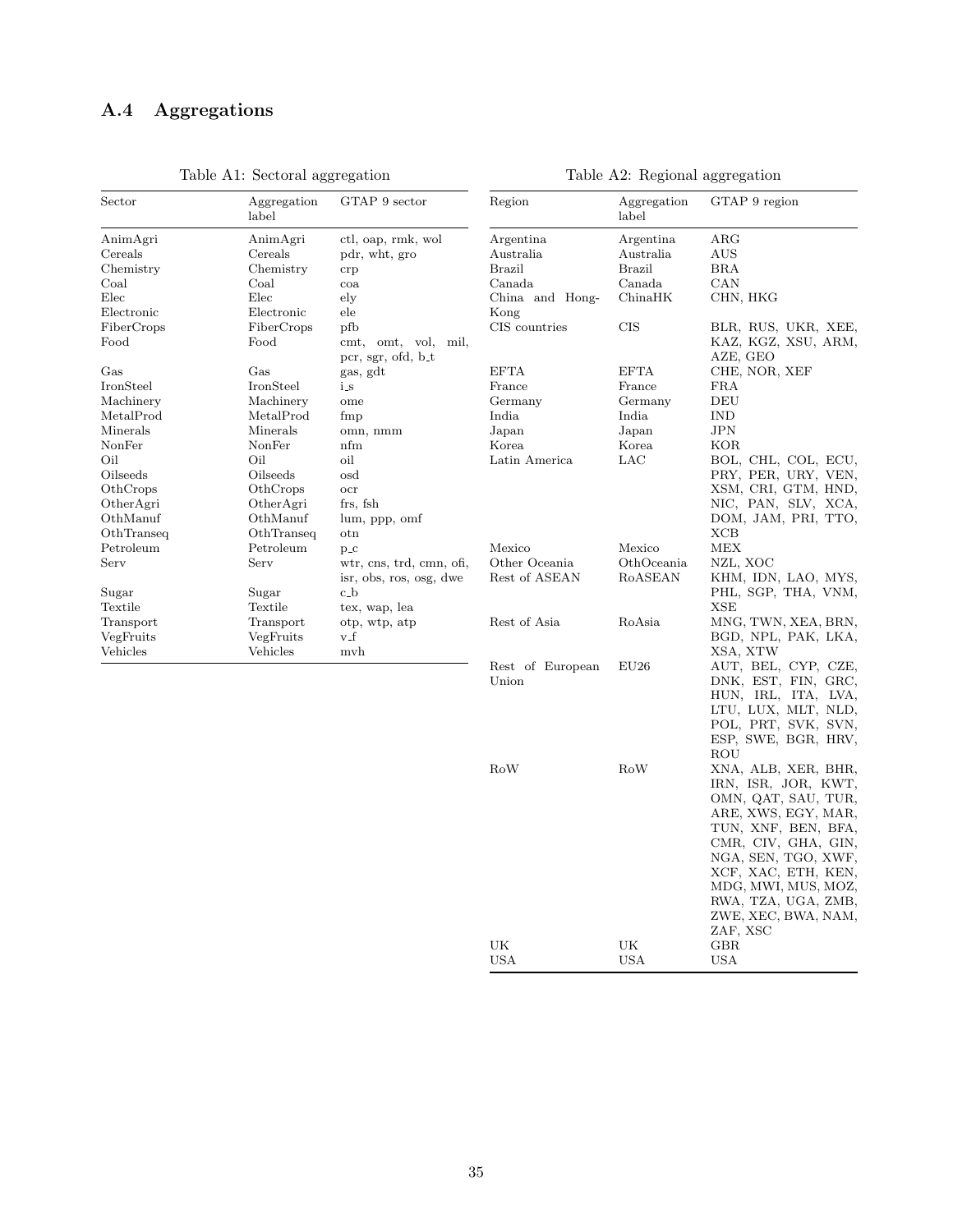| Sector             | Exporter   | Importer   | Tariffs (in $\%$ ) |          | Trade         | Change in prot. rev. |
|--------------------|------------|------------|--------------------|----------|---------------|----------------------|
|                    |            |            | Reference          | Scenario | $(USD \ bn.)$ | (USD bn.)            |
| Machinery          | China      | <b>USA</b> | 1.6                | 21.5     | 44            | 8.7                  |
| Electronics        | China      | <b>USA</b> | 0.3                | 19.3     | 25            | 4.7                  |
| Chemistry          | China      | <b>USA</b> | 2.7                | 20.4     | 24            | 4.2                  |
| Vehicles           | China      | <b>USA</b> | 1.0                | 23.5     | 14            | 3.1                  |
| Metal prod.        | China      | <b>USA</b> | 1.8                | 24.4     | 12            | 2.7                  |
| Chemistry          | <b>USA</b> | China      | 5.1                | 15.2     | 19            | 1.9                  |
| Non ferrous met.   | USA        | China      | 0.7                | 19.7     | 10            | 1.9                  |
| Oilseeds           | <b>USA</b> | China      | 1.5                | 16.9     | 13            | 1.9                  |
| Iron and steel     | EU 27      | USA        | 0.2                | 19.8     | 6             | $1.3\,$              |
| Other manuf. prod. | China      | <b>USA</b> | 1.4                | 13.5     | 10            | 1.2                  |
| Machinery          | <b>USA</b> | China      | 3.8                | 14.8     | 10            | 1.1                  |
| Minerals           | China      | <b>USA</b> | 3.0                | 20.7     | 6             | 1.1                  |
| Other manuf. prod. | <b>USA</b> | China      | 2.0                | 13.3     | 9             | 1.1                  |
| Electronics        | <b>USA</b> | China      | 0.4                | 7.7      | 14            | $1.0\,$              |
| Textile            | China      | <b>USA</b> | 8.1                | 30.2     | 4             | 0.8                  |

Table A3: Scenario 1 – Trade value and protection: most impacted bilateral flows of goods for intermediate consumption

Notes: Sectors are ranked by decreasing impact on tariff revenue.

Source: BACI (2017), MAcMap-HS6, authors' calculation.

### <span id="page-35-0"></span>A.5 Additional results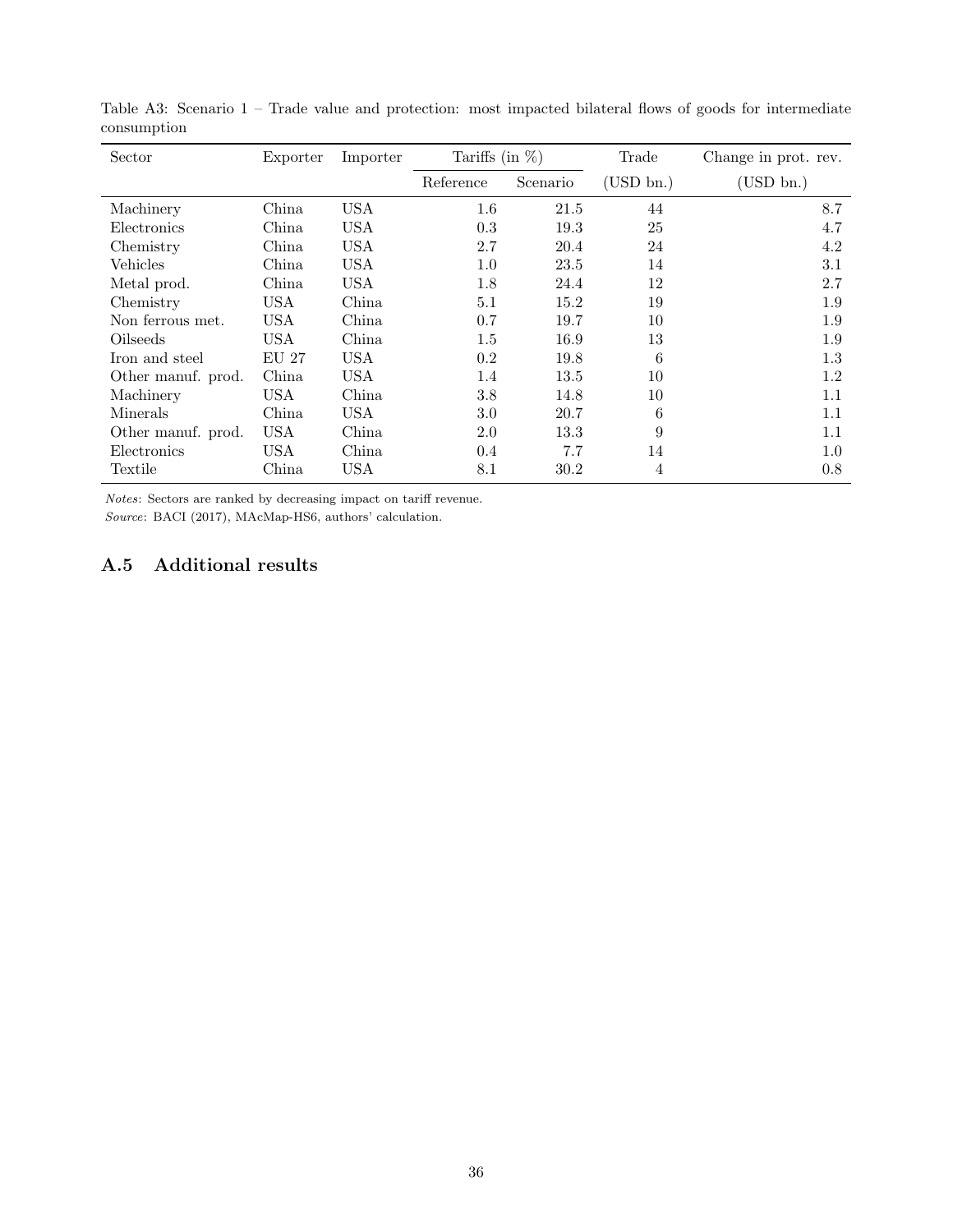| Sector             | Exporter   | Importer     | Tariffs (in $\%$ ) |          | Trade          | Change in prot. rev. |
|--------------------|------------|--------------|--------------------|----------|----------------|----------------------|
|                    |            |              | Reference          | Scenario | (USD bn.)      | (USD bn.)            |
| Electronics        | China      | <b>USA</b>   | 0.3                | 10.4     | 142            | 14.4                 |
| Machinery          | China      | <b>USA</b>   | 1.4                | 17.6     | 59             | 9.5                  |
| Other manuf. prod. | China      | USA          | 1.6                | 11.9     | 59             | 6.1                  |
| Textile            | China      | <b>USA</b>   | 11.8               | 19.7     | 61             | 4.9                  |
| Machinery          | <b>USA</b> | China        | 4.4                | 13.0     | 18             | $1.6\,$              |
| Chemistry          | China      | <b>USA</b>   | 2.9                | 14.3     | 13             | 1.5                  |
| Food               | China      | USA          | 5.0                | 25.2     | 5              | $1.1\,$              |
| Food               | USA        | China        | 10.4               | 29.0     | 5              | $1.0\,$              |
| Metal prod.        | China      | USA          | 2.7                | 14.4     | 7              | 0.8                  |
| Electronics        | <b>USA</b> | China        | 2.3                | 11.9     | 6              | 0.6                  |
| Transp. eq.        | China      | <b>USA</b>   | 1.5                | 24.6     | $\overline{2}$ | 0.5                  |
| Veg. and fruits    | <b>USA</b> | China        | 6.6                | 30.2     | $\overline{2}$ | 0.5                  |
| Transp. eq.        | <b>USA</b> | <b>EU 27</b> | 1.7                | 4.1      | 17             | 0.4                  |
| Chemistry          | <b>USA</b> | China        | 3.8                | 9.2      | 4              | 0.2                  |
| Other manuf. prod. | <b>USA</b> | China        | 4.8                | 11.4     | 4              | 0.2                  |
| Transp. eq.        | <b>USA</b> | China        | 2.9                | 4.2      | 14             | 0.2                  |

Table A4: Scenario 1 – Trade value and protection: most impacted bilateral flows of goods for final consumption

Notes: Sectors are ranked by decreasing impact on tariff revenue.

Source: BACI (2017), MAcMap-HS6, authors' calculation.

<span id="page-36-0"></span>

| Table A5: Scenario $1$ – Changes in bilateral trade, in the US (variations with respect to the baseline, in 2030) |  |  |
|-------------------------------------------------------------------------------------------------------------------|--|--|
|-------------------------------------------------------------------------------------------------------------------|--|--|

| Partner                |                  | Exports              |                |                     | Imports           |                |
|------------------------|------------------|----------------------|----------------|---------------------|-------------------|----------------|
|                        | Ref.<br>(USD bn) | Diff.<br>$(USD\ bn)$ | Var.<br>$(\%)$ | Ref.<br>$(USD\ bn)$ | Diff.<br>(USD bn) | Var.<br>$(\%)$ |
| Argentina              | 14               | $-0.5$               | $-3.5\,$       | 8                   | $-0.0$            | $-0.2$         |
| Australia              | 57               | $-3.3$               | $-5.8$         | 20                  | 1.4               | $7.2\,$        |
| <b>Brazil</b>          | 59               | $-2.5$               | $-4.2$         | 40                  | $2.0\,$           | 4.9            |
| Canada                 | 335              | $-5.7$               | $-1.7$         | 491                 | 24.4              | $5.0\,$        |
| China and Hong-Kong    | 355              | $-135.9$             | $-38.2$        | 896                 | $-452.0$          | $-50.5$        |
| CIS countries          | 56               | $-3.4$               | $-6.1$         | 94                  | $-0.2$            | $-0.2$         |
| <b>EFTA</b>            | 44               | $-2.6\,$             | $-6.0$         | 48                  | 4.1               | $8.6\,$        |
| France                 | 86               | $-5.2$               | $-6.0$         | 69                  | 6.4               | $\rm 9.3$      |
| Germany                | 132              | $-7.2$               | $-5.5$         | 121                 | 12.3              | 10.1           |
| India                  | 50               | $-3.6$               | $-7.2$         | 137                 | 9.3               | 6.8            |
| Japan                  | 145              | $-6.0$               | $-4.2$         | 202                 | 22.3              | $11.0\,$       |
| Korea                  | 115              | $-4.8$               | $-4.2$         | 109                 | 13.4              | 12.3           |
| Latin America          | 182              | $-5.3$               | $-2.9$         | 201                 | 8.7               | 4.3            |
| Mexico                 | 258              | 0.2                  | 0.1            | 354                 | 28.8              | 8.1            |
| Other Oceania          | 12               | $-0.7$               | $-5.4$         | $\overline{7}$      | $0.2\,$           | $3.5\,$        |
| Rest of ASEAN          | 154              | $-5.0$               | $-3.2$         | 242                 | 42.4              | 17.5           |
| Rest of Asia           | 83               | $-3.4$               | $-4.0$         | 126                 | 22.7              | 18.0           |
| Rest of European Union | 320              | $-15.6$              | $-4.9$         | 281                 | 19.7              | 7.0            |
| RoW                    | $332\,$          | $-13.2$              | $-4.0$         | 414                 | 10.6              | 2.6            |
| UK                     | 150              | $-8.4\,$             | $-5.6$         | 113                 | 7.3               | 6.5            |

Notes: Variations in the policy scenario, in volume, with respect to the reference scenario, based on a Fisher index. Sources: MIRAGE-e simulations, author's calculation.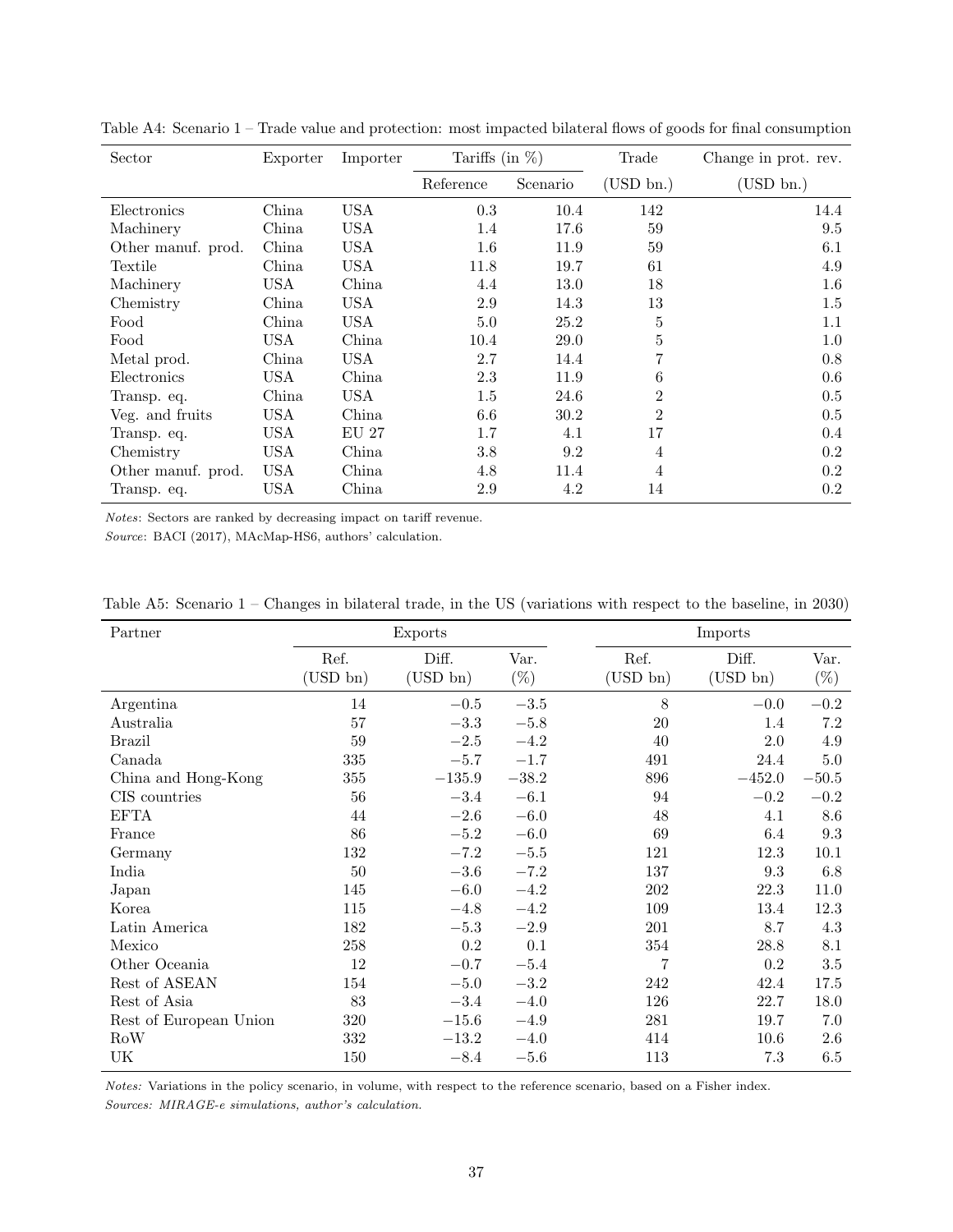| Partner                | Exports             |                      |                |                     | Imports              |                |
|------------------------|---------------------|----------------------|----------------|---------------------|----------------------|----------------|
|                        | Ref.<br>$(USD\ bn)$ | Diff.<br>$(USD\ bn)$ | Var.<br>$(\%)$ | Ref.<br>$(USD\ bn)$ | Diff.<br>$(USD\ bn)$ | Var.<br>$(\%)$ |
| Argentina              | $20\,$              | 1.5                  | $7.4\,$        | 25                  | 2.4                  | 9.6            |
| Australia              | 109                 | 4.9                  | 4.5            | 211                 | $-4.0$               | $-1.9$         |
| <b>Brazil</b>          | 81                  | 5.6                  | $6.9\,$        | 128                 | $3.0\,$              | 2.4            |
| Canada                 | 69                  | 9.0                  | 13.1           | 75                  | $-3.2$               | $-4.3$         |
| CIS countries          | 400                 | 14.4                 | $3.6\,$        | $297\,$             | $-3.7$               | $-1.2$         |
| <b>EFTA</b>            | 38                  | 2.7                  | 7.2            | 42                  | $-2.0$               | $-4.9$         |
| France                 | 115                 | $5.9\,$              | 5.1            | 62                  | $-2.9$               | $-4.6$         |
| Germany                | 203                 | 9.9                  | 4.9            | 123                 | $-5.9$               | $-4.8$         |
| India                  | 134                 | 8.4                  | 6.3            | 118                 | $-4.9$               | $-4.1$         |
| Japan                  | 319                 | 17.8                 | 5.6            | 316                 | $-16.0$              | $-5.1$         |
| Korea                  | 240                 | 11.6                 | 4.8            | 327                 | $-16.2$              | $-5.0$         |
| Latin America          | 134                 | $\,9.5$              | 7.0            | 141                 | $-3.6$               | $-2.6\,$       |
| Mexico                 | 70                  | 8.6                  | 12.2           | 23                  | $-2.1$               | $-9.0$         |
| Other Oceania          | $28\,$              | 1.7                  | 6.1            | $38\,$              | $-0.5$               | $-1.3$         |
| Rest of ASEAN          | 507                 | 27.5                 | 5.4            | 487                 | $-13.3$              | $-2.7$         |
| Rest of Asia           | 197                 | 10.4                 | $5.3\,$        | 386                 | $-21.4$              | $-5.5$         |
| Rest of European Union | 522                 | 23.0                 | 4.4            | 193                 | $-8.5$               | $-4.4$         |
| RoW                    | 592                 | 29.6                 | $5.0\,$        | 835                 | $-7.5$               | $-0.9$         |
| UK                     | 139                 | 8.9                  | 6.4            | 51                  | $-2.9$               | $-5.7$         |
| <b>USA</b>             | 848                 | $-427.4$             | $-50.4$        | 391                 | $-148.9$             | $-38.1$        |

<span id="page-37-0"></span>Table A6: Scenario 1 – Changes in bilateral trade, in China (variations with respect to the baseline, in 2030)

Notes: Variations in the policy scenario, in volume, with respect to the reference scenario, based on a Fisher index.

Sources: MIRAGE-e simulations, author's calculation.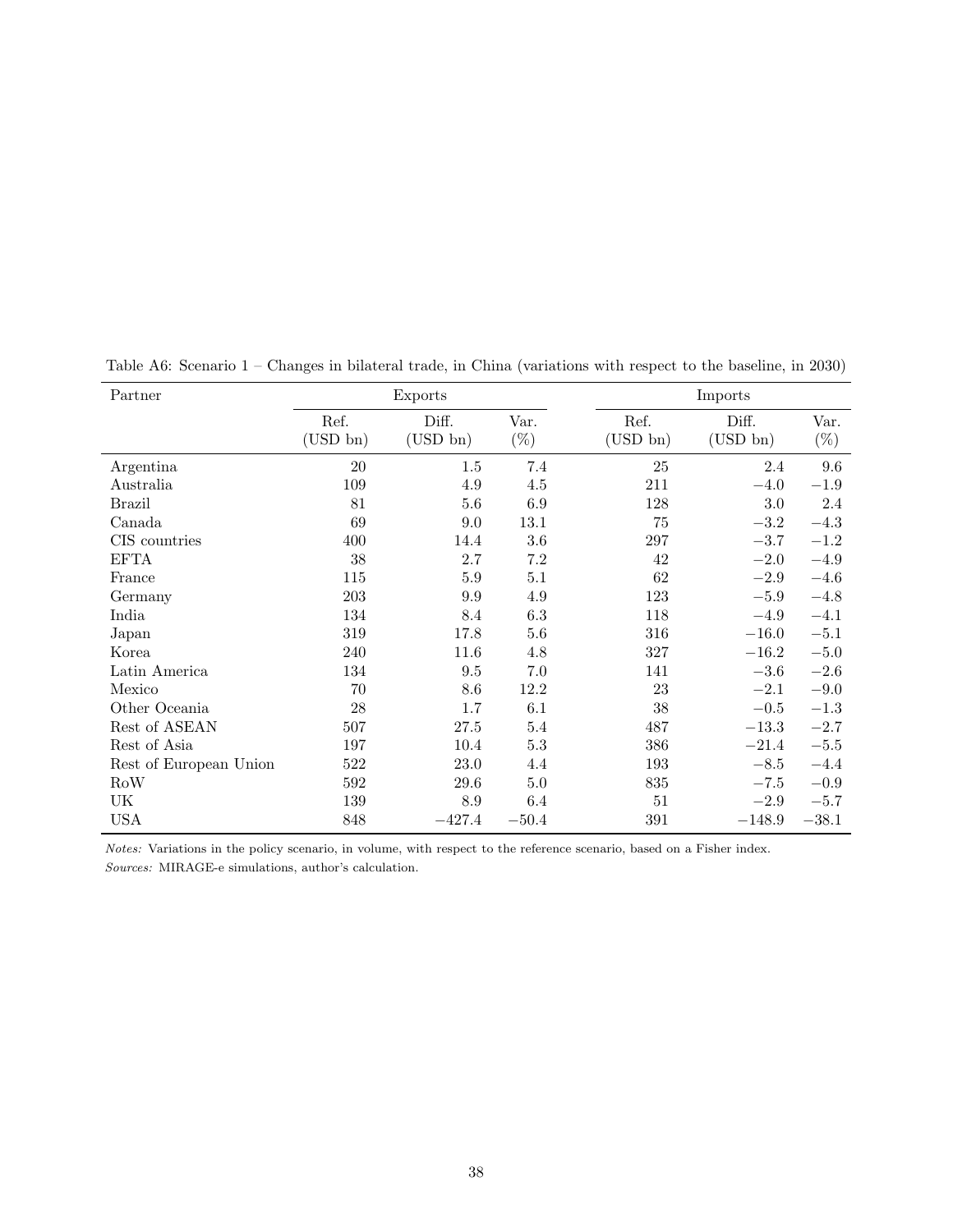| Partner                           |                     | Goods for final consumption |                |                     | Intermediate goods   |                |
|-----------------------------------|---------------------|-----------------------------|----------------|---------------------|----------------------|----------------|
|                                   | Ref.<br>$(USD\ bn)$ | Diff.<br>$(USD\ bn)$        | Var.<br>$(\%)$ | Ref.<br>$(USD\ bn)$ | Diff.<br>$(USD\ bn)$ | Var.<br>$(\%)$ |
| <b>US Exports</b>                 |                     |                             |                |                     |                      |                |
| Argentina                         | $\overline{4}$      | $\!-0.2$                    | $-4.7$         | 10                  | $-0.3$               | $-3.3$         |
| Australia                         | 30                  | $-1.9\,$                    | $-6.5$         | 27                  | $-1.7$               | $-6.2\,$       |
| <b>Brazil</b>                     | 21                  | $-1.0\,$                    | $-4.7$         | 37                  | $-1.6$               | $-4.2\,$       |
| Canada                            | 115                 | $-3.0$                      | $-2.6$         | 220                 | $-4.5\,$             | $-2.0\,$       |
| China and Hong-Kong               | 90                  | $-30.4$                     | $-33.8$        | 266                 | $-106.8$             | $-40.2$        |
| CIS countries                     | 33                  | $-2.6$                      | $-7.9$         | 24                  | $-1.3$               | $-5.4\,$       |
| <b>EFTA</b>                       | 13                  | $-0.8$                      | $-6.3$         | 31                  | $-2.0$               | $-6.7$         |
| Rest of European Union            | 107                 | $-1.0\,$                    | $-0.9$         | $213\,$             | 9.8                  | 4.6            |
| France                            | 29                  | $\!-0.3$                    | $-0.9$         | 57                  | 2.8                  | $5.0\,$        |
| Germany                           | 54                  | $-0.9$                      | $-1.6\,$       | 77                  | 3.6                  | 4.6            |
| India                             | 18                  | $-1.2$                      | $-6.8$         | 33                  | $-2.8$               | $-8.5\,$       |
| Japan                             | 44                  | $-2.3$                      | $-5.2$         | 101                 | $-4.5\,$             | $-4.5\,$       |
| Korea                             | 49                  | $-2.6$                      | $-5.4$         | 66                  | $-3.0$               | $-4.5\,$       |
| Latin America                     | 73                  | $-3.2$                      | $-4.3$         | 109                 | $-2.9$               | $-2.7$         |
| Mexico                            | 87                  | $-0.2$                      | $-0.2$         | 171                 | $-0.6$               | $\!-0.3$       |
| Other Oceania                     | $\overline{7}$      | $-0.5$                      | $-6.9$         | $\overline{5}$      | $-0.2$               | $-4.6\,$       |
| Rest of ASEAN                     | 56                  | $-2.7$                      | $-4.9$         | 99                  | $-3.2$               | $-3.2$         |
| Rest of Asia                      | 28                  | $-1.7$                      | $-6.0$         | 55                  | $-2.2$               | $-4.0$         |
| <b>RoW</b>                        | 170                 | $-8.2$                      | $-4.8$         | 162                 | $-7.0\,$             | $-4.3$         |
| $\ensuremath{\text{UK}}\xspace$   | 62                  | $\!-0.4\!$                  | $-0.6$         | 88                  | 1.2                  | $1.3\,$        |
| <b>US</b> Imports                 |                     |                             |                |                     |                      |                |
| Argentina                         | $\boldsymbol{2}$    | 0.1                         | 3.3            | $\boldsymbol{6}$    | $-0.1$               | $-0.8$         |
| Australia                         | $\,6$               | 0.6                         | 9.5            | 13                  | 0.9                  | $6.5\,$        |
| <b>Brazil</b>                     | 11                  | 1.2                         | 10.7           | 29                  | 0.8                  | 2.7            |
| Canada                            | 166                 | 10.9                        | 6.6            | 326                 | 13.6                 | 4.2            |
| China and Hong-Kong               | 511                 | $-220.9$                    | $-43.2$        | 384                 | $-234.2$             | $-60.9$        |
| CIS countries                     | 11                  | $0.5\,$                     | $4.5\,$        | 83                  | $-0.7$               | $-0.8$         |
| <b>EFTA</b>                       | 22                  | 2.7                         | 12.3           | 26                  | $1.5\,$              | $5.7\,$        |
| Rest of European Union            | 109                 | 20.3                        | 18.7           | 173                 | 25.2                 | 14.6           |
| France                            | 34                  | 7.0                         | 20.4           | 35                  | 4.9                  | 14.0           |
| Germany                           | $58\,$              | 10.2                        | 17.5           | 63                  | 11.4                 | 18.2           |
| India                             | $50\,$              | 6.0                         | $12.1\,$       | $88\,$              | 3.3                  | $3.7\,$        |
| Japan                             | $121\,$             | 14.9                        | 12.3           | $81\,$              | $7.9\,$              | $9.7\,$        |
| Korea                             | 37                  | $6.0\,$                     | 16.1           | $72\,$              | $7.4\,$              | 10.2           |
| Latin America                     | 48                  | $2.5\,$                     | $5.1\,$        | 152                 | $6.2\,$              | 4.1            |
| Mexico                            | $213\,$             | $21.5\,$                    | $10.1\,$       | 141                 | 7.5                  | $5.3\,$        |
| Other Oceania                     | 3                   | $0.1\,$                     | $5.6\,$        | $\overline{4}$      | $0.1\,$              | $2.9\,$        |
| Rest of ASEAN                     | 112                 | 15.4                        | 13.7           | 130                 | 26.6                 | $20.5\,$       |
| Rest of Asia                      | $56\,$              | $\rm 9.2$                   | 16.5           | $71\,$              | 13.6                 | 19.3           |
| $\rm RoW$                         | $52\,$              | $4.3\,$                     | $8.2\,$        | 362                 | 7.8                  | $2.2\,$        |
| $\ensuremath{\mathrm{UK}}\xspace$ | $44\,$              | 4.5                         | $10.3\,$       | 69                  | $3.4\,$              | $5.0\,$        |

<span id="page-38-0"></span>Table A7: Scenario 1 – Changes in US bilateral trade, by destination use (final vs, intermediate, variations with respect to the baseline, in 2030)

Notes: Variations in the policy scenario, in volume, with respect to the reference scenario, based on a Fisher index.

Sources: MIRAGE-e simulations, author's calculation.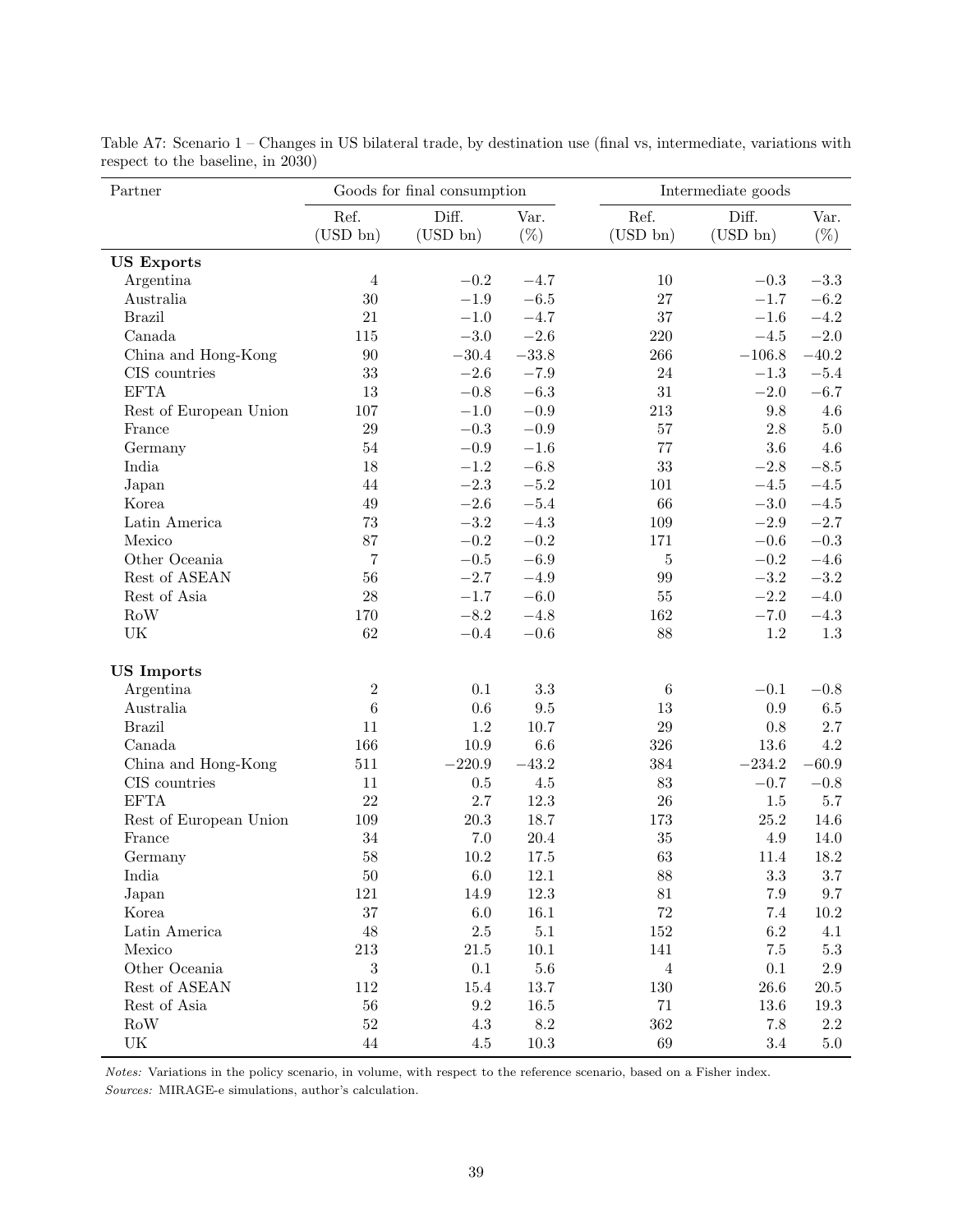|                    | Prod. price |             | Value Added |
|--------------------|-------------|-------------|-------------|
| Sector             | $(\%)$      | $(USD\ bn)$ | $(\%)$      |
| Animal prod.       | 0.1         | $0.0\,$     | $0.0\,$     |
| Cereals            | 0.2         | 0.1         | 0.7         |
| Chemistry          | 0.0         | 0.8         | 0.7         |
| Coal               | 0.1         | 0.0         | 0.1         |
| Electricity        | 0.0         | $-0.0$      | $-0.1$      |
| Electronics        | 0.0         | $0.1\,$     | $0.7\,$     |
| Fiber crops        | $\!-0.0$    | $-0.0$      | $-0.5$      |
| Food               | 0.1         | 0.1         | 0.1         |
| Gas                | $-0.3$      | $-0.1$      | $-0.5$      |
| Iron and steel     | $-0.1\,$    | $-0.7$      | $-4.8$      |
| Machinery          | 0.0         | 1.0         | 0.4         |
| Metal prod.        | 0.0         | 0.1         | $0.1\,$     |
| Minerals           | 0.0         | $\!-0.0$    | $-0.1$      |
| Non ferrous met.   | 0.1         | 0.0         | $0.4\,$     |
| Oilseeds           | 0.0         | $\!-0.0$    | $-0.2$      |
| Other agri. prod.  | $-0.1$      | $-0.0$      | $-0.1$      |
| Other crops        | 0.1         | 0.0         | $\rm 0.3$   |
| Other manuf. prod. | 0.1         | $\!-0.3$    | $-0.3$      |
| Petroleum          | $-0.0$      | $-0.0$      | $-0.2$      |
| Services           | 0.1         | 0.6         | $0.0\,$     |
| Sugar              | 0.1         | 0.0         | 0.1         |
| Textile            | 0.1         | $-0.2$      | $-1.0\,$    |
| Transp. eq.        | 0.0         | 0.2         | 1.2         |
| Transport          | 0.0         | $\!-0.9$    | $\!-0.6$    |
| Veg. and fruits    | 0.1         | $0.0\,$     | 0.1         |
| Vehicles           | 0.0         | 0.1         | 0.1         |

<span id="page-39-0"></span>Table A8: Scenario 1 – Changes in production price and value added, by sector, in Germany

Sources: Variations in the policy scenario, in volume, with respect to the reference scenario, based on a Fisher index.

|                        | USA      | China   | Canada  | Germany | Japan   | Korea   | Mexico  |
|------------------------|----------|---------|---------|---------|---------|---------|---------|
| Total tariff revenue   | 130.61   | 9.50    | 6.35    | 7.60    | 21.84   | 1.46    | 11.05   |
| Exports                | $-10.43$ | $-4.15$ | 3.51    | 0.08    | $-4.84$ | $-0.38$ | 4.94    |
| GDP                    | $-0.51$  | $-0.58$ | 0.73    | $-0.03$ | $-0.65$ | $-0.34$ | 0.60    |
| Terms of trade         | 0.08     | $-1.20$ | $-0.72$ | 0.12    | 0.92    | 0.32    | 0.67    |
| Real return to capital | 0.20     | $-0.15$ | $-0.20$ | 0.01    | $-0.03$ | $-0.13$ | 0.32    |
| Real return to land    | $-5.93$  | 1.04    | $-0.82$ | 0.32    | 3.60    | 0.49    | $-1.68$ |
| Skilled real wages     | $-0.58$  | $-1.13$ | 0.90    | $-0.03$ | $-0.79$ | $-0.55$ | 0.79    |
| Unskilled real wages   | $-0.37$  | $-0.77$ | 0.57    | $-0.01$ | $-0.56$ | $-0.42$ | 0.37    |

<span id="page-39-1"></span>Table A9: Scenario 2 – Main aggregate results for selected countries

Notes: Percentage deviation from the baseline in 2030, in volume. Volumes are based on a Fisher index.

Source: MIRAGE-VA, authors' calculation.